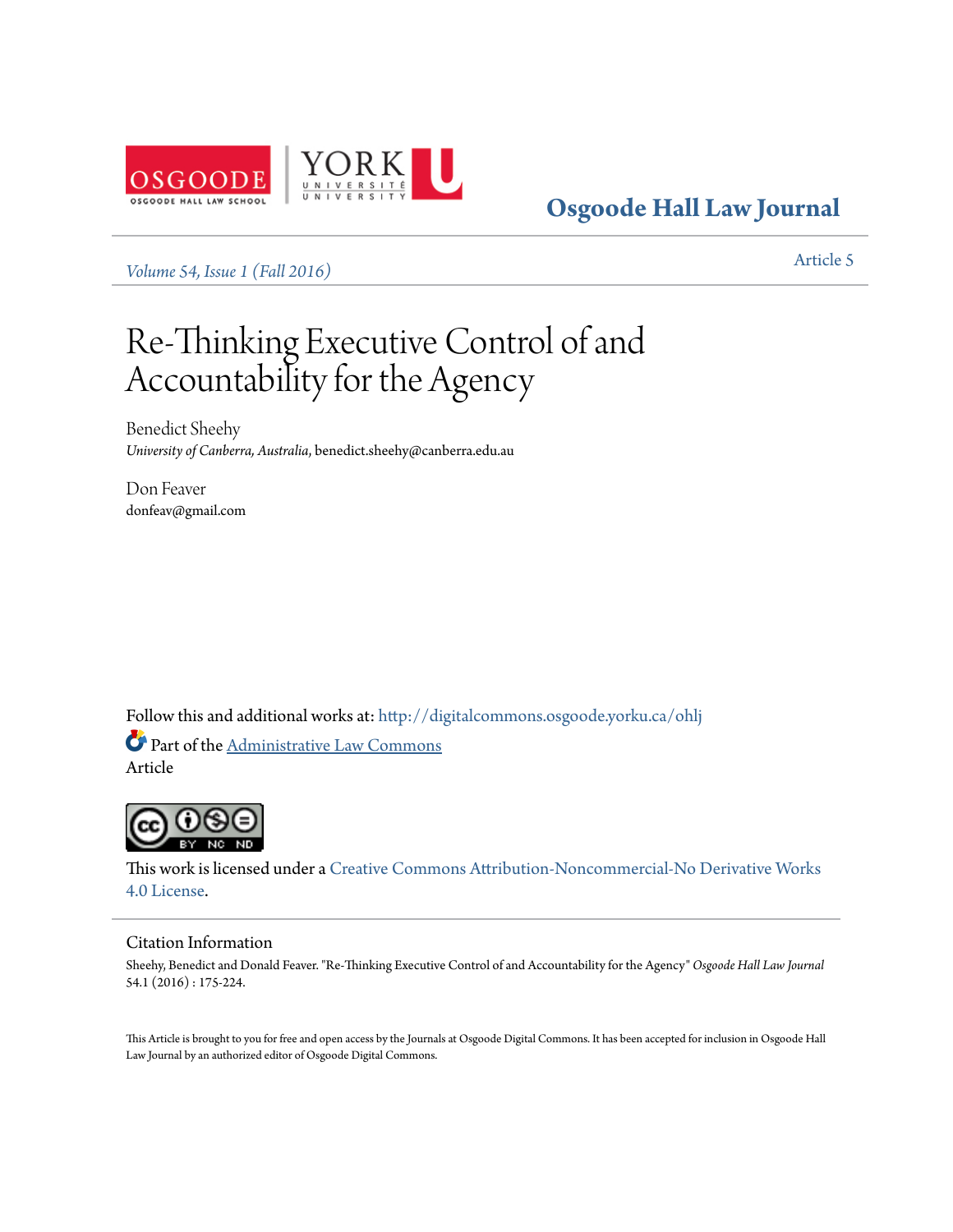# Re-Thinking Executive Control of and Accountability for the Agency

# **Abstract**

The organization of many Western governments has undergone dramatic structural and procedural changes over the past century. A large portion of public administration previously done by departments within a more centralized structure of government has been shifted to administrative units, often referred to as "agencies" that fall outside the constitutional core—an "agencified" model. This article investigates the historical contexts and legal developments associated with these changes and illuminates how "agencification" has altered the balance between executive control powers and executive accountability obligations. It examines how the organizational changes have been addressed in both the responsible government models of the United Kingdom, Canada, and Australia, and the republican presidential model of the United States. The article identifies a separation of accountability and control by the executive through its use of the agency and draws conclusions with implications for constitutional law, political theory, and practice.

# **Keywords**

Administrative agencies; Separation of powers; Government accountability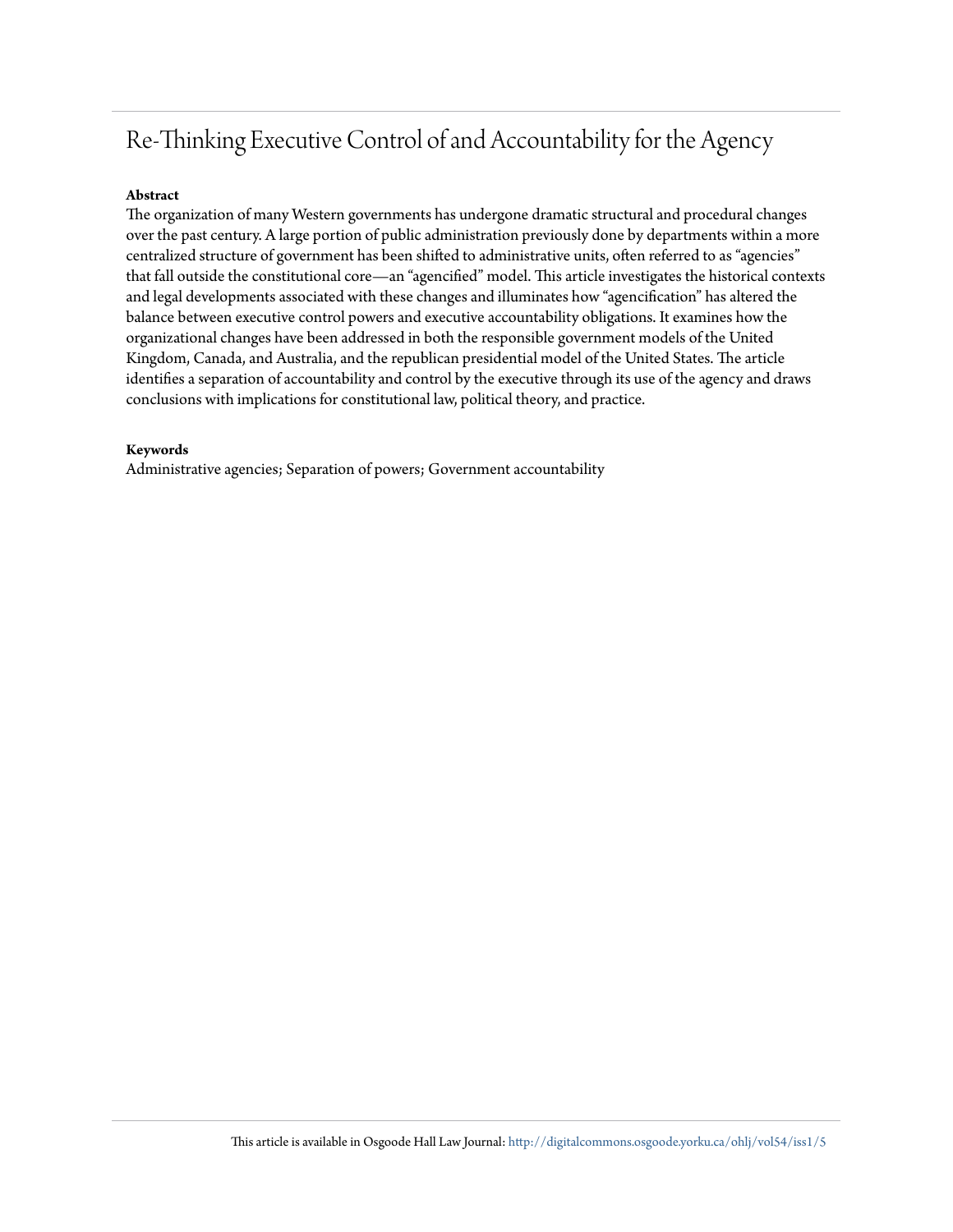# Re-Thinking Executive Control of and Accountability for the Agency

# BENEDICT SHEEHY & DONALD FEAVER\*

The organization of many Western governments has undergone dramatic structural and procedural changes over the past century. A large portion of public administration previously done by departments within a more centralized structure of government has been shifted to administrative units, often referred to as "agencies" that fall outside the constitutional core an "agencified" model. This article investigates the historical contexts and legal developments associated with these changes and illuminates how "agencification" has altered the balance between executive control powers and executive accountability obligations. It examines how the organizational changes have been addressed in both the responsible government models of the United Kingdom, Canada, and Australia, and the republican presidential model of the United States. The article identifies a separation of accountability and control by the executive through its use of the agency and draws conclusions with implications for constitutional law, political theory, and practice.

L'organisation de nombreux gouvernements occidentaux a subi des changements structuraux et procéduriers spectaculaires depuis un siècle. Une partie importante de l'administration publique, qui revenait jadis aux ministères d'un gouvernement de structure plus centralisée, est aujourd'hui accomplie par des unités administratives indépendantes du noyau constitutionnel et souvent connues sous le nom d'« organismes publics ». Cet article enquête sur le contexte historique et l'évolution juridique associés à ces changements et met en lumière la manière dont l'apparition de ces organismes a perturbé l'équilibre entre le contrôle par le pouvoir exécutif et la responsabilité de ce même pouvoir exécutif. Il examine la manière dont les changements organisationnels ont été abordés tant par les gouvernements responsables du Royaume-Uni, du Canada et de l'Australie que par le régime présidentiel républicain des États-Unis. L'article identifie une distinction entre responsabilité et contrôle opérée par le pouvoir exécutif par son recours aux organismes publics et en tire

175

Dr Benedict Sheehy is an Associate Professor of Law, University of Canberra, Australia. He is a Canadian qualified lawyer and as an academic has extensive experience working internationally. He can be contacted at benedict.sheehy@canberra.edu.au. Dr Donald Feaver is Chief Technology Officer at Branded Trust Assurance Systems.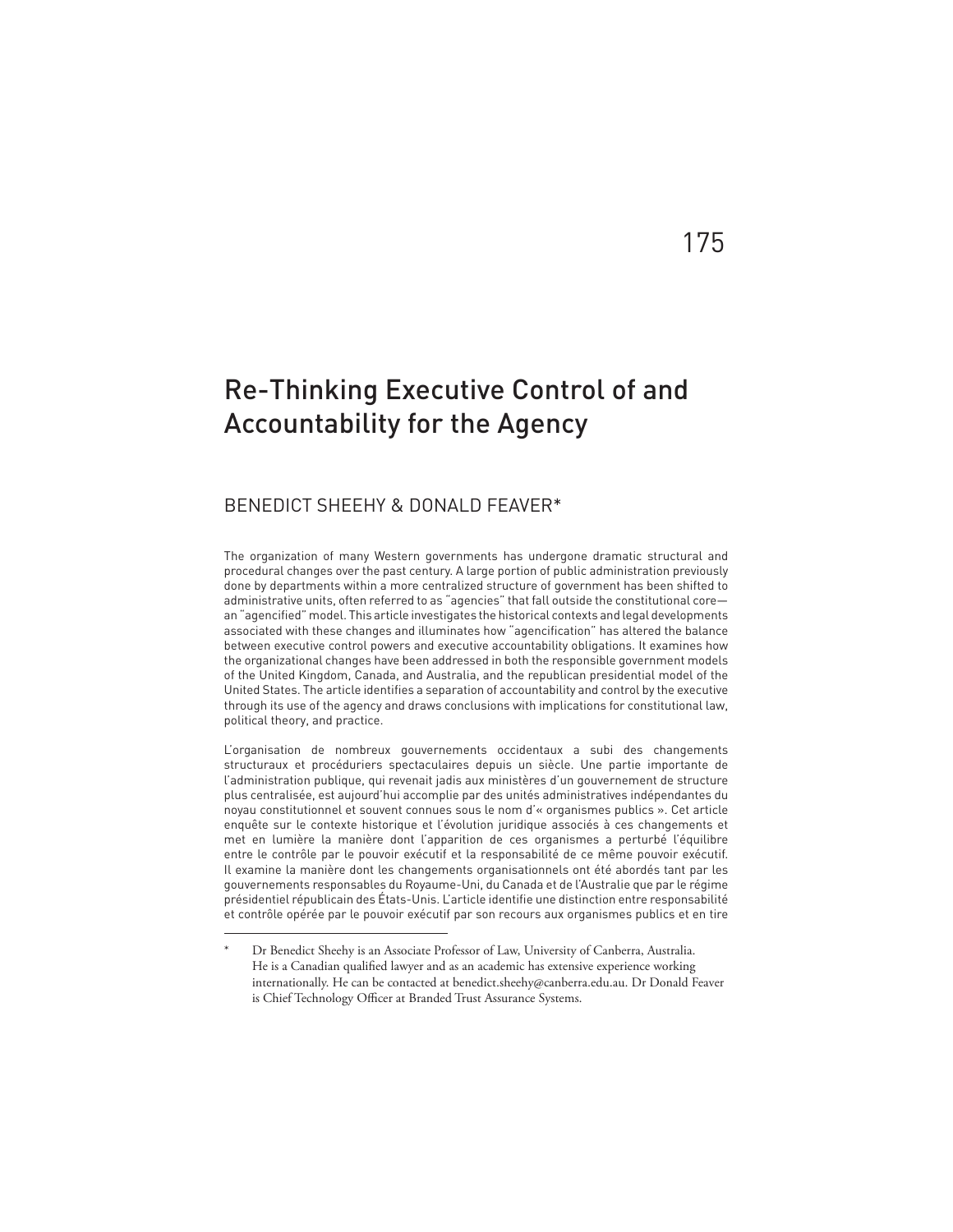des conclusions qui touchent le droit constitutionnel, la théorie politique et les pratiques courantes.

| $\mathsf{L}$    | А.<br>Β.<br>C.<br>D.                                                                                                 |  |
|-----------------|----------------------------------------------------------------------------------------------------------------------|--|
| $\mathbf{II}$ . | HISTORICAL CONTEXT: CONTROL AND ACCOUNTABILITY IN CLASSICAL CONSTITUTIONS 190<br>А.<br><b>B.</b>                     |  |
| III.            | А.<br><b>B.</b><br>C.<br>D.                                                                                          |  |
| IV.             | AGENCY CONTROL AND ACCOUNTABILITY IN THE RESPONSIBLE GOVERNMENT MODEL  207<br>$\Delta$<br>$\mathcal{P}$<br><b>B.</b> |  |
| V.              | IMPLICATIONS OF THE SEVERANCE OF CONTROL AND ACCOUNTABILITY  218                                                     |  |
| VI.             |                                                                                                                      |  |

THE ORGANIZATIONAL STRUCTURE OF MANY WESTERN GOVERNMENTS has undergone a dramatic change over the past century. This change first took hold with the emergence of the "administrative state" in the United States in the 1930s, followed in more recent decades by the rise of the "regulatory state" in many Organisation for Economic Co-operation and Development (OECD) countries.<sup>1</sup> The structural feature common to both the administrative and the regulatory states is the increasing number of public administrative bodies referred to in this article as "agencies"—that have been created and situated outside the constitutionally prescribed administrative core of government.<sup>2</sup>

<sup>1.</sup> See Donald Feaver & Benedict Sheehy, "The Political Division of Regulatory Labour: A Legal Theory of Agency Selection" (2015) 35:1 Oxford J Leg Stud 153 at 157 [Feaver & Sheehy, "The Political Division of Regulatory Labour"].

<sup>2.</sup> See *ibid*; Donald Feaver & Benedict Sheehy, "The Shifting Balance of Power in the Regulatory State: Structure, Strategy, and the Division of Labour" (2014) 41:2 JL & Soc'y 203 [Feaver & Sheehy, "The Shifting Balance"]; Roger Wettenhall, "Agencies and Non-Departmental Public Bodies: The Hard and Soft Lenses of Agencification Theory" (2005) 7:4 Pub Mgmt Rev 615 at 616.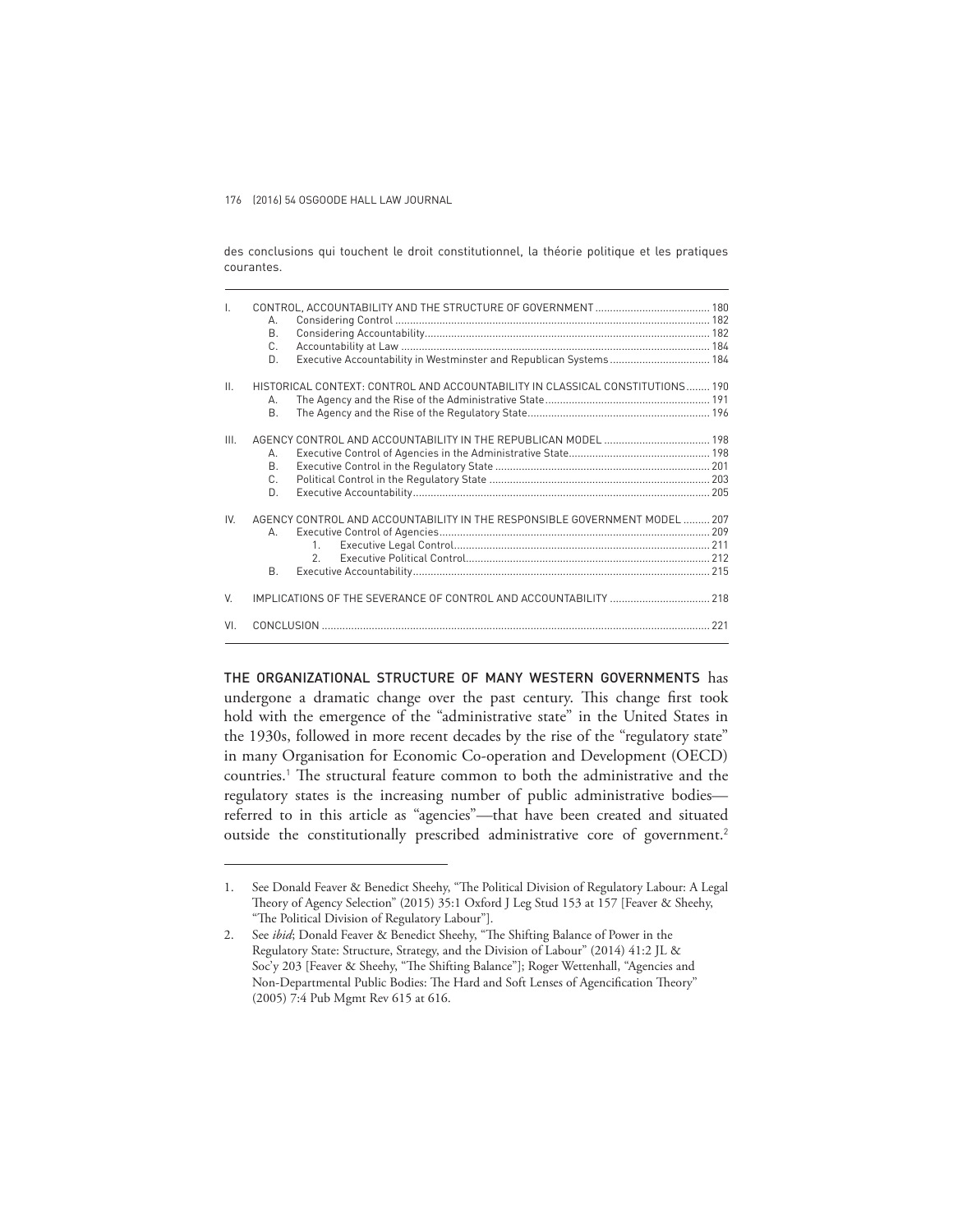In the Commonwealth countries of Canada, Australia, and the United Kingdom, these agencies have taken over the bulk of public administrative work that was previously done by departments embedded within the core of government.<sup>3</sup>

Although substantial literatures in political science, public administration, economics, and law focus on the agency and the agencification of government, a deficit in understanding persists around the executive branch of government's control of and accountability for the administration executed by these agencies. From a constitutional law perspective, the interposition of the agency into the administration of government altered the balance of power institutionalized in the classical constitutional models. Agencification was done without attention to the founding principles of these constitutions, which sought to strike a balance between the exercise of control powers on the one hand and accountability obligations for the exercise of those powers on the other. Rather, the agency evolved organically as a solution to specific technical, economic, and logistical imperatives in distinct historical, political, and legal contexts. The constitutional balance referred to, however, not only concerns the balance of powers between the executive, legislative, and judicial branches of government. It also refers to a balancing of powers between the agency and the executive. Thus, instead of a balanced model informing the development of the machinery or institutions

<sup>3.</sup> See Harold Seidman & Robert Gilmour, Politics, Position, and Power: From the Positive to the Regulatory State, 4th ed (New York: Oxford University Press, 1986); Cass R Sunstein, After the Rights Revolution: Reconceiving the Regulatory State (London: Harvard University Press, 1990); Ian Ayres & John Braithwaite, Responsive Regulation: Transcending the Deregulation Debate (New York: Oxford University Press, 1992); Richard H Pildes & Cass R Sunstein, "Reinventing the Regulatory State" (1995) 62:1 U Chicago L Rev 1; Giandomenico Majone, Regulating Europe (London: Routledge, 1996); Martin Loughlin & Colin Scott, "The Regulatory State" in Patrick Dunleavy et al, eds, Developments in British Politics 5 (Hampshire, UK: Macmillan Press, 1997) 205; Julia Black, "Decentring Regulation: Understanding the Role of Regulation and Self-Regulation in a 'Post-Regulatory' World" (2001) 54:1 Current Leg Probs 103; Michael Moran, "Review Article: Understanding the Regulatory State" (2002) 32:2 British J Political Science 391; Jacint Jordana & David Levi-Faur, "The Politics of Regulation in the Age of Governance" in Jacint Jordana & David Levi-Faur, eds, The Politics of Regulation: Institutions and Regulatory Reforms for the Age of Governance (Cheltenham, UK: Edward Elgar, 2004); David Levi-Faur, "The Global Diffusion of Regulatory Capitalism" (2005) 598:1 ANNALS American Academy Political & Social Science 12; Karen Yeung, "The Regulatory State" in Robert Baldwin, Martin Cave & Martin Lodge, eds, Oxford Handbook of Regulation (New York: Oxford University Press, 2010) 64.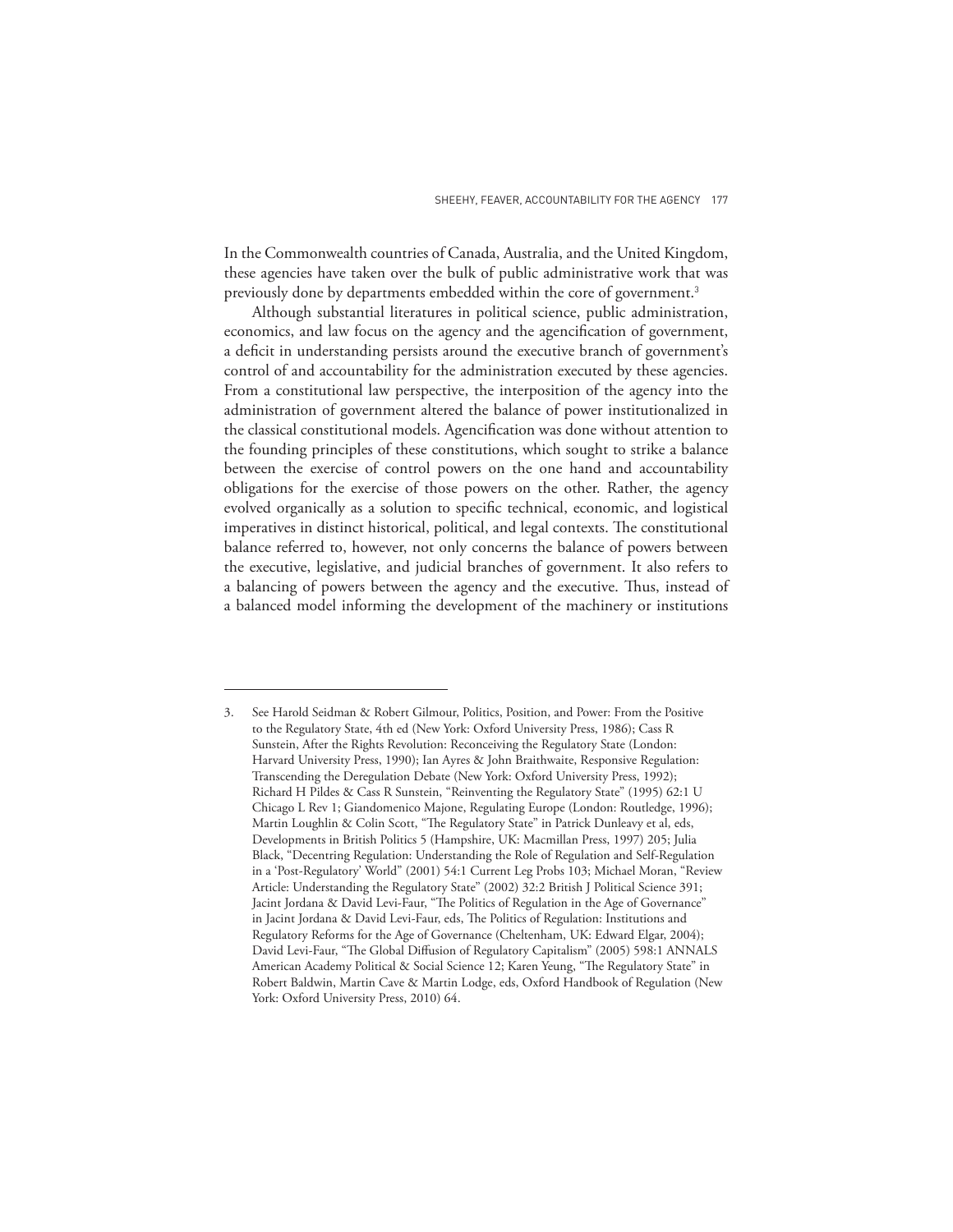of government, the agencified model has been described as a network of bodies, each separated from the core of government to varying degrees.<sup>4</sup>

Within the foregoing context, this article investigates how the changed structure of government in the regulatory state, the hallmark of which is the agency, altered the balance between executive control of and accountability for the administrative arm of government. Canadian administrative law scholar, John Willis, presaged this problem some eight decades ago.<sup>5</sup> The article asks how agencification has affected the balance of power between the three constitutionally defined branches of government, and how it has impacted the accountability relationship between elected officials and the electorate.

In summary, the administrative and regulatory state's agencified model of government treats control and accountability as separate and distinct issues rather than as mutual and interdependent power relations. The outcome is a structural separation of control power and accountability obligations that undermines the constitutional balance of powers—a formula of "equilibrated powers"<sup>6</sup> underlying both the classical responsible government and presidential republican constitutional models. Unsurprisingly, this separation of accountability and control has led to a variety of issues with respect to agency control and accountability, which have spawned a literature of their own. We argue, however, that the agency is not at the core of the problem. In fact, scholars acknowledge that a strict separation of powers doctrine has posed an insurmountable obstacle to the effective administration of governments since at least the mid-nineteenth century.<sup>7</sup> It may be argued from this perspective that a great amount of the research on agency autonomy or independence and accountability misses the point. The point, as argued in this article, is the level of accountability of the executive for the exercise of its control over agencies. In brief, the research to

<sup>4.</sup> See Organisation for Economic Co-operation and Development, Distributed Public Governance: Agencies, Authorities and Other Government Bodies (Paris: OECD, 2002); Sol Picciotto, "Regulatory Networks and Global Governance" (2006) [unpublished, archived at University of London Institute of Advanced Legal Studies]; Anne-Marie Slaughter, "The Accountability of Government Networks" (2001) 8:2 Ind J Global Leg Stud 347.

<sup>5.</sup> See "Three Approaches to Administrative Law: The Judicial, the Conceptual, and the Functional" (1935) 1:1 UTLJ 53 at 59. Willis writes, "The practical problem is how to fit into our constitutional structure these new institutions whose growth seems inevitable."

<sup>6.</sup> See Justice Scalia's dissent in *Morrison v Olson*, 487 US 654 at 2625, 108 S Ct 2597 (1988).

<sup>7.</sup> In the United States, see *e.g.* Candace H Beckett, "Separation of Powers and Federalism: Their Impact on Individual Liberty and the Functioning of Our Government" (1988) 29:3 Wm & Mary L Rev 635 at 635-36. In the United Kingdom, see criticisms of Dicey glossing over the issue in Arthurs' article. See HW Arthurs, "Rethinking Administrative Law: A Slightly Dicey Business" (1979) 17:1 Osgoode Hall LJ 1 at 6 [Arthurs].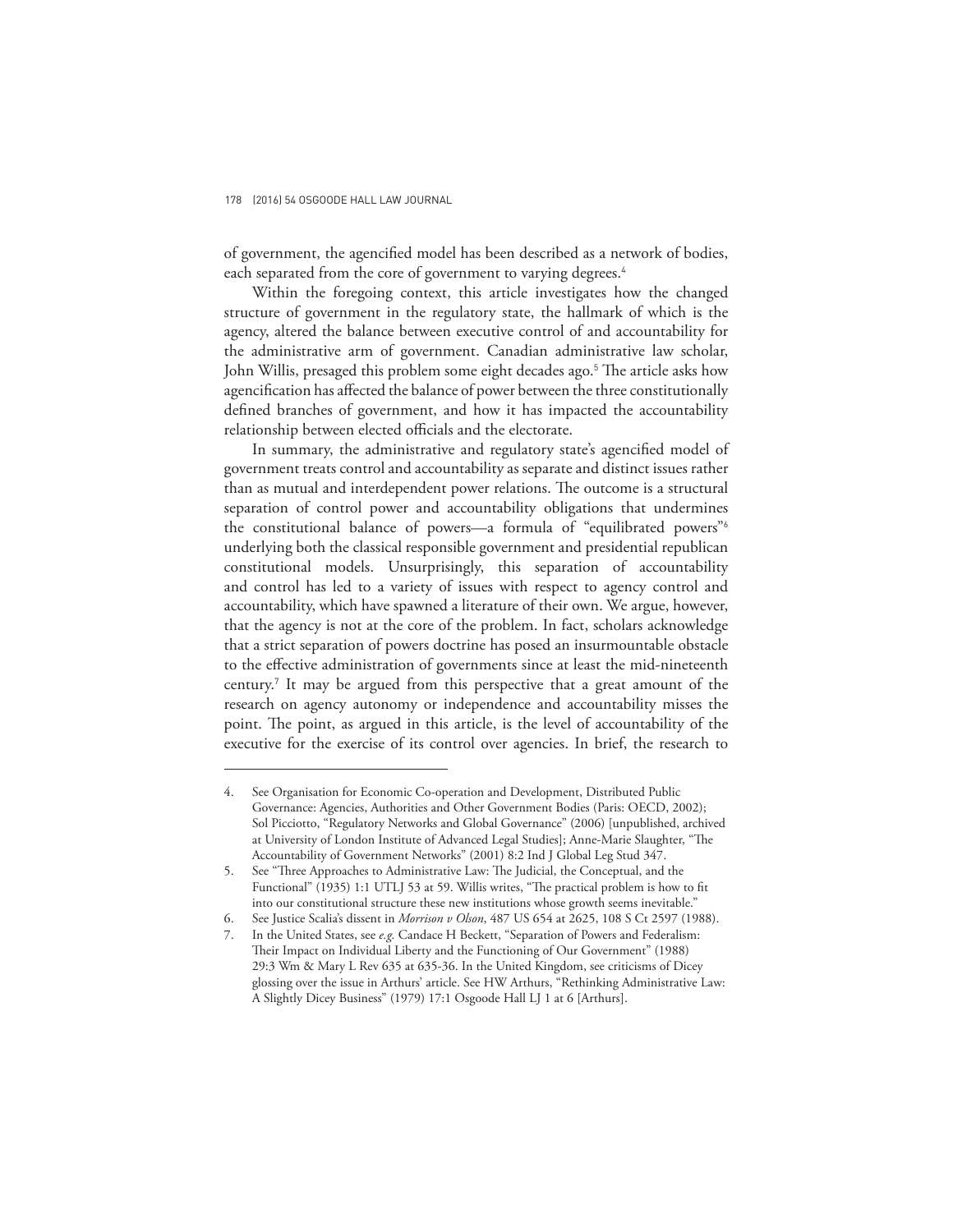date has left a significant gap with respect to accountability and control of the executive branch of government in relation to its control over the agencies, and it is this gap that the article seeks to address.

Perhaps the main reason for this gap is the myth or misconception that agencies are somehow autonomous—*i.e.*, free to a greater or lesser degree of executive control. We argue to the contrary: Agency autonomy is limited and agencies are subject to extensive executive control. Indeed, we demonstrate that although the agency is a post-constitutional part of government, it has been integrated into government by the judiciary and legislature—albeit on an ad hoc basis over a period of decades. This ad hoc integration, however, has had unforeseen consequences and in part, has led to the creation of a disequilibrium between the executive's legal and political powers to control agency action on the one hand, and accountability for its exercise of these control powers on the other. While initially the balance appears to have been overlooked, whether the balance has been neglected by design or inadvertence under the current agencified model is a separate matter not addressed in this article.<sup>8</sup> What we do argue, however, is that the post-constitutional ad hoc integration of the agency and its increased use in the regulatory state has empowered the executive because the integration process ignored the substantive foundational principles of constitutional design that sought to balance control powers with accountability obligations.

As noted, the agency was the product of ad hoc pragmatics and evolution rather than an integral part of the institutional design of government. Unsurprisingly, its connection to the institutions of government and the consequences for balanced governance powers were neglected in its creation and on-going use. The constitutions establishing the governance institutions of the various jurisdictions considered in this article (the United Kingdom, United States, Canada, and Australia) were created upon consideration of the various issues and risks associated with governance—namely power, tyranny, and accountability. In the process different models were advanced and thoroughly tested in debate and practice. By contrast, the agency appeared simply as an ad hoc, pragmatic solution. These different development processes have had significant implications for the ongoing implementation of first principles of governance, from issues such as rule of law and procedural fairness to matters of balance of powers among the governing institutions that make up the three branches of government.

This article addresses the foregoing issues using a conceptual framework or paradigm<sup>9</sup> that does not address contemporary concerns of practice the way

We have argued this in Feaver & Sheehy, "The Shifting Balance," *supra* note 2.

<sup>9.</sup> See Willis, *supra* note 5.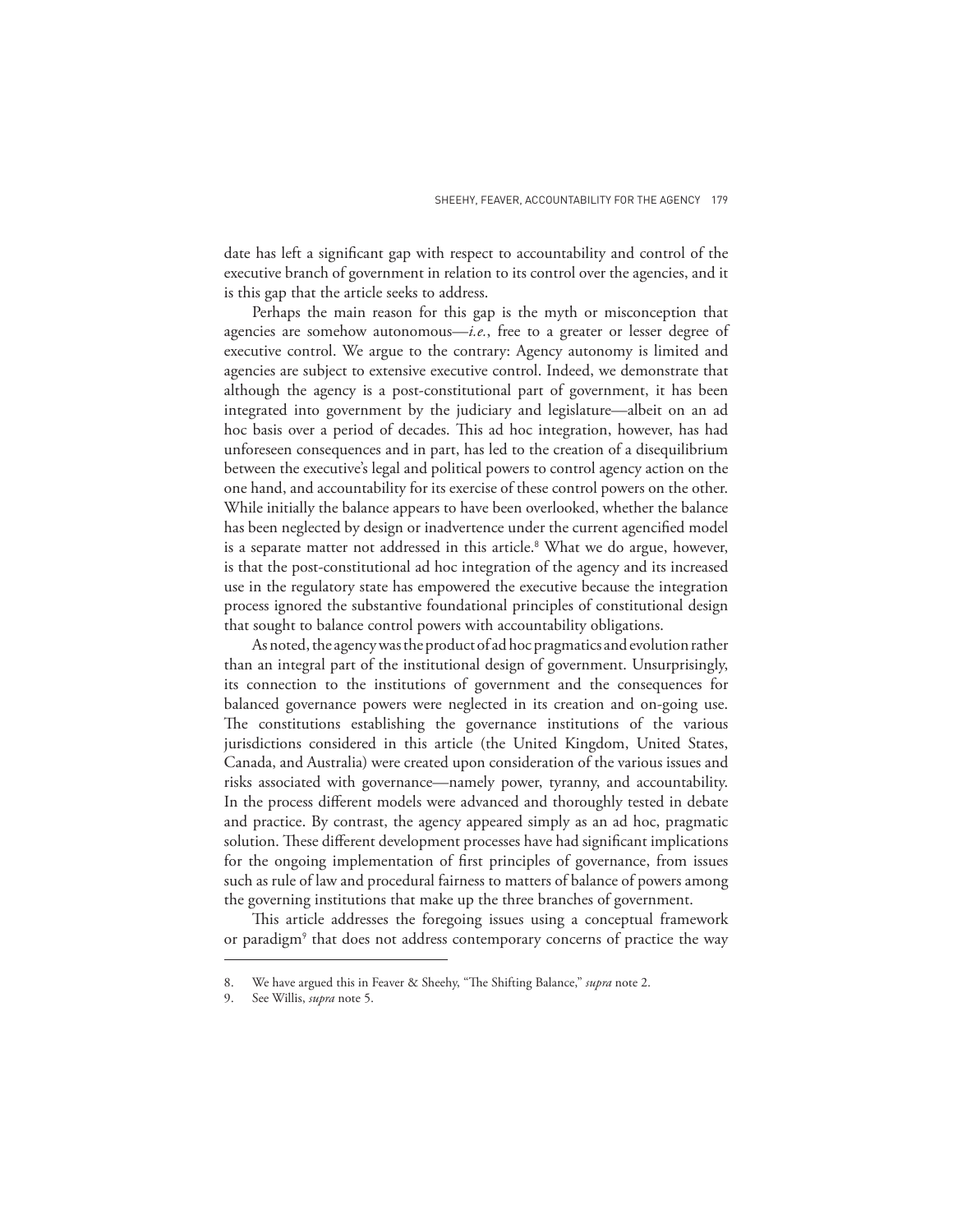public administration or political science does. Rather, following legal and historical analysis, it highlights the conceptual gaps and inconsistencies and links those gaps and inconsistencies to contemporary issues, among other things.

The article is divided into six parts. Part I of the article examines the ideas and problems of control and accountability and then lays out the background of the overall problem of the separation of accountability and control. The second part provides a historically informed account of constitutional design, explicating how control and accountability of the executive branch of government were intertwined in two distinct classical models: the Commonwealth responsible government model and the American presidential republican model.

The third part of the article examines the rise of the agency in the United States, the United Kingdom, Canada, and Australia. Although the constitutional structure of government is different in each country, there are clear common patterns. Most importantly, the executive exercise of its authority to control agencies under the agencified model is treated as separate from executive accountability. This argument is put forward in depth in relation to the republican and responsible government models in the fourth and fifth parts, respectively. The final part of the article provides a synthesis of the discussion, showing that the separation of control and accountability found in the agencified model explains the rise of the increasingly empowered—but increasingly unaccountable—executive.

# I. CONTROL, ACCOUNTABILITY AND THE STRUCTURE OF GOVERNMENT

Western political history, from ancient times to the present, is marked by the conflict between those who assert a right to exercise power and those who struggle to hold those who exercise power accountable for its use and abuse. The tension between these competing demands in the Anglo context extends well back in history, to before the signing of the *Magna Carta* and the *Acts of*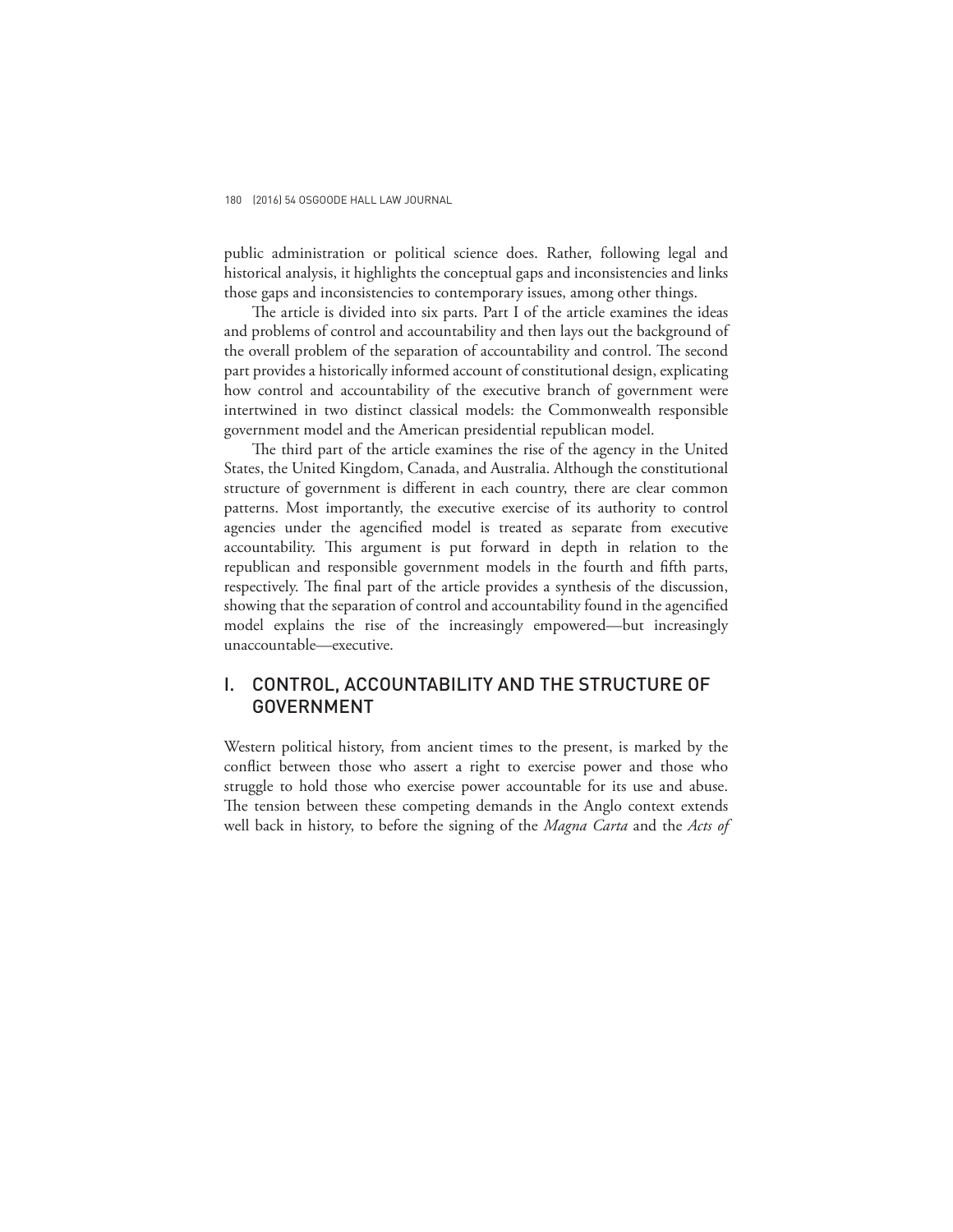*Settlement*. <sup>10</sup> To the extent that the struggle ever achieved any semblance of balance, it can be argued that such balance occurred in the late eighteenth and early nineteenth centuries in the constitutional institutions embodied in the responsible and republican models of government of that era (together referred to as the "classical models").<sup>11</sup> In these models, the balance between control and accountability is evident in both the structures of government they establish and in the distribution and allocation of rights and duties within those structures.

The balance is manifest in the intricate combination of political norms and conventions with the legal doctrines that comprise constitutional law and bear upon its interpretation.<sup>12</sup> In fact, the two classical models achieve a functional balance between control powers and accountability obligations<sup>13</sup> through such a subtle weaving of legal and political norms that it is easy to overlook how this balance acted as the foundation of both of these models.<sup>14</sup> The argument is not a nostalgic view of some long gone golden era. Rather, it is that the design of the institutions of government of that era was more suited to their time. These institutions became constitutions that were overtaken by events leading to the issues that are the topic of this article. Before turning to these structures, however, an examination of the terms "accountability" and "control" must be undertaken. Clearly, the meanings of both accountability and control depend

See also Willis, *supra* note 5.

- 11. See David Held, *Models of Democracy*, 3d ed (Stanford: Polity Press, 2006). Held provides a description of the structural characteristics of the different models of democratic governments.
- 12. See Geoffrey Marshall & Graeme C Moodie, *Some Problems of the Constitution*, 5th ed (London, UK: Hutchinson University Library, 1971); Geoffrey Marshall, *Constitutional Conventions: The Rules and Forms of Political Accountability* (New York: Oxford University Press, 1984).
- 13. We are not arguing that the balance is perfect in a proportional sense but simply that some functional balance exists.
- 14. See Steven G Calabresi & Kevin H Rhodes, "The Structural Constitution: Unitary Executive, Plural Judiciary" (1992) 105:6 Harv L Rev 1153; Robert J Jr Pushaw, "The Inherent Powers of Federal Courts and the Structural Constitution" (2001) 86:3 Iowa L Rev 735; Robin Elliot, "References, Structural Argumentation and the Organizing Principles of Canada's Constitution" (2001) 80 Can Bar Rev 67.

<sup>10.</sup> The Anglo context refers to the Commonwealth countries and the United States. See George H Sabine & Thomas Landon Thorson, *A History of Political Theory*, 4th ed (Hinsdale, Ill: Dryden Press, 1973) at 484. Sabine & Thorson observe that:

The medieval tradition that reached Locke through Hooker, . . . held that government—the king specifically but not less parliament itself and every political agency—is responsible to the people or the community which it governs; its power is limited both by moral law and by the constitutional traditions and conventions inherent in the history of the realm.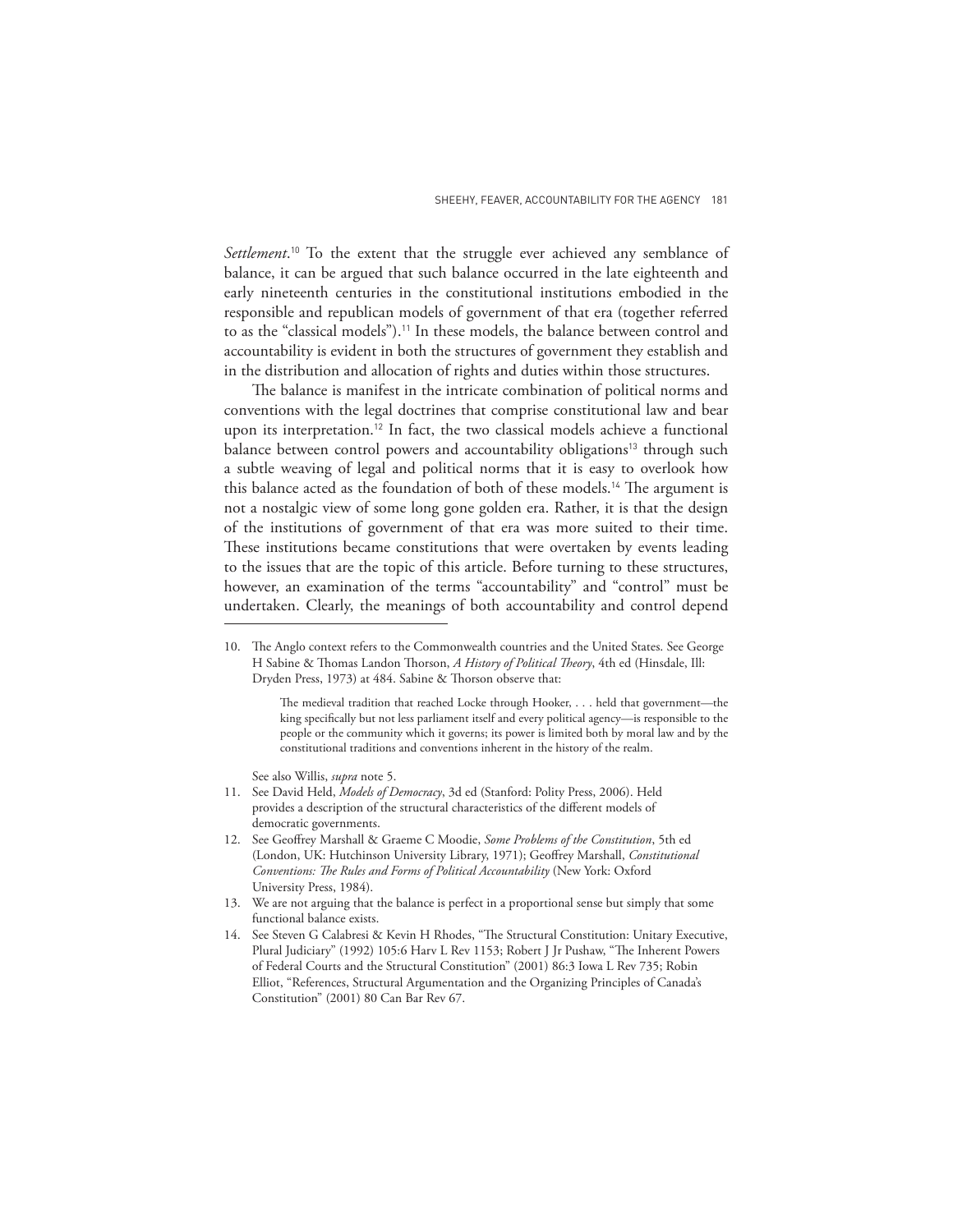not only on the context but also on the disciplinary approach, and some review of the terms is merited.

### A. CONSIDERING CONTROL

The term "control" is used in disciplines ranging from computing and policing to accounting, psychology, and corporate law. A broad, helpful definition of control, connecting it to power, comes from both the political and legal literatures. In the political context, Robert A Dahl explains the observation and measurement of power as: (1) control over resources, (2) control over actors, and (3) control over events and outcomes.<sup>15</sup> In other words, control is the exercise of power. Similarly, at law, control is a term used to denote power and its exercise.<sup>16</sup> In the context of control in administrative law, Jerry L Mashaw states, "By 'control' is meant both the formal power to shape agency decision process and the use of that power to exclude procedural control by others."<sup>17</sup> In the context of this article, control is the ability to have an agency act in a way that suits the executive's agenda. We turn next to examine the concept of accountability.

## B. CONSIDERING ACCOUNTABILITY

Accountability is such a broad theme in a range of literatures across law, public management, economics, and political science that Oxford has recently published edited volumes on the topic. Indeed, the editors of the Oxford Handbook of Public Accountability assert, "Accountability is the buzzword of modern governance" and the subject of a burgeoning literature.<sup>18</sup> The term accountability is used in a wide variety of contexts with a range of meanings usually related to the purpose for which it is either sought or avoided.<sup>19</sup>

At a high level of abstraction, Kevin Kearns describes accountability as "[an] environment … a constellation of forces—legal, political sociocultural, and economic—that place pressure on organizations and the people who work

<sup>15.</sup> "The Concept of Power" (1957) 2:3 Systems Research & Behavioral Science 201. See also Talcott Parsons, *Structure and Process in Modern Societies* (Glencoe, III: The Free Press, 1960).

<sup>16.</sup> See Andrew Halpin, "The Concept of a Legal Power" (1996) 16:1 Oxford J Leg Stud 129.

<sup>17.</sup> "Explaining Administrative Process: Normative, Positive, and Critical Stories of Legal Development" (1990) 6 JL Econ & Org 267 at 288.

<sup>18.</sup> Mark Bovens, Robert E Goodin & Thomas Schillemans (New York: Oxford University Press, 2014) at 1 [Bovens, *Oxford Handbook*].

<sup>19.</sup> See Benedict Cornelius Sheehy, *Regulating the University: Examining the Regulatory Framework of Australian University Corporations* (PhD Thesis, Australian National University, 2010) at 88-102 [unpublished], online: <openresearch-repository.anu.edu.au/ handle/1885/8954>.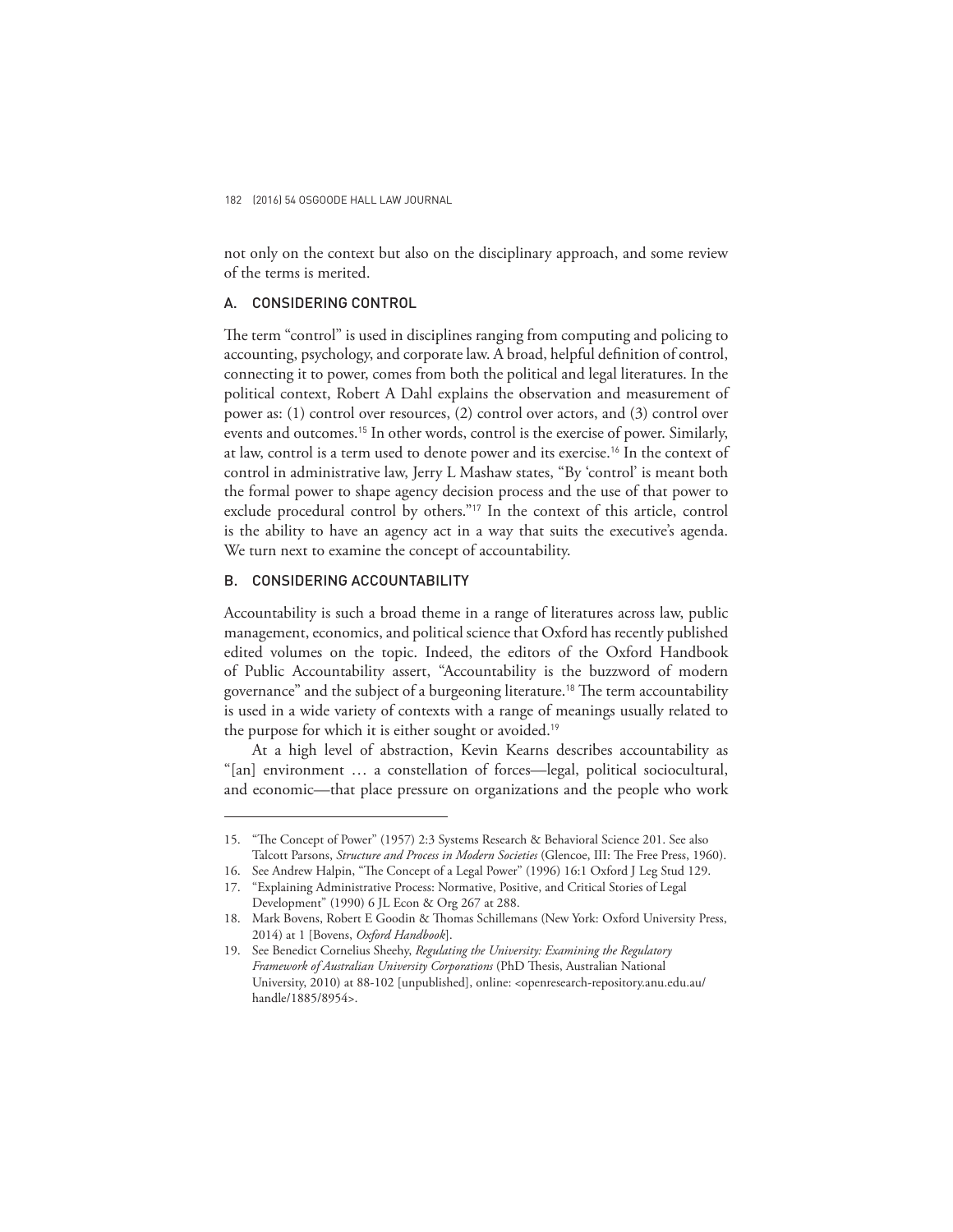in them to engage in certain activities and refrain from engaging in others."<sup>20</sup> In other words, Kearns identifies accountability as the regulation of the activities or behaviour of people and organizations. This article focuses on the behaviour of the executive branch of government and regulating it by putting legal and political pressure on it. As Robert D Behn observes, "For the highest officials… we impose accountability through an elaborate constitutional system of checks and balances—including periodic elections."<sup>21</sup> Simply put, the ultimate and perhaps core accountability institution and mechanism for the executive in representative democracies is electoral. Yet, as we argue in this article, the design and use of the agency impairs this accountability mechanism by obscuring the legal and political connection between the executive and the agency.

Certainly, conceptions and practices of accountability by and for agencies have changed over time and vary across jurisdictions in Britain, North America, and Australia.<sup>22</sup> The work of leading public administration scholars on the development and operation of agencies within and across jurisdictions provides a realism that may elude legal scholars who engage in higher-level constitutional law analysis. Neither realism nor abstraction is unimportant. Rather, when placed side by side and synthesized, they provide a much more powerful lens through which to understand government, its issues, and its processes.

For purposes of this article, we draw the following definition of accountability from the public administration and political science scholars' use of the term<sup>23</sup>: "accountability" means public accountability of the executive branch of government, within the institutions of representative democracies and ultimately to the electorate, for its use of power in the administration of the public good by way of the agency form. We turn next to consider a technical legal definition of the term.

<sup>20.</sup> Managing for Accountability: Preserving the Public Trust in Public and Nonprofit Organizations (San Francisco: Jossey-Bass, 1996) at 29 [Kearns].

<sup>21.</sup> *Rethinking Democratic Accountability* (Washington, DC: Brookings Institution Press, 2001) at 6.

<sup>22.</sup> See G Bruce Doern & Stephen Wilks, *Changing Regulatory Institutions in Britain and North America* (Toronto: University of Toronto Press, 1998). Note the challenges for agency and administrative law analysis that the differences create. See also Arthurs, *supra* note 7 at 2-3.

<sup>23.</sup> See Bovens*, Oxford Handbook*, *supra* note 18 at 5-6.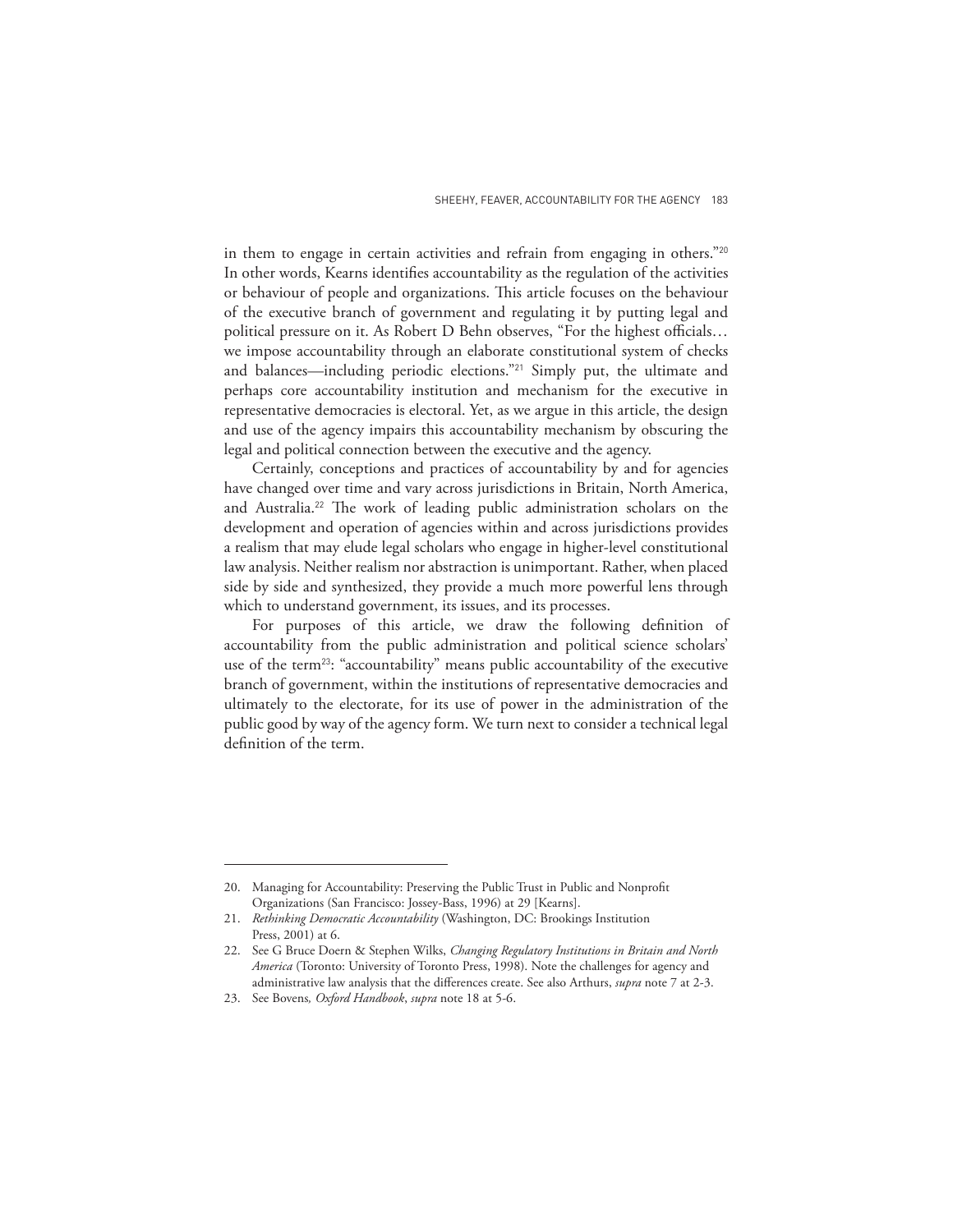# C. ACCOUNTABILITY AT LAW

At law, accountability can be defined as "the obligation to explain and justify conduct."<sup>24</sup> Thus, accountability is not an arbitrarily imposed obligation to explain or justify some decision, act, or phenomenon. Rather, the concept of accountability is inherently linked with the concept of obligation. An accountability is an obligation. In the agency context, for example, Mark Considine states, "[A]ccountability is defined as the legal obligation … that agencies obey those in the line of authority above them."<sup>25</sup> The understanding of accountability as an obligation or duty is critical for this article as the core argument is that the executive is only weakly accountable for the direction of the state by shielding itself from accountability through the use of agencies.

Accountability as a fundamental principle of the legal system creates the basic constitutional-administrative law issue of executive accountability for agency action. The issue with the traditional narrow legal definition, however, is that it fails to consider alternative forms and systems of accountability and control that link agency action, government, and the electorate—a weakness we argue that has been exploited by the executive. Thus, even though the academic discipline of law accepts broader conceptions of accountability to include a "family" of accountability paths, $26$  the conservative nature of law as an institution is slower to adapt such thinking into practice. We turn next to examine the institutional accountability practices of the Westminster and republican systems.

## D. EXECUTIVE ACCOUNTABILITY IN WESTMINSTER AND REPUBLICAN **SYSTEMS**

The term "executive accountability" in both Westminster's responsible government and republican systems refers ultimately to some form of democratic accountability.<sup>27</sup> It ranges from a narrow or strict responsibility to explain or justify actions to legislators in some official forum, whether that be Parliament,

<sup>24.</sup> Mark Bovens, "Analysing and Assessing Accountability: A Conceptual Framework" (2007) 13:4 Eur LJ 447 at 450.

<sup>25.</sup> "The End of the Line? Accountable Governance in the Age of Networks, Partnerships, and Joined-Up Services" (2002) 15:1 Governance 21 at 21.

<sup>26.</sup> See Mary Liston, "Governments in Miniature: The Rule of Law in the Administrative State" in Colleen M Flood & Lorne Sossin, eds, *Administrative Law in Context* (Toronto: Edmond Montgomery Publications, 2008) 78 at 112.

<sup>27.</sup> See G Bruce Doern, "Approaches to Managing Interdependence among Regulatory Regimes in Canada, the United Kingdom, and the United States" in G Bruce Doern & Stephen Wilks, eds, *Changing Regulatory Institutions in Britain and North America* (Toronto: University of Toronto Press, 1998) 263 at 266 [Doern, "Approaches to Managing"].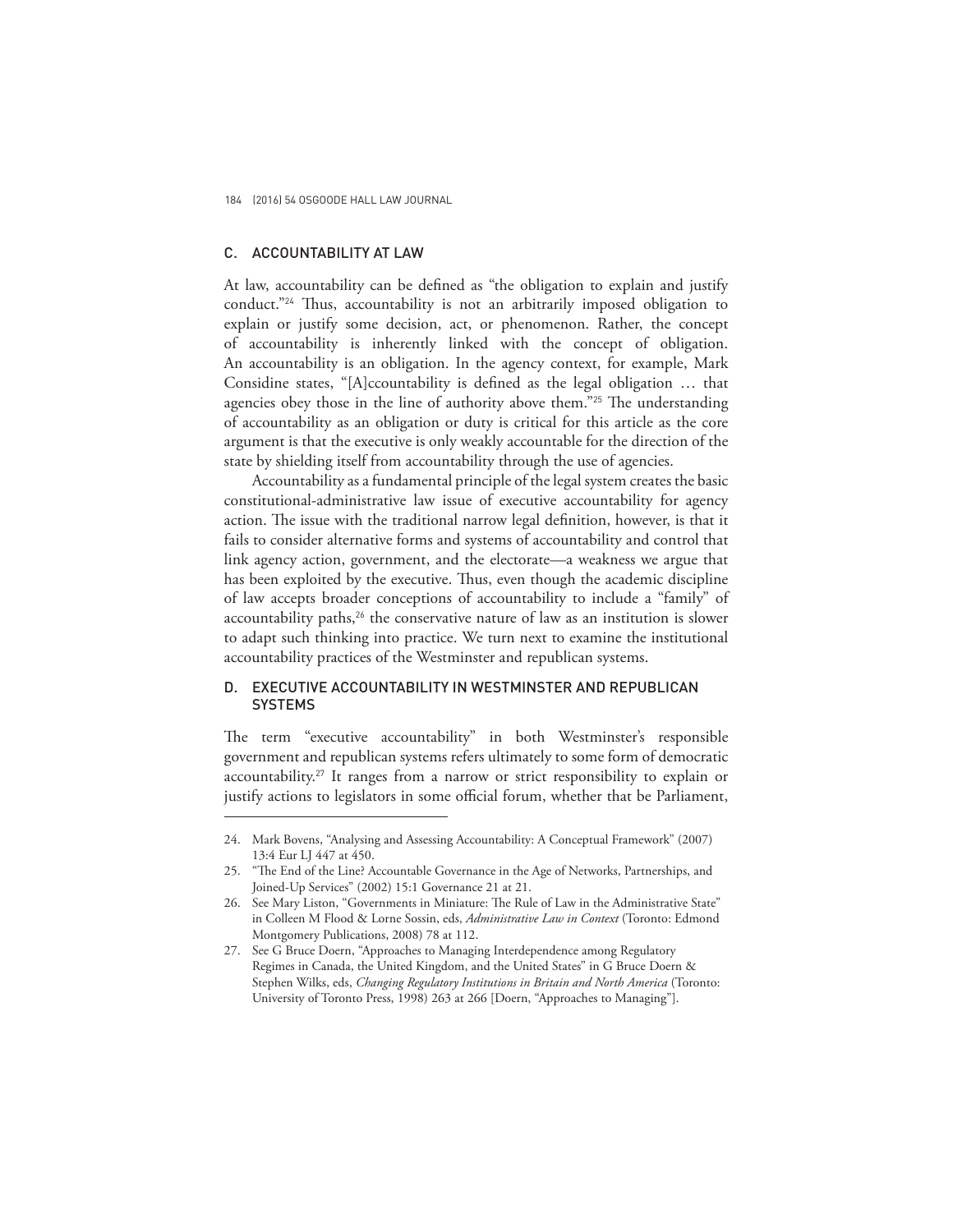Congress, or some committee, or the requirement to explain or justify to an interested voting public with a stake in an issue, $28$  to the electorate generally, or to some broadly conceived public good.<sup>29</sup>

The Westminster<sup>30</sup> and republican traditions developed differently and, as a consequence, have configured accountability structures and processes somewhat differently. Donald J Savoie describes the history of the Westminster model as "a story of the struggle for power between the king and Parliament, then between Parliament and the executive."<sup>31</sup> He continues, "Some would argue that the struggle has recently been extended to ministers and public servants."<sup>32</sup> The Westminster system itself struggles to control the executive in a majority government, which has been described as an "elective dictatorship."<sup>33</sup> Democratic accountability in this system relies primarily on the convention of ministerial responsibility<sup>34</sup>, despite the well-known fact that it is impossible for ministers to be knowledgeable about the full range of activities of their departments.<sup>35</sup> The substantive object of this protracted struggle was the sovereign power to rule. The outcome ensconced power in an amorphous, unwritten constitution and embodied that power in an empowered individual minister, the prime minister and in the institution of parliament—particularly as evidenced in the doctrine of parliamentary sovereignty.<sup>36</sup>

<sup>28.</sup> This is the model of regulatory accountability used to power Ayres and Braithwaite's Tripartite model. See Ian Ayres & John Braithwaite, *Responsive Regulation: Transcending the Deregulation Debate* (New York: Oxford University Press, 1992) at 54-60.

<sup>29.</sup> In Willis's era, the public interest in US jurisprudence was in such clear focus that he was able to write: "the ultimate deciding factor is always what the public interest requires." Willis, *supra* note 5 at 72.

<sup>30.</sup> Of course, "Westminster" itself is not a simple or singular concept across the jurisdictions where it is found. See *e.g.* R A W Rhodes, John Wanna & Patrick Weller, *Comparing Westminster* (Oxford: Oxford University Press, 2009) [Rhodes, *Comparing Westminster*]. The use of the term here refers to a Parliament with effectively unified executive and legislative branches and the institution of ministerial responsibility.

<sup>31.</sup> Court Government and the Collapse of Accountability in Canada and the United Kingdom (Toronto: University of Toronto Press, 2008) at 25.

<sup>32.</sup> *Ibid*.

<sup>33.</sup> David Hamer, *Can Responsible Government Survive In Australia?*, 2d ed (Canberra, Austl: The Department of the Senate, Canberra, 1994) at 344..

<sup>34.</sup> Savoie, *supra* note 31 at 32.

<sup>35.</sup> It was clear even at the time of Dicey's writing—*i.e.*, mid-19th century—that ministers could not answer for all the activities of their departments. See G W Jones, "The Prime Minister's Power" (1964) 18:2 Parliam Aff 167.

<sup>36.</sup> Adam Tomkins and Geoffrey Marshall discuss the UK system. See *ibid* at 41-42.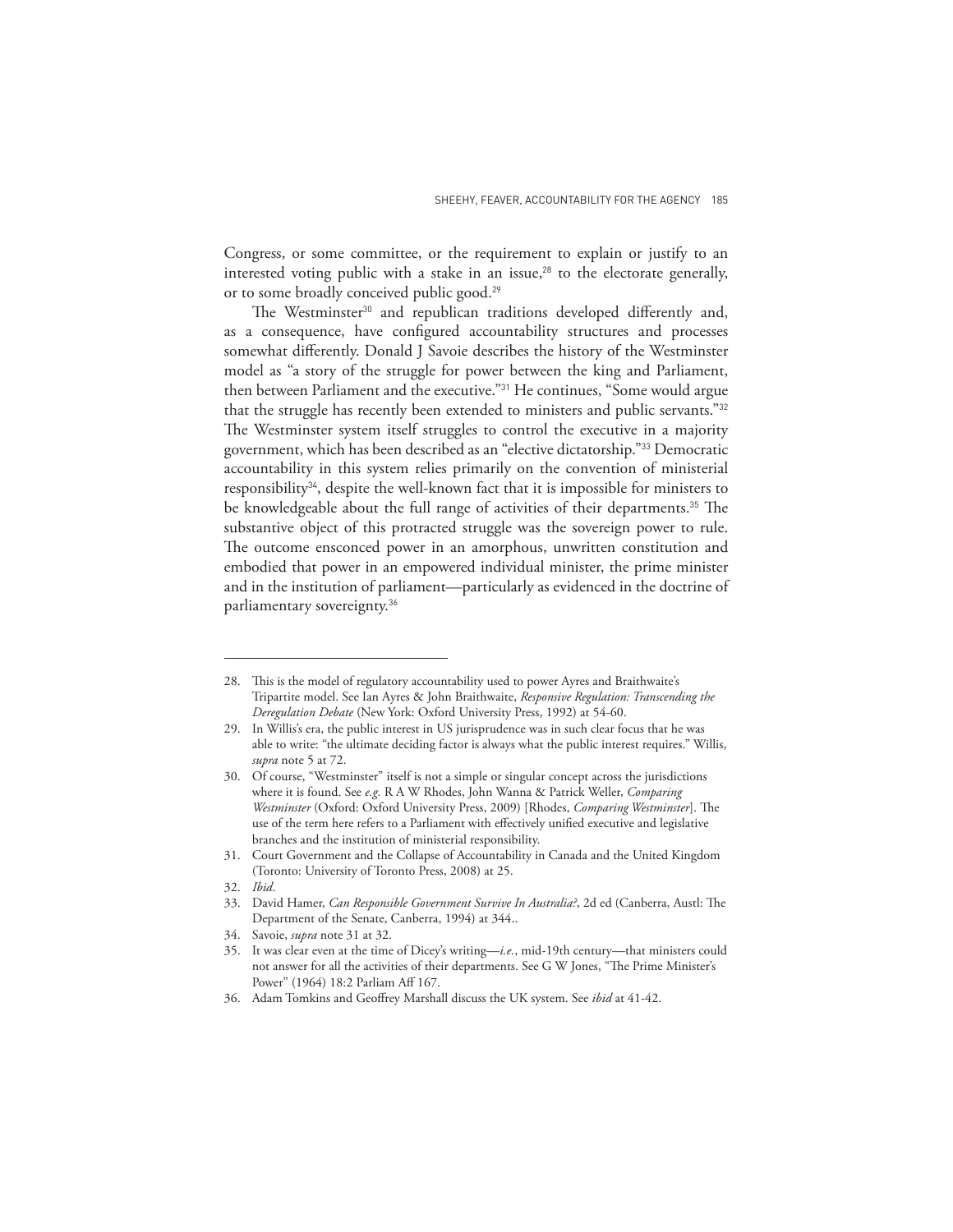In the Canadian context, Savoie observes that there was a "widely held view in Britain that the United States was too democratic and too republican."<sup>37</sup> The consequence was that Canada instituted an unelected Senate. A similar fear of "too much democracy" has long been an issue in the United States,<sup>38</sup> although to a lesser degree, and led to limitations on the proximity of the populace to the legislative machinery of government.<sup>39</sup> The Australian approach is an interesting hybrid modelled on the United States, establishing the three distinct branches of government in a Parliamentary democracy.<sup>40</sup> Indeed, Sir Owen Dixon, former Chief Justice of the High Court of Australia, stated, "[I]n most respects [Australia's] constitution makers followed with remarkable fidelity the model of the American [Constitution] .... Indeed... roughly speaking, the Australian Constitution is a redraft of the American Constitution of 1787 with modifications found suitable for the more characteristic British institutions and for Australian conditions."<sup>41</sup>

The basic difference between executive accountability in the republican and Westminster systems is that whereas the president is not answerable to congress (a representative legislative body) for the administration of government, the executive is answerable to the Parliament in the Westminster system.<sup>42</sup> Rather, in the republican system, the president is directly answerable to the electorate for the administration of government. The implications of this are significant in many respects; however, in terms of implications for executive accountability for its use of the agency form in the regulatory state, the systems are very similar.

In terms of both focus and implications, the term "executive accountability" differs in responsible government and presidential republican models. In the responsible government model, the three branches of government operate more collaboratively, relatively speaking, with a small separation of powers. As a result, the focus on executive accountability is found in the institution of the opposition in parliament and specifically in question period. Ultimate ministerial accountability comes through the constitutional law convention of ministerial

<sup>37.</sup> *Supra* note 31 at 36.

<sup>38.</sup> J Allen Smith, "Recent Institutional Legislation" (1907) 4 P Am Polit Sci Assoc 141 at 141.

<sup>39.</sup> See *e.g.* James Madison, "Federalist No 10" in *The Federalist Papers* (1787). Madison raises the concern that direct democracy can be harmful, narrow-minded, and excessively partisan, and accordingly, is best put through a representative body.

<sup>40.</sup> See James A Thomson, "American and Australian Constitutions: Continuing Adventures in Comparative Constitutional Law" (1997) 30:3 J Marshall L Rev 627 at 640.

<sup>41.</sup> *Ibid* at 628, citing Owen Dixon, "Two Constitutions Compared" in Own Dixon, *Jesting Pilate and Other Papers and Addresses* (Melbourne: Law Book, 1965) at 734.

<sup>42.</sup> This continuous accountability is considered to be one of the causes of the inability of Westminster Parliaments' to effectively control their executives. See Hamer, *supra* note 33 at xvii-xviii.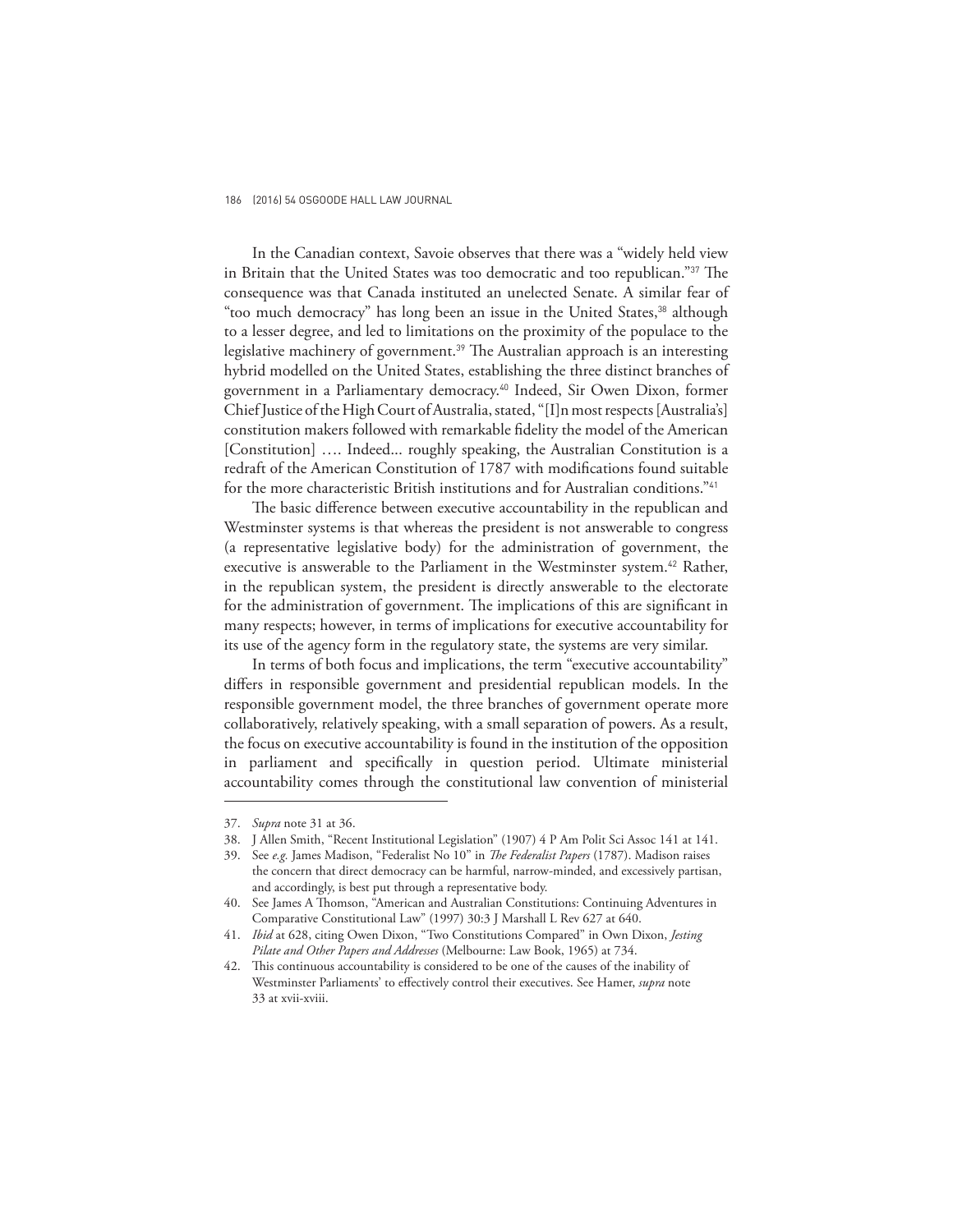resignation—an executive accountability institution undermined by the party system<sup>43</sup> and generally of contested value and currency.<sup>44</sup> In the contest set up by the separation of powers of the presidential republican model, executive accountability is a function of the focus of the other two branches of government on keeping the executive in check.<sup>45</sup>

Both of these models were structured and designed to provide institutional accountability of the executive branch of government and are significantly challenged in the regulatory state. Work by Savoie examining the empowered prime minister in the responsible government model<sup>46</sup> and by Eskridge on the republican model,<sup>47</sup> identify and analyze the exacerbation of accountability issues resulting from the executives' increased use of the agency in the regulatory state. These authors argue that one consequence of the growing trend to conduct government business through agencies is a greatly empowered executive that is less accountable via traditional accountability institutions for its acts and decisions.

It is important not to overemphasize democratic accountability for executive action. As Michael Dowdle observes, "in the Anglo-American world, intellectual and political support for electoral democracy has always been decidedly mixed."<sup>48</sup> In other words, democratic accountability has been only a limited feature of the systems and has been mediated in different ways. Direct democracy has been deemed undesirable while the institution of representative democracy has become the chosen path. As a result, not only has accountability of the executive for its actions been allocated to different institutions institutionally, but, in more recent times, as the need for administration has overwhelmed earlier administrative structures, the regulatory state has shifted to focus on new institutions that

<sup>43.</sup> See Rhodes, *Comparing Westminster*, *supra* note 30 at 122.

<sup>44.</sup> See Diana Woodhouse, "Ministerial Responsibility in the 1990s: When do Ministers Resign?" (1993) 46:3 Parliam Aff 277. For a nuanced, cross-jurisdictional examination, see Elaine Thompson & Greg Tillotsen, "Caught in the Act: The Smoking Gun View of Ministerial Responsibility" (1999) 58:1 Aust J Pub Admin 48.

<sup>45.</sup> See Walter Dellinger, "Appendix: The Constitutional Separation of Powers Between the President and Congress" (2000) 63:1 L & Contemp Problems 513.

<sup>46.</sup> *Supra* note 31 at 31.

<sup>47.</sup> See William N Eskridge, Jr & John Ferejohn, "Making the Deal Stick: Enforcing the Original Constitutional Structure of Lawmaking in the Modern Regulatory State" (1992) 8:1 JL Econ & Org 166 at 166-67.

<sup>48.</sup> Public Accountability: Designs, Dilemmas and Experiences (Cambridge: Cambridge University Press, 2006) at 4.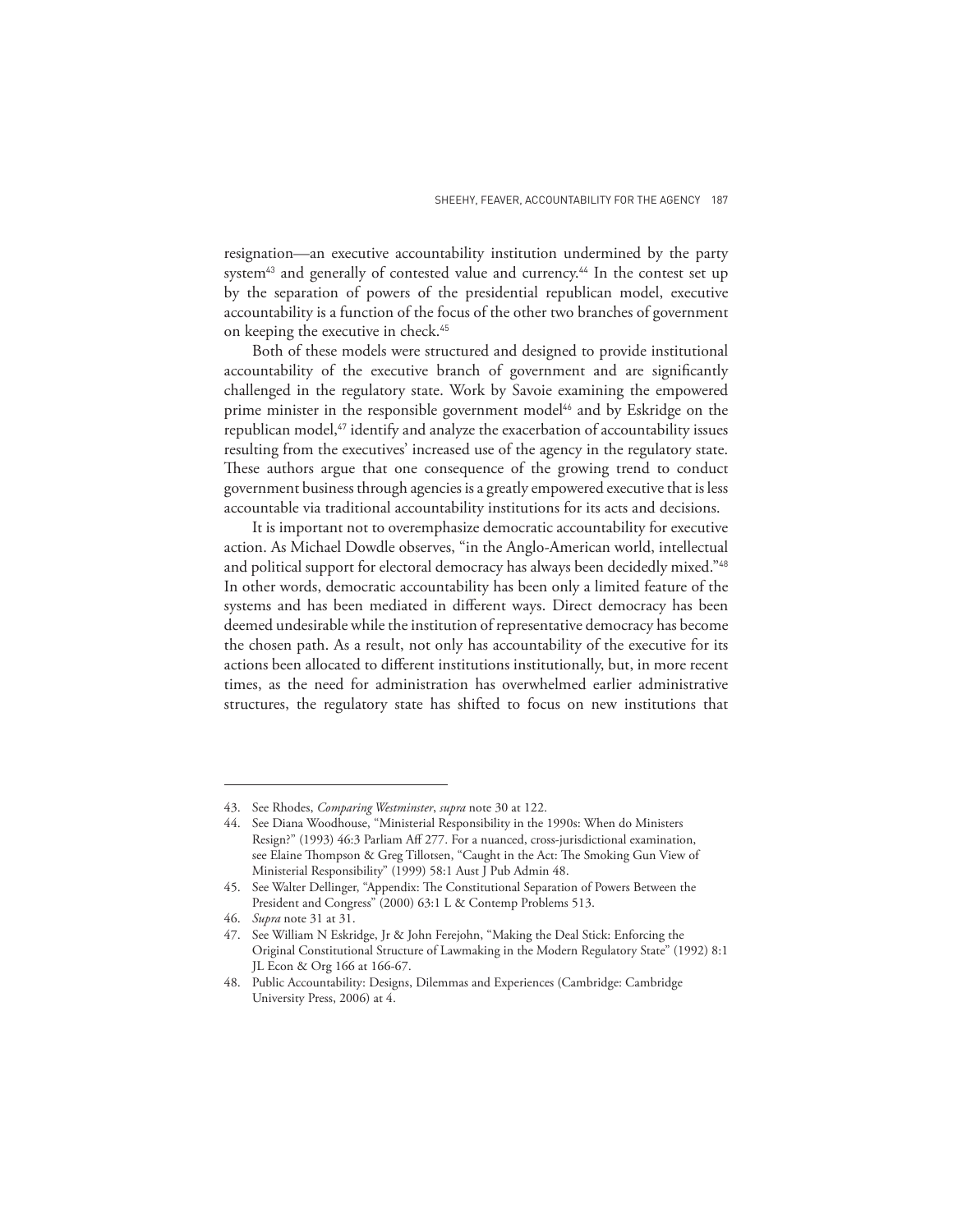expand opportunities for accountability. This shift includes new thinking about independent accountability agencies,<sup>49</sup> markets,<sup>50</sup> and even new technologies.<sup>51</sup>

Recognizing the challenges of holding the executive in both systems to account, different solutions arose. In the United States, mid-nineteenth century reformers put hope in a professionalized bureaucracy. In the United Kingdom, that same era saw a resort to the courts as a preferred solution—a position only adopted in the United States in the 1930s.<sup>52</sup> In the present era of the regulatory state, however, the ability to hold the executive to account for the agency is a matter of increasing concern. For example, a study of twenty parliaments across the United Kingdom, Canada, Australia, and New Zealand describes the situation as follows, "[C]ontrol of delegated legislation…is virtually non-existent in many of the twenty parliaments and inadequate in all of them. Parliamentary supervision of government business enterprises and other non-departmental government activities is derisory."<sup>53</sup> Similar concern has been expressed in the United States, spawning a whole literature in law,<sup>54</sup> economics,<sup>55</sup> and political science.<sup>56</sup>

At law, close connections exist between the terms accountability and obligation, and between power and control. In the context of the governance

<sup>49.</sup> See John Ackerman, "Understanding Independent Accountability Agencies" in Susan Rose-Ackerman & Peter Lindseth, eds, *Comparative Administrative Law* (Cheltenham, UK: Edward Elgar, 2010) 265.

<sup>50.</sup> See Johnston Birchall, Christopher Pollitt & Keith Putnam, *Decentralising Public Service Management* (Basingstoke, UK: Macmillan, 1998); B Guy Peters & Donald J Savoie, *Governance in a Changing Environment* (Montreal: McGill-Queen's University Press, 1995); Benedict Sheehy, "Regulation by Markets and the Bradley Review of Australian Higher Education" (2010) 52:1 Austl U Rev 60.

<sup>51.</sup> See Roger Brownsword, "Code, Control, and Choice: Why East is East and West is West" (2005) 25:1 J Legal Stud 1.

<sup>52.</sup> See Dowdle, *supra* note 48.

<sup>53.</sup> Hamer, *supra* note 33 at xvii.

<sup>54.</sup> See Abner S Greene, "Checks and Balances in an Era of Presidential Lawmaking" (1994) 61:1 U Chicago L Rev 123; Neal Kumar Katyal, "Internal Separation of Powers: Checking Today's Most Dangerous Branch from Within" (2006) 115:9 Yale LJ 123; Gillian E Metzger, "The Interdependent Relationship Between Internal and External Separation of Powers" (2009) 59:2 Emory LJ 423.

<sup>55.</sup> The American Economic Association has a whole classification code dedicated to the issue; code D73 is used to classify scholarly literature in the field of economics that focuses on "administrative processes in public organizations." See American Economic Association, "JEL Classification System," online: <www.aeaweb.org/econlit/jelCodes.php?view=jel>. See also Patrick Dunleavy, *Democracy, Bureaucracy and Public Choice: Economic Explanations in Political Science* (New York: Routledge, 1991).

<sup>56.</sup> See B Dan Wood & Richard W Waterman, "The Dynamics of Political Control of the Bureaucracy" (1991) 85:3 Am Pol Sci Rev 801.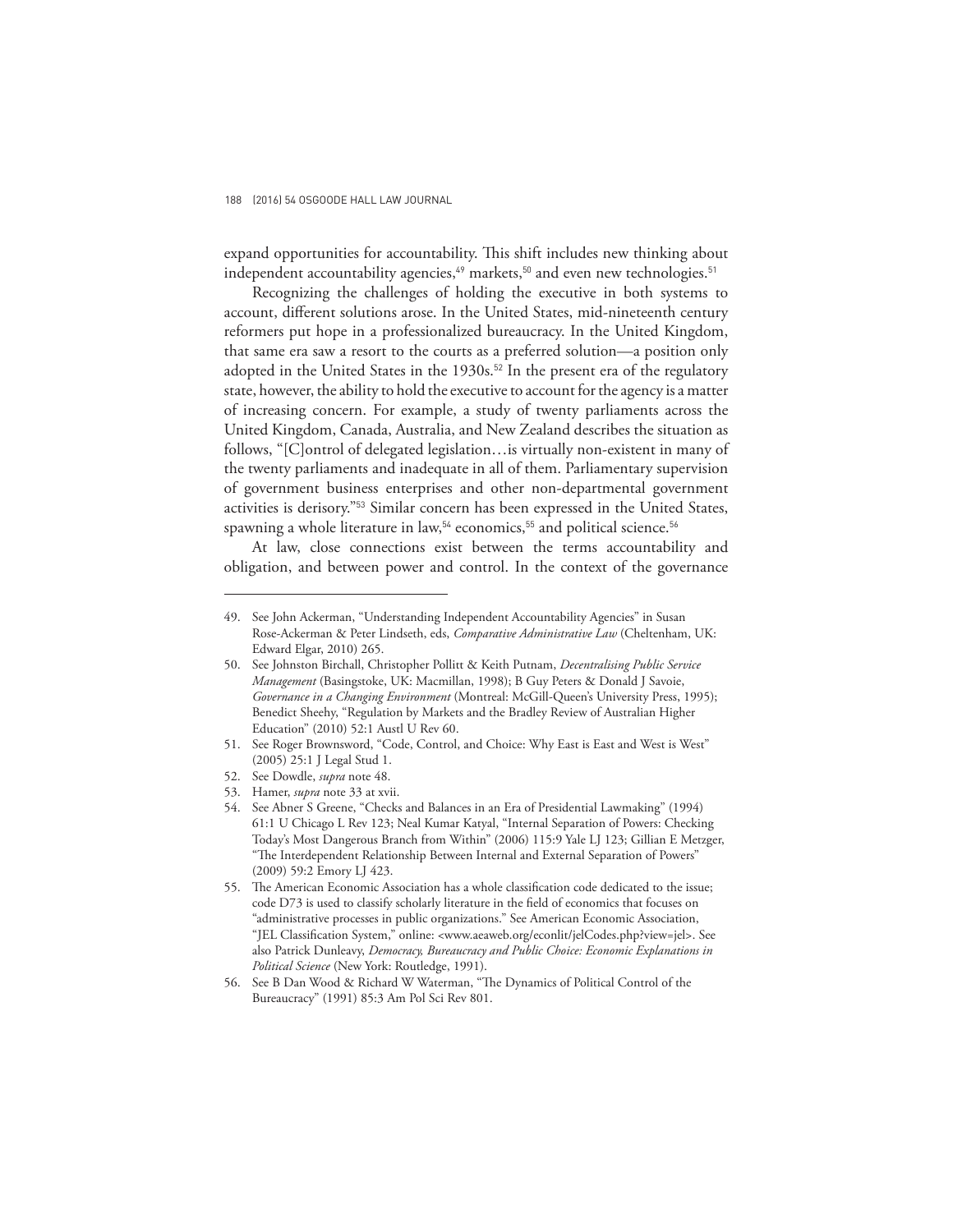and legal literatures, control and accountability are frequently used together. For example, it is common to read of "the control and accountability of public body x."<sup>57</sup> This phrasing raises the question of whether the terms are being used as synonyms or as representing distinct but interrelated concepts.<sup>58</sup> One tradition sees the two as largely unrelated, considering control as *ex ante* decision-making influence whereas accountability is *ex post* oversight.<sup>59</sup> In this view, one can have accountability without control and vice-versa. A second tradition sees them as related concepts on a continuum. This tradition acknowledges that accountability is itself a type of control. In Colin Scott's words, it treats "control and accountability as linked concepts, operating on a continuum where managerial control refers to the right to ex ante involvement in decision-making, while accountability-based control refers to ex post oversight." 60

Kearns' definition of accountability as "an environment… a constellation of forces"<sup>61</sup> is too broad for the purposes of this article. Accordingly, we will use the narrower legal and political meanings (*i.e.*, "the obligation to explain and justify conduct" <sup>62</sup> in the contexts of the formal governance institutions). In these narrower political and legal traditions, the two concepts are treated as types or classes of norms, rules, and practices that either grant a right or impose an obligation on institutions of government and upon the public officials who work within them. These rights and obligations can be mapped both as specific legal rules and as political practices that, combined, operate as mixed formal and informal rule systems. In turn, these rule systems form the broad control and accountability systems that create the foundations of the distinct structures of both classical models of government. It is our argument that these accountability

<sup>57.</sup> Leslie Eldenburg & Ranjani Krishnan, "Management Accounting and Control in Health Care: An Economics Perspective" in Christopher S Chapman, Anthony G Hopwood & Michael D Shields, eds, *Handbook of Management Accounting*, vol 2 (Oxford: Elsevier, 2007).

<sup>58.</sup> See Colin Scott, "Accountability in the Regulatory State" (2000) 27:1 JL & Soc'y 38.

<sup>59.</sup> *Ibid* at 40.

<sup>60.</sup> *Ibid* at 39. See also Richard Mulgan, "Accountability Issues in the New Model of Governance" (Australian National University Working Paper No 91, 2002) online: <openresearch-repository.anu.edu.au/handle/1885/41701>. Mulgan states:

<sup>&#</sup>x27;[A]ccountability' is not the same as 'regulation' or 'control', which are essentially forward-looking mechanisms of influencing behaviour, whereas accountability is retrospective, inquiring into actions that have already taken place. Systems of control and regulation often include accountability mechanisms, as when people are held accountable for breaking the law or for acting unprofessionally. But they are not identical to these mechanisms (*ibid* at 3).

<sup>61.</sup> Kearns, *supra* note 20 at 65.

<sup>62.</sup> Bovens, *Oxford Handbook*, *supra* note 18 at 294.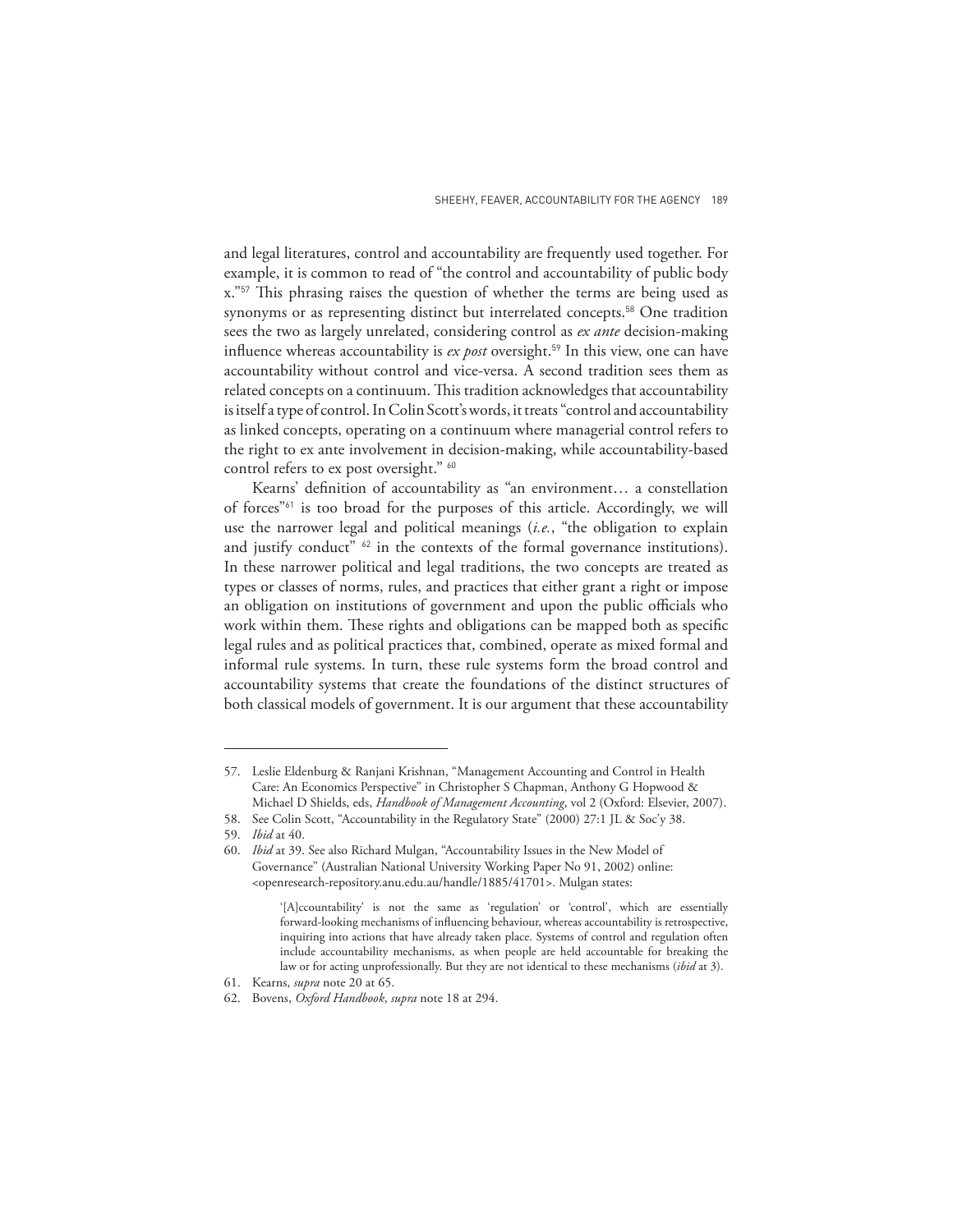and control systems have been separated over time, though they have been designed to function best together.

It is critical to the analysis to distinguish between two different types of control and accountability relationships. The first are the legal controls and legal accountabilities. These are set out in the positive law of the constitution. Legal control and legal accountability occur in the context of control powers or accountability obligations enshrined in law. In other words, control and accountability are considered legal when they can be enforced through the courts.<sup>63</sup> The second are the political accountability and political control of conventions and practices. This second type exists only in, and through, institutions and political networks. As will be demonstrated, legal and political are not commensurate and as between the two, political control and political accountability are less symmetrical than the legal.

Political control arises where a political actor has power to influence decisions of public bodies. Political accountability occurs through government organs, such as parliament or congress, with their related structures and processes, and ultimately by way of election. Legal control and legal accountability and related political control and political accountability were established in a historical context markedly different from the present. We turn next to consider that context.

# II. HISTORICAL CONTEXT: CONTROL AND ACCOUNTABILITY IN CLASSICAL CONSTITUTIONS

The two classical models of governments, the responsible government and presidential republican models, find their roots in the eighteenth and nineteenth centuries. As noted, they provided roughly balanced levels of control and accountability but importantly, were reflective of their times.<sup>64</sup> A small number of ministers and officers wielded control power, limited in scope, over small populations and had specific, personal obligations to answer or account. Their power and obligation were appropriate for the relatively small administrative machinery under the control of government (the executive, legislative, and judicial branches). For example, the first Presidential Cabinet of the United

<sup>63.</sup> Although in respect of legal accountability and control, the legally correct and more precise terms are "rights" and "duties," these terms are not used in this article. This decision was taken because in the context of constitutional law both legal and political discourses use the terms "powers" and "obligations," as opposed to the Hohfeldian terminology of "claims" (rights) and "duties".

<sup>64.</sup> See Willis, *supra* note 5 at 72.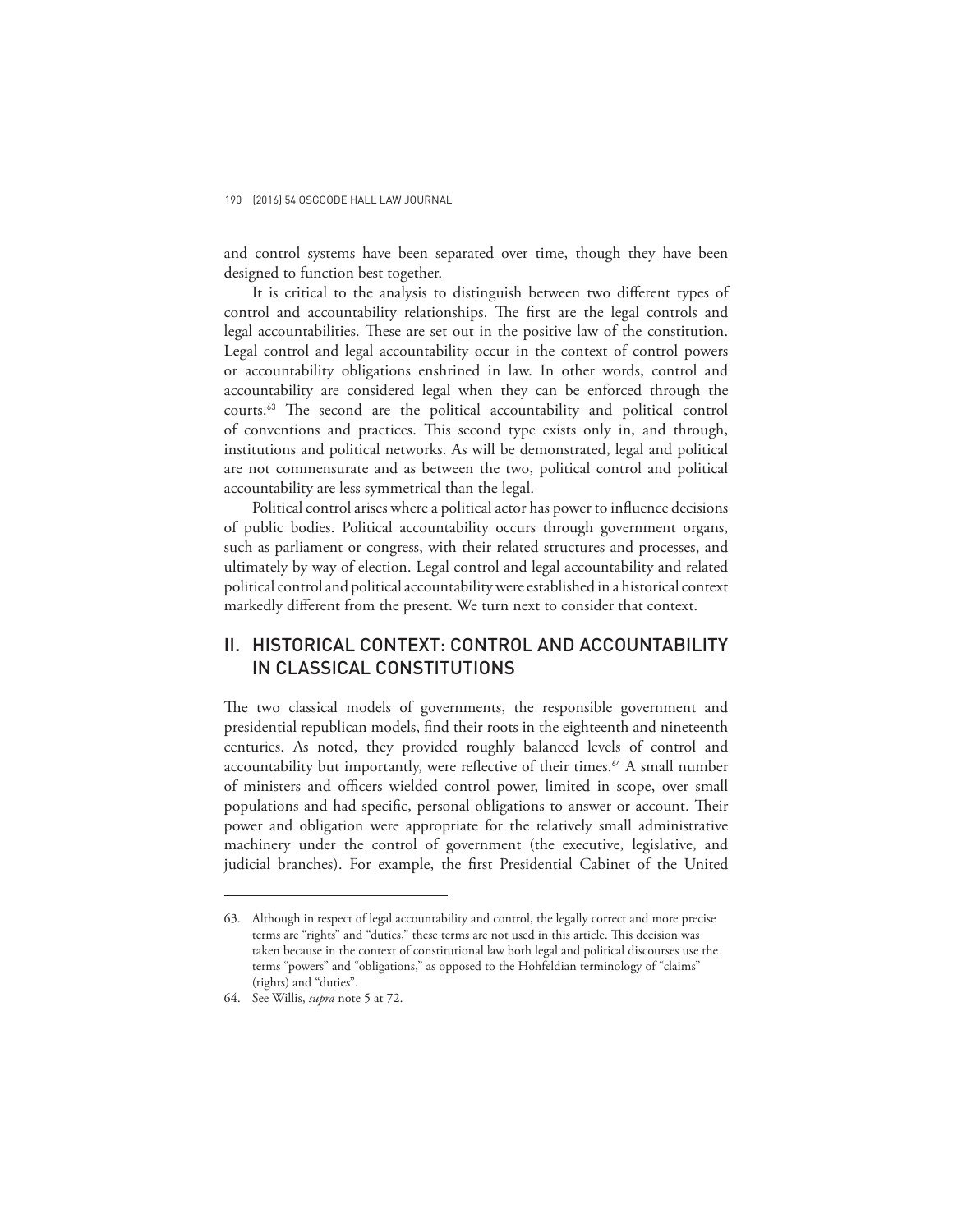States appointed by President George Washington was composed only of a Secretary of State, a Secretary of the Treasury, a Secretary of War, and an Attorney General—a size suited to administering the limited needs of a nation with less than one million voters.<sup>65</sup> The Cabinet of the English government, by contrast, while originally providing advice to the sovereign monarch as the Privy Council, was reconstituted under the responsible government model to include elected officials. The cabinet of George III (1760–1820), <sup>66</sup> for example, had nine members known as the Great Officers of State,<sup>67</sup> and eight further members.<sup>68</sup> These officers obtained their positions by a combination of appointment by royal prerogative, inheritance, and election.<sup>69</sup> Further, it is to be kept in mind that those exercising power were for the most part sitting in Parliament and governing about 2 million voters.<sup>70</sup>

## A. THE AGENCY AND THE RISE OF THE ADMINISTRATIVE STATE

Although agencies (particularly adjudicative tribunals) have existed in Britain for centuries,<sup>71</sup> the modern agency came into its own in the United States in the

<sup>65.</sup> The first census, conducted in 1790, registered 3,929,214 people. US, US Census Bureau, *Measuring America: The Decennial Censuses from 1790 to 2000* (September 2002) at Appendix A, online: <www.census.gov/prod/2002pubs/pol02marv.pdf>. Given that suffrage was only granted to white male landowners, and that families seldom had less than three children, a back of the envelope calculation leads to the suggestion that the voting population was less than one million.

<sup>66.</sup> See John Cannon, "George III" (2004), online: Oxford Dictionary of National Biography <dx.doi.org/10.1093/ref:odnb/10540>.

<sup>67.</sup> Lord High Steward, Lord High Chancellor, Lord High Treasurer, Lord President of the Council, Lord Privy Seal, Lord Great Chamberlain, Lord High Constable, Earl Marshal, and Lord High Admiral. See D A Winstanley, "George III and His First Cabinet" (1902) 17:68 Engl Hist Rev 678 at 679 [Winstanley]. See also JH Plumb, "The Organization of the Cabinet in the Reign of Queen Anne" in *Transactions of the Royal Historical Society: Sixth Series, Volume 7* (Cambridge: Cambridge University Press, 1998) 137. For discussion of the formation of the Cabinet in the UK, see John P Mackintosh, *The British Cabinet* (London: Stevens & Sons, 1977) at 35-74.

<sup>68.</sup> Winstanley, *ibid* at 680.

<sup>69.</sup> *Ibid*.

<sup>70.</sup> The first census, conducted in 1801, registered 10,942,646 people but the census was far from complete. See UK, HC, "Abstracts of the Answers and Returns: Enumeration, Part I England and Wales", Cmnd 140 (1801), online: A Vision of Britain Through Time <www. visionofbritain.org.uk/census/SRC\_P/1/GB1801ABS\_1>; Richard Wall, Matthew Woollard & Beatrice Moring, *Census Schedules and Listings, 1801-1831: An Introduction and Guide* (Colchester, UK: University of Essex, Dept of History, 2004).

<sup>71.</sup> See Chantal Stebbings, *Legal Foundations of Tribunals in Nineteenth-Century England*  (Cambridge: Cambridge University Press, 2006).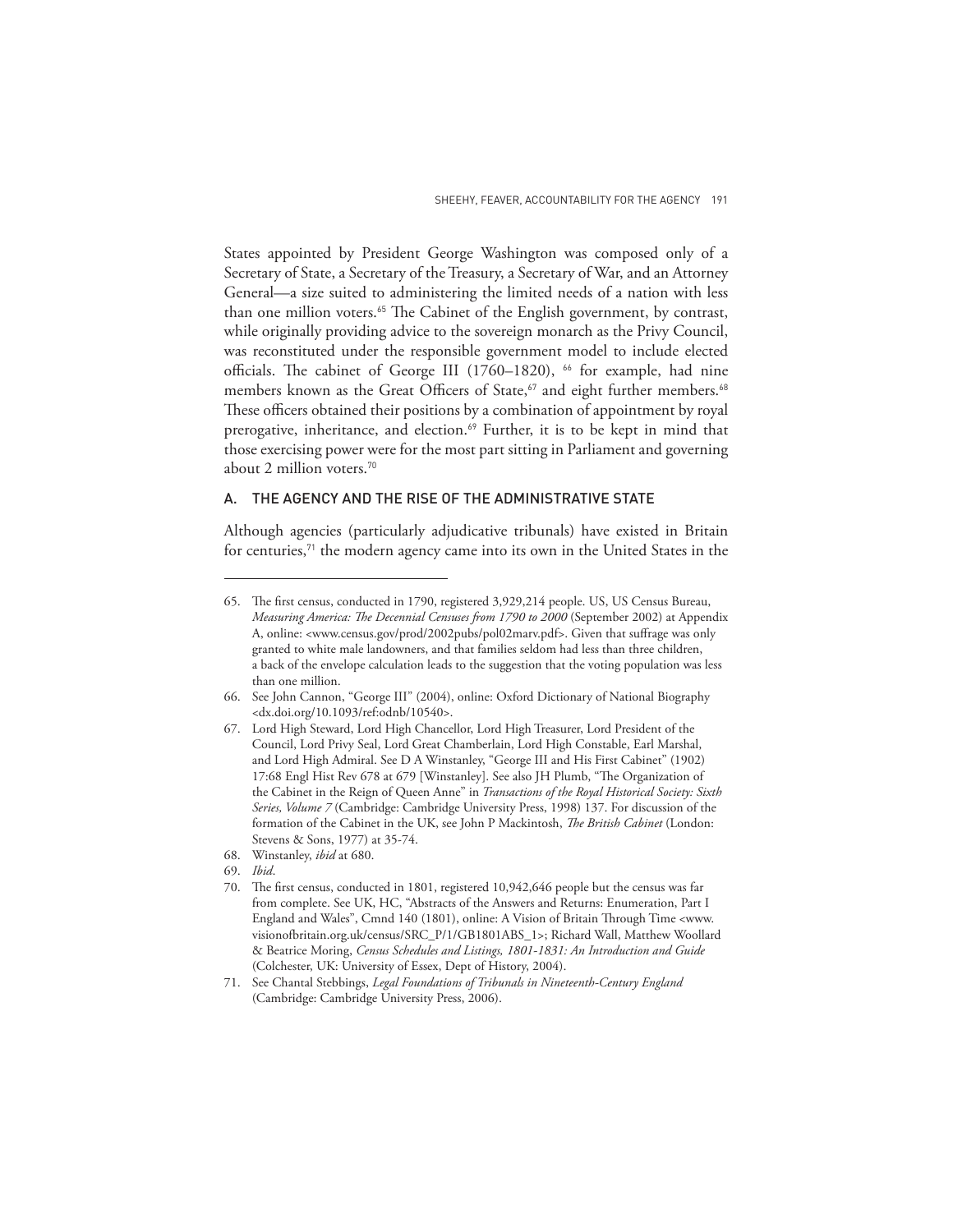twentieth century. The agency in this context refers to a specialized body and organizational form granted a distinct set of legal powers to execute its mandate and allocated a specific set of rule-making, adjudicative, and administrative tasks.<sup>72</sup> To use a conceptually helpful, if outdated,<sup>73</sup> Canadian phrase, agencies can be described as "governments in miniature."<sup>74</sup>

The difference between the agencies in the United Kingdom and the agencies in the American model is significant. In the United Kingdom, agencies—with adjudicative tasks, among other things—have existed for a long time as a part of the legal and administrative apparatus of government. They have been accepted by judiciary, legislature, and executive alike.<sup>75</sup> In contrast, in the United States, with its strong separation of powers, the agency took on distinct and contested powers and required high levels of support from various interested parties to survive and achieve its mission.<sup>76</sup>

In addition, whereas the UK scholarship has long focused on the variety of functions and forms of agencies<sup>77</sup>—a matter that readily distracts from the executive accountability and constitutional issues—the US discussion has focused on the supposed autonomy and contested control of the agency, including the problem of purported rogue agencies. Again, these focal points distract from the more foundational issues of linking the agency to the three branches of government, and particularly executive accountability for agency

<sup>72.</sup> See Feaver & Sheehy, "The Political Division of Regulatory Labour," *supra* note 1. A definition coincident with Harold M Bowman, "American Administrative Tribunals" (1906) 21:4 Polit Sci Q 609.

<sup>73.</sup> See Richard Schultz & G Bruce Doern, "No Longer 'Governments in Miniature': Canadian Sectoral Regulatory Institutions" in G Bruce Doern & Stephen Wilks, eds, *Changing Regulatory Institutions in Britain and North America* (Toronto: University of Toronto Press, 1998).

<sup>74.</sup> Term coined in Willis, *supra* note 5 at 73. The term is still used in Canadian administrative law. See Liston, *supra* note 26.

<sup>75.</sup> See discussion in William A Robson, *Justice and Administrative Law: A Study of the British Constitution*, 3d ed (London: Stevens and Sons, 1951) at 17-27.

<sup>76.</sup> See Thomas K McCraw, Prophets of Regulation: Charles Francis Adams, Louis D. Brandeis, James M. Landis, Alfred E. Kahn (Cambridge, Mass: Harvard University Press, 1984) at 63. For a broader argument, see Daniel Carpenter, The Forging of Bureaucratic Autonomy: Networks, Reputations, and Policy Innovation in Executive Agencies, 1862-1928 (Princeton: Princeton University Press, 2001).

<sup>77.</sup> Hood's popular "zoo" description of the variety is an apt example. See Christopher Hood, "The Hidden Public Sector: The 'Quangocratization' of the World?" in Franz-Xaver Kaufmann et al, eds, *Guidance, Control and Evaluation in the Public Sector* (Berlin: Walter de Gruyter, 1986) 165. William A Robson provides an earlier analysis and discussion of variety. See Robson, *supra* note 75 at 89-316.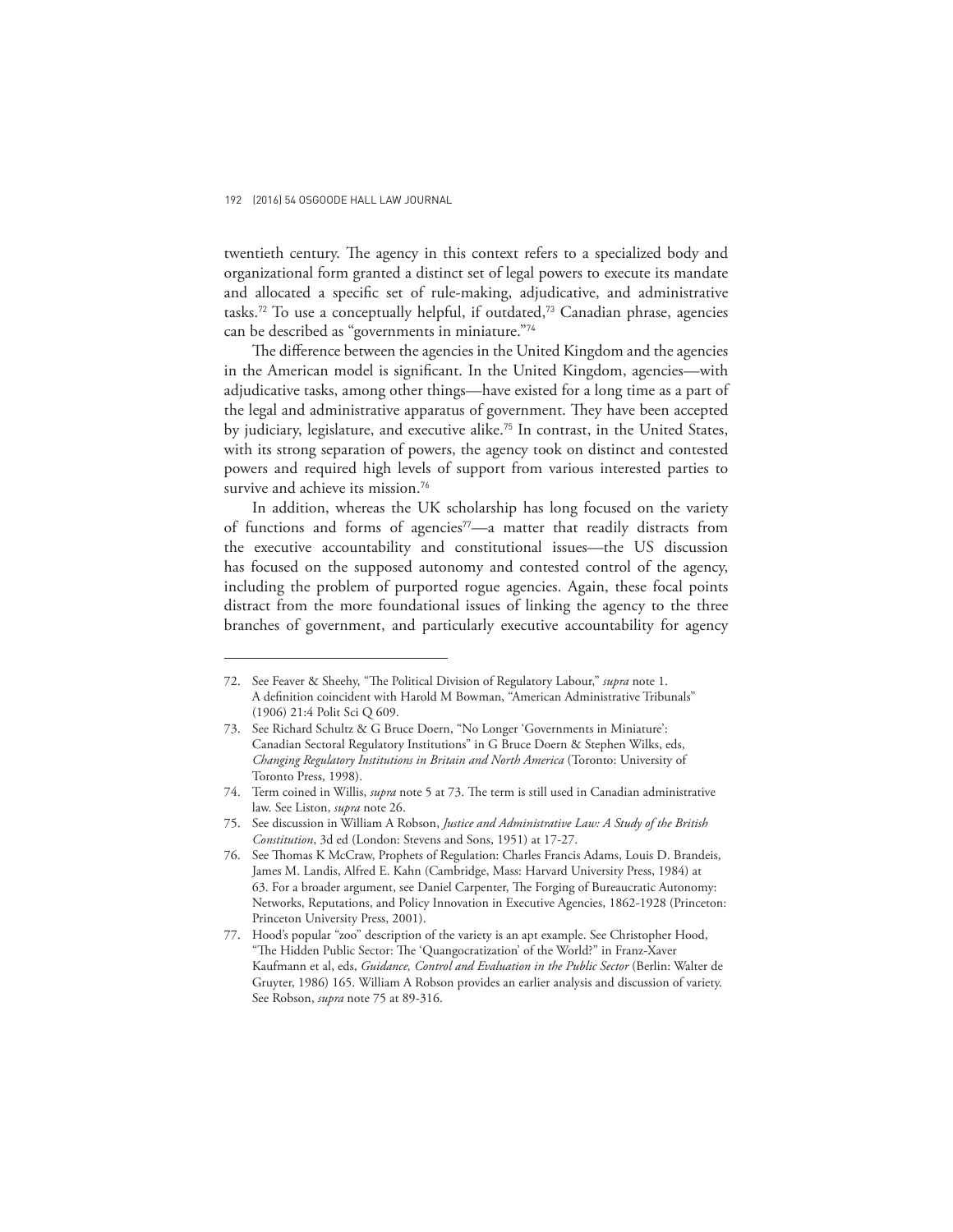conduct. Agencies can be connected to any of the three branches of government, but are, for the most part, bodies of the executive branch. Their mandates can include a host of activities from rulemaking and adjudication to delivery of basic public services.

As an organizational form, the agency was developed as a solution to the problems arising from a strict application of the separation of powers doctrine<sup>78</sup> and its responsible government equivalent, rule of law.<sup>79</sup> A strict application of the doctrine creates legal, political, and administrative problems because complex social problems require a coordinated, simultaneous contribution from all three branches of government. In practical terms, the separation hinders the efficient and timely delivery of public services because the necessary rule-making, adjudicative, and administrative functions and powers are restricted to the separate branches of government. The related departments of these branches all have their own policies, rules, and procedures. This arrangement causes significant delays when trying to solve problems that require contributions from all three branches. This structural isolation, which addresses the political concern of avoiding tyranny, fails to address the more mundane problem of effective and efficient conduct of the administration of government. That such coordination problems should arise illustrates both the effectiveness of the design in terms of limiting opportunities for tyranny as well as the costs inherent in that design.

A good example of the problem that the separation of powers creates can be seen in the United States. In the 1880s, after the court struck down state legislation in *Wabash, St Louis and Pacific Railway v Illinois*, regulation of railway freight tariffs at the federal level became the only option and presented the Federal Government with a difficult problem.<sup>80</sup> As was recognized in the United Kingdom with the passage of the *Regulation of Railway Act of 1873*, <sup>81</sup> the setting of freight rates required a flexible rule-making procedure that allowed for frequent changes of a sort that was wholly unsuited to the rule-making procedures of traditional institutions of government, such as Congress, whose procedures were more suited to less dynamic contexts with considerably less urgency. The freight tariff rule-making process was done on an ongoing basis in a manner resembling an adjudicative process. As part of this process, parties affected by the

<sup>78.</sup> See David H Rosenbloom, "Public Administrative Theory and the Separation of Powers" (1983) 43:3 Pub Admin Rev 219.

<sup>79.</sup> Willis, *supra* note 5 at 70.

<sup>80.</sup> See George W Hilton, "The Consistency of the Interstate Commerce Act" (1966) 9 JL & Econ 87.

<sup>81.</sup> 118 US 557, 7 S Ct 4. See also Marshall E Dimock, *British Public Utilities and National Development* (London: George Allen & Unwin, 1933) at 70.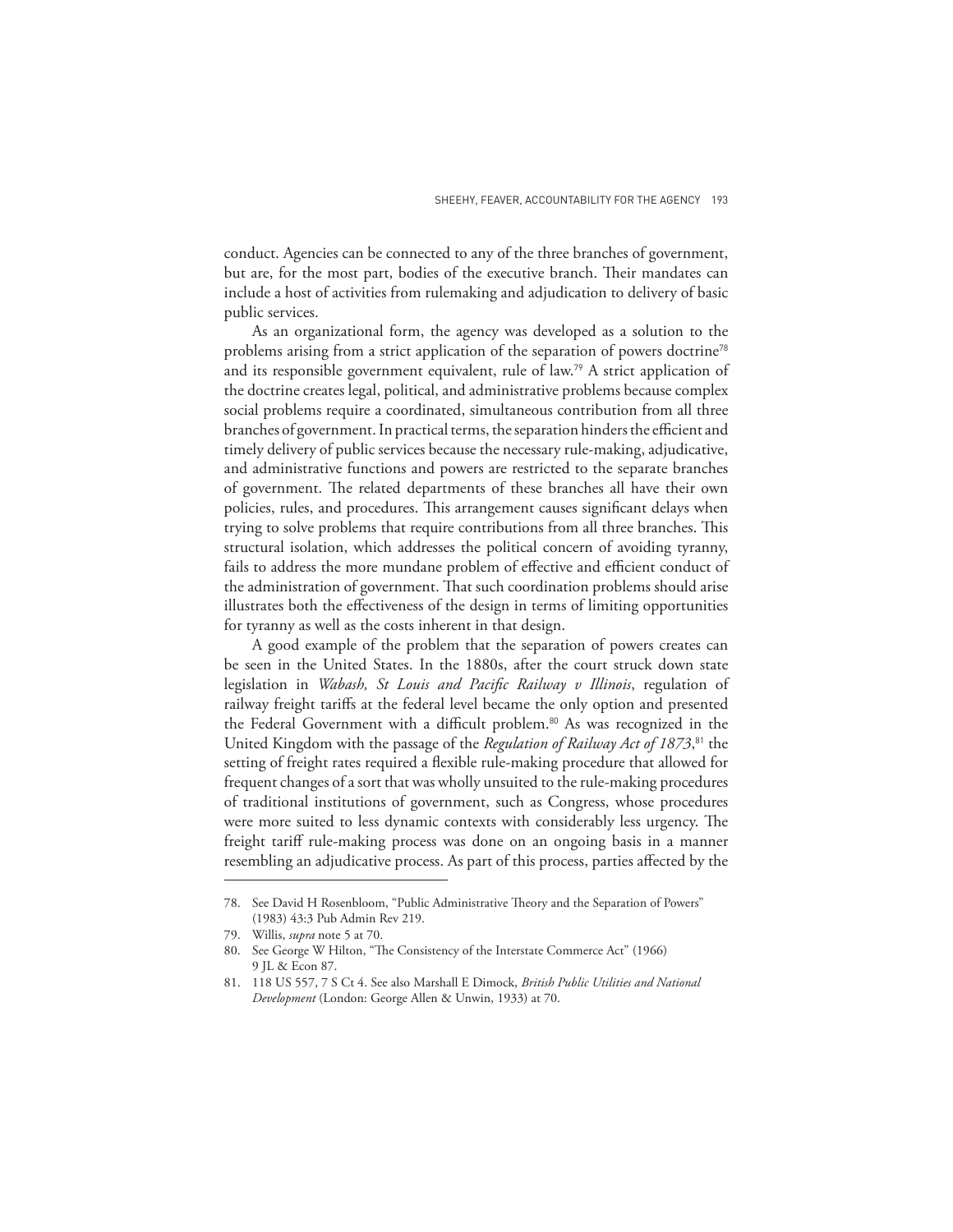rules presented their positions on rate adjustments to a court-like body which, after hearing the submissions, would decide an appropriate freight rate. The final step, implementing the rates, required monitoring and, if need be, enforcement.

Given that the separation of powers doctrine required each of these functions to be executed by a separate branch of government, the classical model's structure created an unworkable procedure for which there was no constitutional solution. Accordingly, the only solution was to create a new alternative—a new body that was empowered to conduct all three constitutionally separated governance functions. The Interstate Commerce Commission (ICC), modelled on the UK's Railway and Canal Commission,<sup>82</sup> was created as a permanent body empowered to administer a complex regulatory scheme that included ongoing rule-making and adjudicative functions in the setting of freight rates. The ICC was also tasked with monitoring and enforcement functions and powers.<sup>83</sup>

Clearly, the classical models of government, with their strict separation of powers, are poorly suited to complex governance problems that require a coordinated amalgam of rule-making, adjudicative, and executive functions. Over time it became clear that a single organization, an "agency" designed to deal with the many and increasing complex economic and social problems, was a more effective and efficient organizational form than the separate branches of government.<sup>84</sup> The agency readily allows such coordination problems to be solved. The agency has been described as a "one stop shop", empowered with varying combinations of rule-making, administrative decision-making, and

<sup>82.</sup> See I L Sharfman, *The Interstate Commerce Commission*, vol 1 (New York: The Commonwealth Fund, 1931) at 16.

<sup>83.</sup> See Thomas Gilligan, William J Marshall & Barry R Weingast, "Regulation and the Theory of Legislative Choice: The Interstate Commerce Act of 1887" (1989) 32:1 JL & Econ 35.

<sup>84.</sup> The need for a more flexible form of governance arrangement emerged as a consequence of increasing social and political complexity through the nineteenth century. Increasing population growth, rapid economic development as a result of industrialization, and social issues arising from a shifting demographic required government take a more interventionist role in society. This resulted in intensification of the policy-making and steering functions. In Britain, the changing function and role of government was prompted by the passage of the *Reform Acts* of 1832 and 1867 which expanded the franchise and contributed to the rise of the party system. See *Representation of the People Act*, *1832* (UK) 2 & 3 Wm IV, c 45. See also *Representation of the People Act*, *1867* (UK) 30 & 31 Vict, c 102. In the United States, political and social change following the Civil War resulted in the consolidation of federal power, and immigration and Western territorial expansion fueled demand for the provision of public services as well as the need to regulate an increasingly complex economy.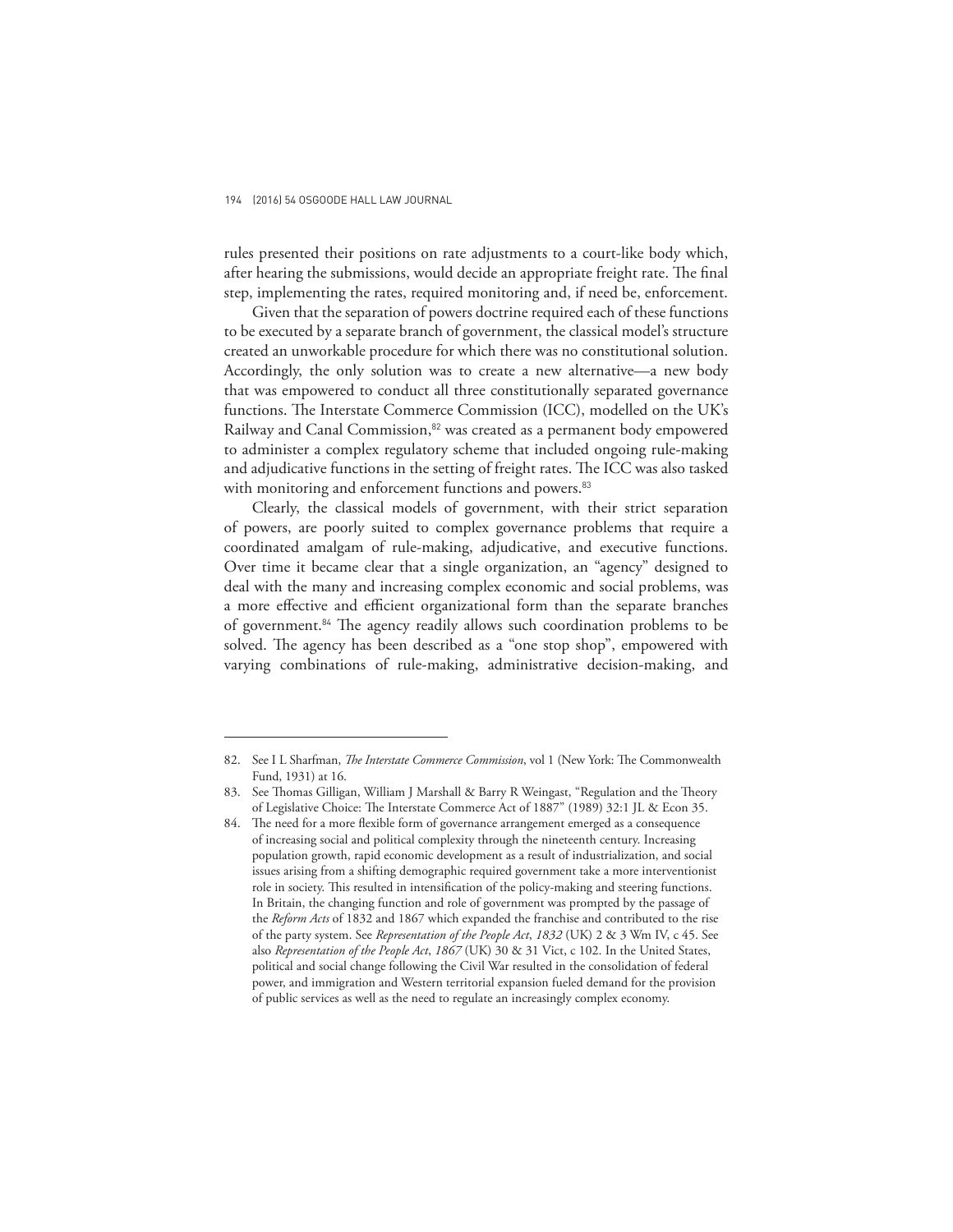adjudicative functions and powers. $85$  The concern, of course, is that combining these functions and powers within a single body results in what Rosenbloom describes as "a nullification of the constitutional separation of power doctrine, as all the powers are collapsed within a single organizational structure."<sup>86</sup> This combination raises the spectre of tyranny.

The innovative solution of the ICC was important not only because it became the prototypical federal agency<sup>87</sup> and served as a model for similar bodies elsewhere,<sup>88</sup> but also because of the way it actively combined all three of the sovereign governance functions and powers. With that being said, the creation of the ICC was not an easily won solution. Rather, it followed a protracted political battle between the President and Congress over control of the regulation of railroad companies<sup>89</sup> and went through a series of significant law reforms from its inception in 1887 until 1940.<sup>90</sup>

More widespread use of agencies based on the model of the ICC did not occur until after the onset of the Great Depression and the creation of the New Deal agencies, of which the Tennessee Valley Authority was the exemplar. The creation of the New Deal agencies is said to have confirmed the establishment of the "administrative state."<sup>91</sup> The administrative state is defined by Edward Rubin as the structural change in government "from a system of rules elaborated and implemented by the judiciary to a system of comprehensive regulation elaborated and implemented by administrative agencies."<sup>92</sup> In addition to being separate from the judiciary, the agency was also to be independent of the executive. This independence or autonomy, however, is more mythical than real.<sup>93</sup> The myth of agency autonomy—*i.e.*, freedom from executive control—can be traced back to Chief Justice Sutherland's judgment in the United States Supreme Court

<sup>85.</sup> Frank Bannister, "E-Government and Administrative Power: The One-Stop-Shop Meets the Turf War" (2005) 2:2 Electronic Government 160, online: <dx.doi.org/10.1504/ EG.2005.007092>.

<sup>86.</sup> *Supra* note 78.

<sup>87.</sup> See McCraw, *supra* note 76 at 62.

<sup>88.</sup> For example, section 101 of the Australian Constitution establishes an Inter-state Commission based on the ICC. See *An Act to Constitute the Commonwealth of Australia*, 1900 (UK) 63 & 64 Vic c 12, s 101.

<sup>89.</sup> See Hilton, *supra* note 80.

<sup>90.</sup> See McCraw, *supra* note 76 at 62-63.

<sup>91.</sup> See Feaver & Sheehy, "The Political Division of Regulatory Labour", *supra* note 1 at 31.

<sup>92.</sup> "It's Time to Make the Administrative Procedure Act Administrative" (2003) 89:1 Cornell L Rev 95 at 96.

<sup>93.</sup> See McCraw, *supra* note 76 at 62-63.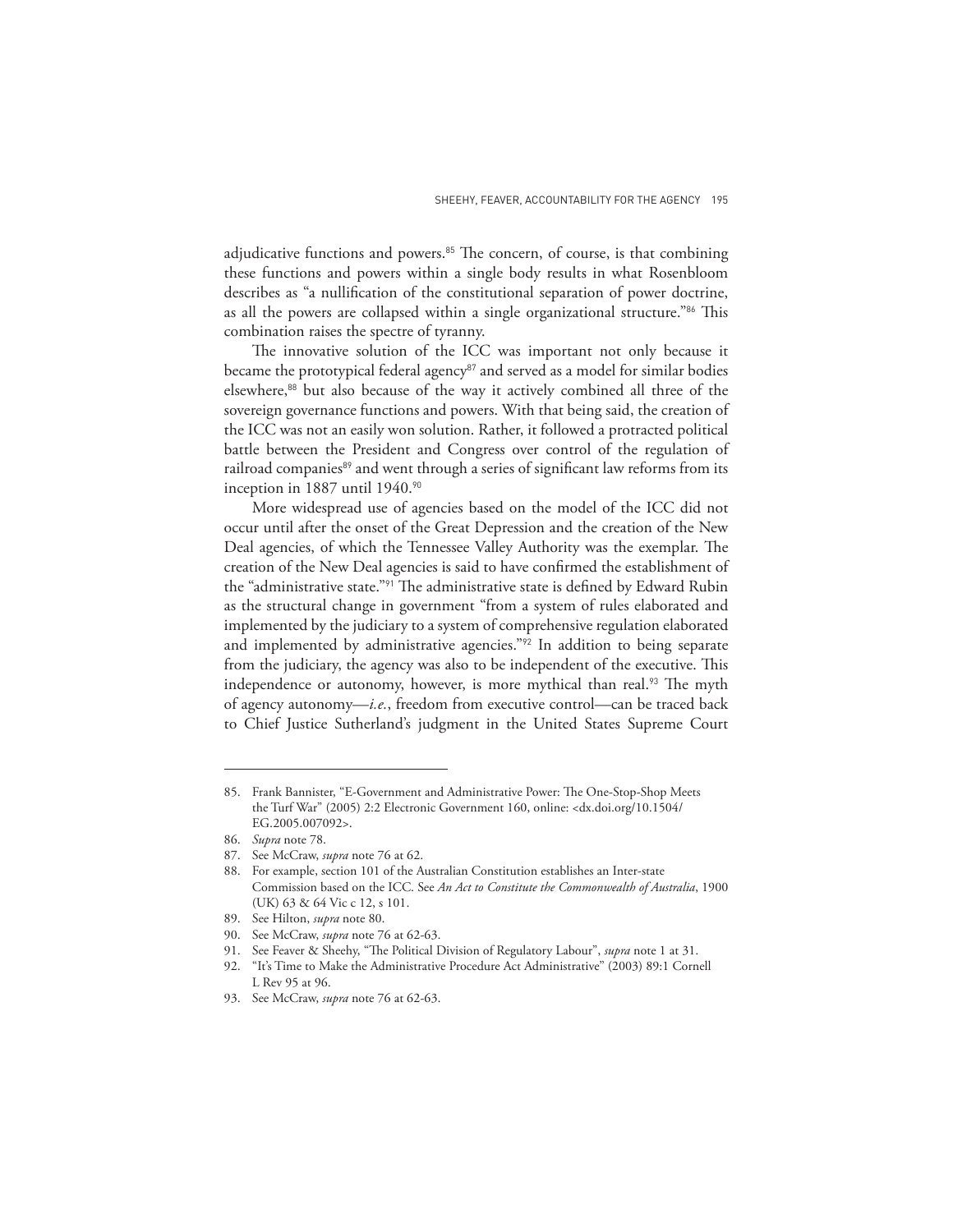case *Humphrey's Executor v United States*. <sup>94</sup> In that case, he stated that an agency "is an administrative body created by Congress to carry into effect legislative policies embodied in the statute. ... Such a body cannot in any proper sense be characterized as an arm or eye of the executive. Its duties are performed without executive leave and, in the contemplation of the statute, must be free from executive control."<sup>95</sup>

In commenting on the implications of Sutherland's assertion, Geoffrey P Miller summarizes how the notion of an agency that is neither legislature nor court, yet is independent of the executive branch, is exceedingly difficult to reconcile with a tripartite structure of government. Even fervent admirers of independent agencies have recognized this fact, conceding that they were created "[w]ithout too much political theory."<sup>96</sup>

In other words, the agency, while solving administrative problems, creates its own new problems in terms of constitutional law and the institutional structure of government, and consequently government accountability for the agency, as well as agency accountability to government. Specifically, it clearly falls afoul of the theories and doctrines of constitutional law and particularly the separation of powers doctrine. It also challenges democratic theory and practice with respect to accountability and control.

### B. THE AGENCY AND THE RISE OF THE REGULATORY STATE

The rise of the regulatory state, like the administrative state, relies on the agency. The difference between the two is that whereas the administrative state used the agency sparingly (relatively speaking), and often as a public service delivery organization addressing complex governance problems, the regulatory state uses the agency as the primary method for creating and administering a comprehensive regulatory infrastructure. These regulatory agencies perform nearly every aspect of governance. They range from advisory and policy bodies, rule makers, and quasi-judicial decision-making bodies to operational bodies overseeing the provision of public goods such as health care and urban transportation systems. These organizations are charged with everything from rule creation, administration, and monitoring through to adjudication and enforcement.

The sections that follow examine the complications that arise from the interposition of the agency in terms of executive control and accountability, in both republican presidential and responsible government models. We will

<sup>94.</sup> (1935) 295 US 602, 55 S Ct 869 [*Humphrey's Executor*].

<sup>95.</sup> *Ibid* at 628.

<sup>96.</sup> Geoffrey P Miller, "Independent Agencies" (1986) 1986:1 Sup Ct Rev 41 at 43.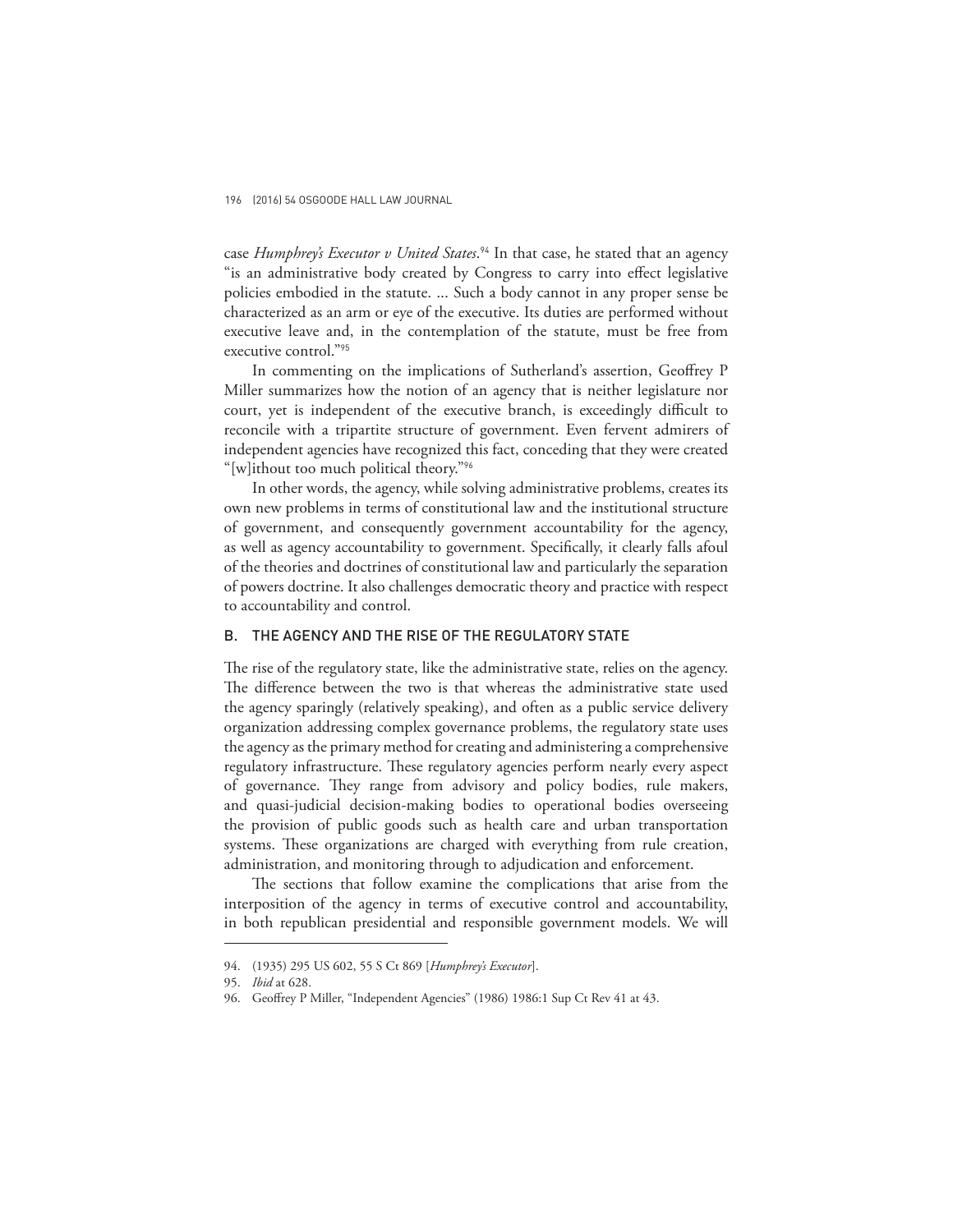demonstrate how grafting the agency onto the classical models interferes with executive accountability for the administration of government, despite the executive's continuing and increasing control over the administrative machinery of government situated in agencies in the regulatory state. In particular, we make clear the basic constitutional problem, namely that the agency emerged after the institutionalization of government structures within constitutions, and so is not explicitly addressed in the classical constitutional frameworks, it has been necessary to create new structures and procedures to control it.<sup>97</sup> These include such bodies as independent accountability agencies.<sup>98</sup> As the phrase "agencies are creatures of statute" indicates, agencies are post-constitutional organizations whose relationship to the constitutionally identified branches of government has been determined post facto and largely on an ad hoc basis.

What will become evident in the discussion is that the process of integrating the agency into the constitutional framework was commenced by the judiciary and subsequently reinforced by statutory developments.<sup>99</sup> Although a foundational principle in classical constitutional design was to balance accountability and control within government, neither the judiciary nor the legislature attended to that foundation in determining the legal and political accountability and control relationships between the executive, the agencies, and the rest of government. Indeed, both courts and legislatures have treated control and accountability as separate and independent concepts rather than as complementary power relationships that need to be balanced within the institutional and organizational frameworks of government. As a result, the regulatory state's agencified model tends to lead to an unacceptable degree of severance of the control and accountability relationship. In what follows, we present an explanation of the changes to the structure and institutions of government, showing how the executive has come to exercise considerable control powers over the agency while attenuating its corresponding accountability obligations for the exercise of those control powers. We turn now to examine this proposition in the two constitutional models—first, the presidential republican and then the responsible government model of the Westminster system.

<sup>97.</sup> See Peter L Strauss, "The Place of Agencies in Government: Separation of Powers and the Fourth Branch" (1984) 84:3 Colum L Rev 573; Steven P Croley, "Theories of Regulation: Incorporating the Administrative Process" (1998) 98:1 Colum L Rev 1.

<sup>98.</sup> See Ackerman, "Understanding Independent" supra note 49.

<sup>99.</sup> See Bernard Schwartz, "Some Recent Administrative Law Trends: Delegations and Judicial Review" (1981) 1982:2 Wis L Rev 208; Feaver & Sheehy, "The Shifting Balance," *supra* note 2.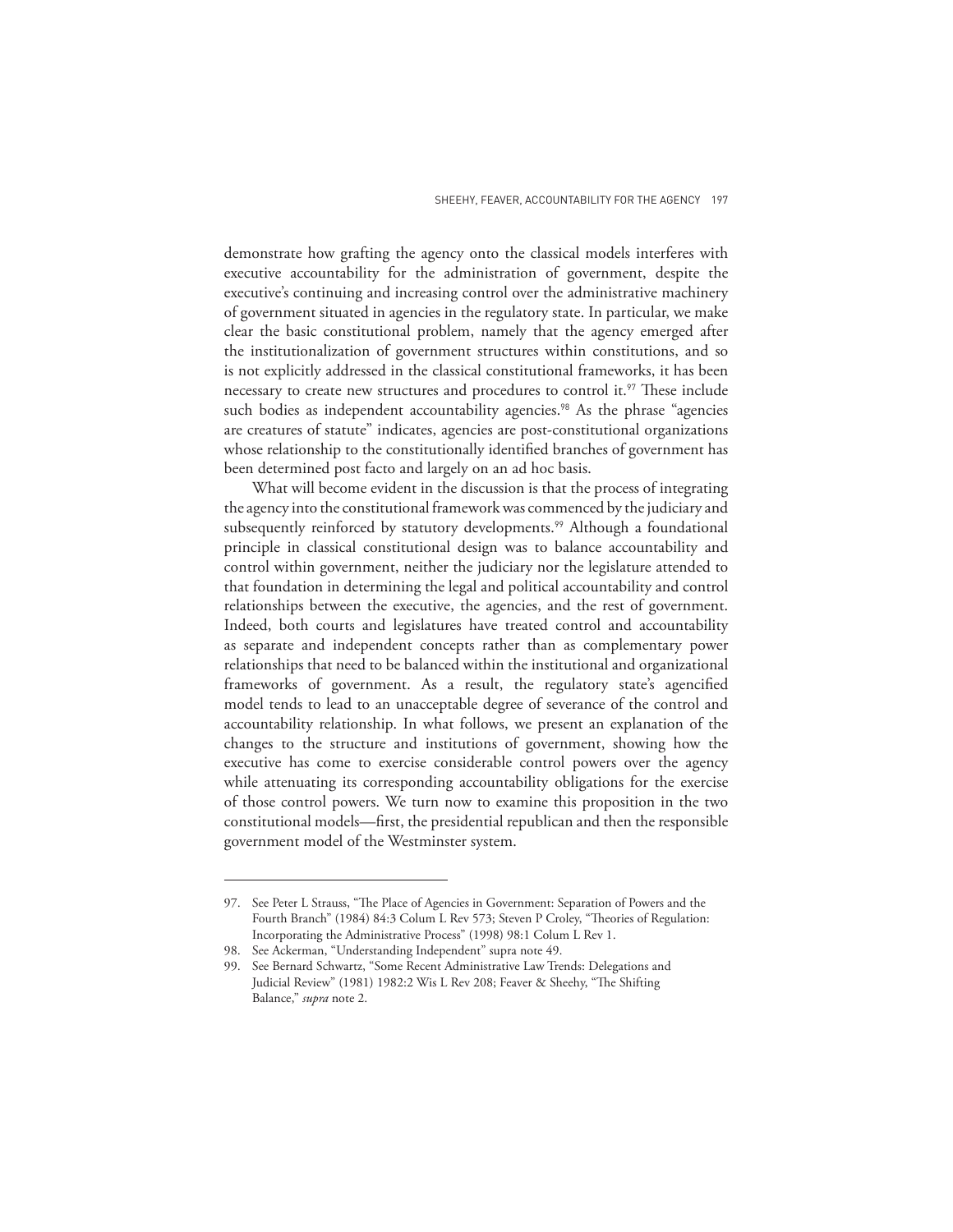# III. AGENCY CONTROL AND ACCOUNTABILITY IN THE REPUBLICAN MODEL

This section of the article explores the relationship of the executive branch to the so-called independent agencies in the republican model. The discussion begins with the historical premise that the agency is largely independent of the executive branch as per Justice Tuft's decision in *Myers v United States* (discussed in greater detail below).<sup>100</sup> Yet, since this initial era when the foundations of the administrative state were laid, the legal and political relationship between the president and the agency has undergone significant change.<sup>101</sup> Gradually, over the intervening years, the executive acquired a considerable degree of legal and political influence over the agency and its activities without, however, a corresponding increase in accountability. The executive's increase in control has come about as a result of a series of Supreme Court decisions, combined with other forms of direct and indirect presidential intervention. The executive's acquisition of greater legal control of the agency has consequently also allowed it to acquire greater political control of the machinery of government.<sup>102</sup> Indeed, we will demonstrate that executive accountability for the agency is virtually non-existent.<sup>103</sup>

# A. EXECUTIVE CONTROL OF AGENCIES IN THE ADMINISTRATIVE STATE

The starting point for this analysis is the United States Supreme Court's articulation of the executive-agency relationship in the era of the administrative state. In that era, the USSC struggled with the constitutional complexities of respecting Congress's desire to insulate the independent agencies from the influence of the executive branch without trampling the separation of powers doctrine.<sup>104</sup> The first test of this balancing act, *Myers v United States*, was decided in 1926.<sup>105</sup> At first glance, *Myers* appears to be a setback for Congress. However, the decision set the stage for the decision in *Humphrey's Executor*, which is said

<sup>100.</sup> (1926) 272 US 52, 47 S Ct 21 [*Myers*].

<sup>101.</sup> See Elena Kagan, "Presidential Administration" (2001) 114:8 Harv L Rev 2245.

<sup>102.</sup> See Peter Swire, "Incorporation of Independent Agencies into the Executive Branch" (1985) 94:7 Yale LJ 1766.

<sup>103.</sup> See Robert E Cushman, "Constitutional Status of the Independent Regulatory Commissions" (1939) 24:1 Cornell LQ 13; Harold H Bruff, "On the Constitutional Status of the Administrative Agencies" (1986-1987) 36:2 Am U L Rev 491; Frederick R Anderson, "Revisiting the Constitutional Status of the Administrative Agencies" (1986-1987) 36:2 Am U L Rev 277.

<sup>104.</sup> See Swire, *supra* note 102 at 1768.

<sup>105.</sup> *Supra* note 100.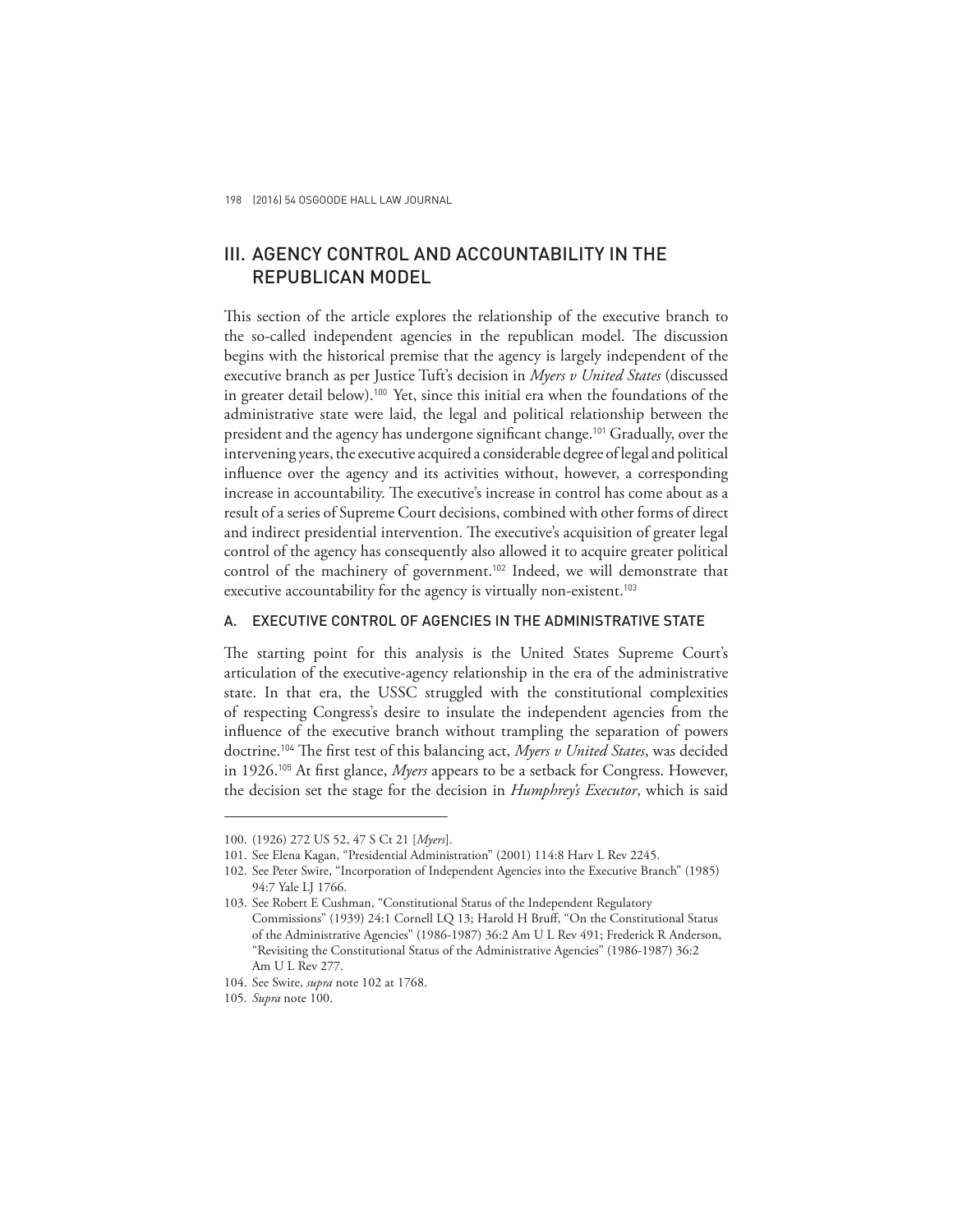to be the "high-water mark" of agency independence from executive control based upon a "division of governance labour" implementing the separation of powers doctrine.

Early in the administrative state era, Congress endeavoured to insulate the independent agencies from executive influence by constituting agencies in a manner that sought to dilute the president's appointment power, challenge the president's implied removal power, and impose the legislative veto. The *Appointments Clause* is an important source of the president's powers to control the administration. It provides that the president may appoint all "officers of the United States"—in certain cases requiring the advice and consent of the Senate.<sup>106</sup> It has long been acknowledged that presidents use this power to appoint heads of departments and other senior personnel who share their political agenda.<sup>107</sup> Congress sought to dilute this power by designing the independent agencies with a governance structure that relied on multimember boards. Agencies such as the Securities and Exchange Commission (SEC), the Federal Communications Commission (FCC), and the National Labor Relations Board (NLRB) are all governed by multimember boards. Additionally, Congress included the requirement that their officials be appointed for fixed terms that do not correspond to presidential terms of office, making it difficult for a president to appoint an entire board.

In addition to diluting the effects of the president's power to appoint, Congress also endeavoured to insulate the independent agencies by setting the terms under which appointees can be removed from office. Whereas the Constitution explicitly grants the president the power to appoint, it does not grant the president any explicit removal power.<sup>108</sup> Until the decision of *Myers v United States* in 1926, the Supreme Court had not made any rulings regarding the source and extent of the removal power.<sup>109</sup> Despite declaring the agency separate from the executive, Chief Justice Taft also held that:

> Article II grants to the President the executive power of the Government, *i.e.*, the general Administrative control of those executing the laws, [and]… that the President's power of removal is … an incident to his specifically enumerated function of appointment by and with the advice of the Senate, but that such incident does

<sup>106.</sup> Swire, *supra* note 102 at 1776.

<sup>107.</sup> See Patricia Ingraham, "Building Bridges or Burning Them?: The President, the Appointees, and the Bureaucracy" (1987) 47:5 Pub Admin Rev 425.

<sup>108.</sup> US Const art III, s 2, cl 2.

<sup>109.</sup> See *Myers*, *supra* note 100. The provision, as stated in *Myers* is: "Postmasters of the first, second, and third classes shall be appointed and may be removed by the President by and with the advice and consent of the Senate, and shall hold their offices for four years unless sooner removed or suspended according to law." *Ibid* at 241.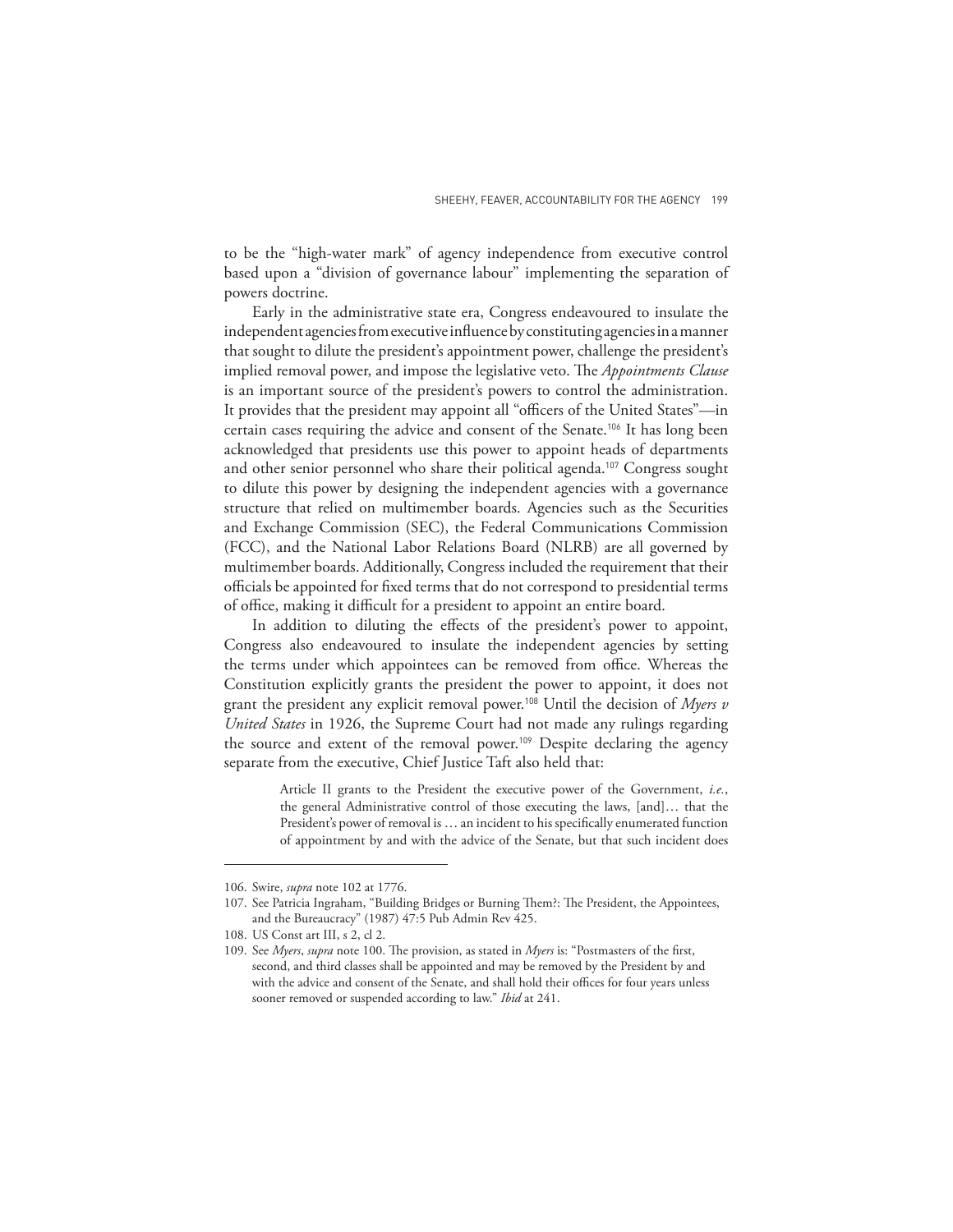not by implication extend to removals … and finally that to hold otherwise would make it impossible for the President, in case of political or other differences with the Senate or Congress, to take care that the laws be faithfully executed.<sup>110</sup>

Accordingly, the USSC decided that the removal order made by the president was a valid exercise of his plenary powers and that the statutory provision limiting his power to remove was therefore void. In determining that executive power includes an implied power to remove superior officers from office, the Supreme Court identified a legal control power that simultaneously held significant political implications.<sup>111</sup>

Thus the *Myers* decision established a significant legal link between the president and agencies, a link that was examined more closely in *Humphrey's Executor v United States*. The facts of that case are well known. President Roosevelt fired William Humphrey, a Federal Trade Commissioner, because Roosevelt believed Humphrey did not support the New Deal—a clearly politically motivated act. Roosevelt's decision was challenged pursuant to a statutory provision that permitted the president to dismiss only in the event of "inefficiency, neglect of duty, or malfeasance in office."<sup>112</sup> The United States Supreme Court drew upon a concept previously raised in *Myers*— "the character of the office"—and developed it further as a means of limiting the broader *Myers* holding and hence, limiting the scope of the legal control link between the executive and agency.<sup>113</sup>

The "character of the office" concept was central to the decision in *Humphrey's Executor*. The USSC noted that the Post Office, the agency in question in *Myers*, performed functions that were executive and administrative in nature. By contrast, the USSC characterized the "distinctive character" of the Federal Trade Commission as being more "quasi-legislative" than administrative.<sup>114</sup> By analyzing whether the powers and functions exercised by an agency are predominantly quasi-legislative or judicial (as opposed to executive, as they were in *Myers*), the USSC identified a justification for limiting the president's removal power to those agencies whose functions are primarily administrative in nature. The USSC decided that the duties of the Federal Trade Commission were "neither political nor executive" and that its rule-making function required special expertise and impartiality.<sup>115</sup> Hence, the circumstances necessitated some insulation from

<sup>110.</sup> *Ibid* at 117.

<sup>111.</sup> The implication being that a senior appointment is not likely to act in a manner contrary to the president's wishes for fear of being removed.

<sup>112.</sup> Humphrey's Executor, supra note 94 at 622.

<sup>113.</sup> *Ibid* at 632

<sup>114.</sup> *Ibid* at 624.

<sup>115.</sup> *Ibid*.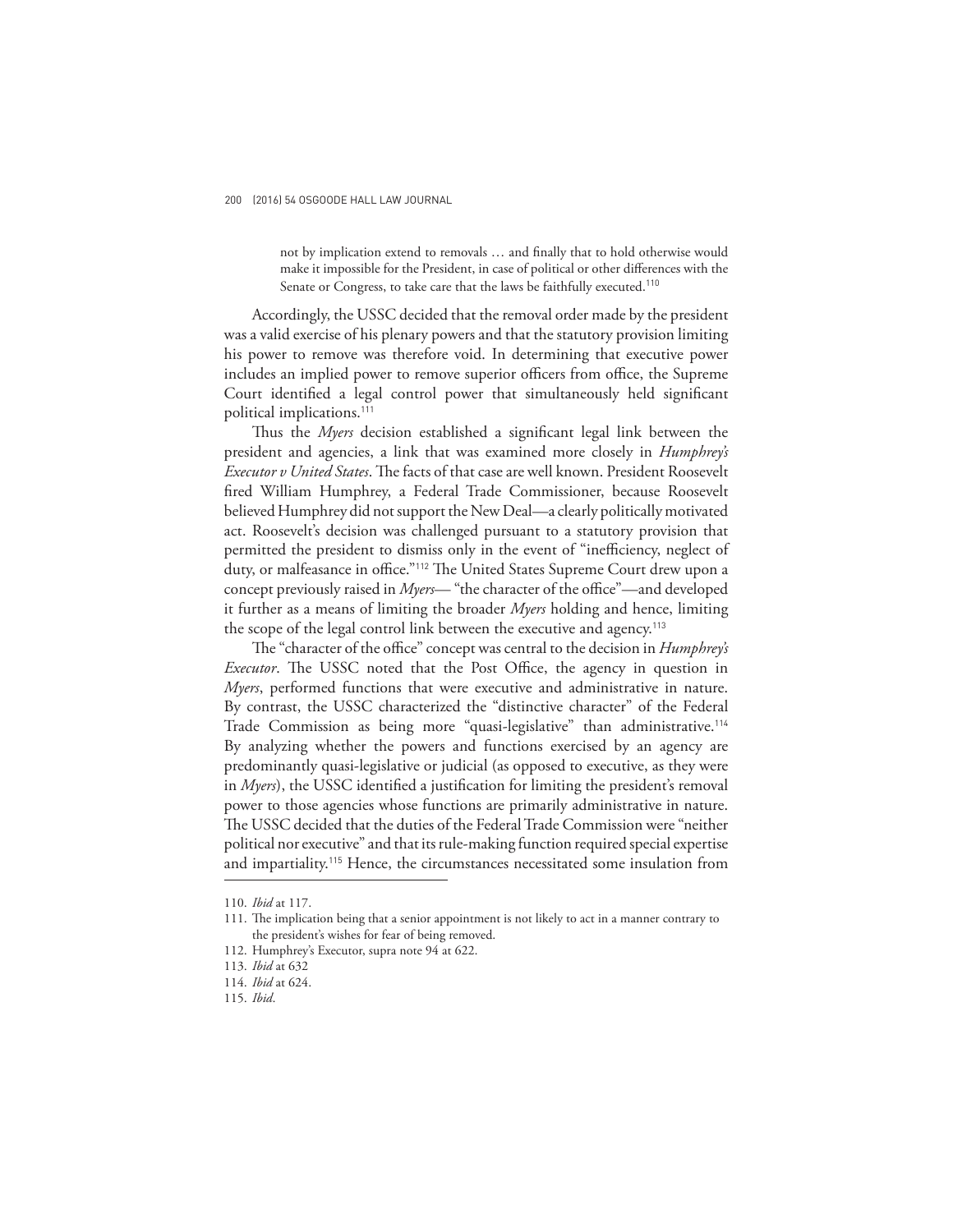presidential influence and the removal was found to be invalid.<sup>116</sup> The effect of *Humphrey's Executor* was that presidential control was limited to a tenuous link via the exercise of the removal power that could only be applied in respect of a certain type of agency—one exercising only executive functions. Significantly, the decision was handed down at a time when the majority of agencies possessed rule-making and adjudicative powers. This subtle distinction between executive and legislative agencies provides the foundation for the rise of the "executive" agency and the decline of the independent agency as a governance mechanism.

# B. EXECUTIVE CONTROL IN THE REGULATORY STATE

Since the era of *Humphrey's Executor* and contemporaneously with the change from the administrative state to the regulatory state, a gradual and significant erosion of congressional control power occurred. In the administrative state era, Congress endeavoured to insulate the independent agencies from executive influence by diluting the president's appointment power, sidestepping the president's implied removal power, and frequently imposing a legislative veto. In the rising regulatory state era, however, the judiciary invalidated all three mechanisms, effectively shifting legal and political control of the independent agencies from Congress to the executive branch.

Three United States Supreme Court cases chart the course of this shift. The first, *Buckley v Valeo*, was decided in 1976.<sup>117</sup> In it, the Supreme Court held that a legislative scheme granting Congress control over the appointment of officers to the Federal Electoral Commission was unconstitutional. Similarly, in a case handed down in 1986, *Bowsher*, *Comptroller General of the United States v Synar*, *Member of Congress*, *et al*, the Supreme Court further rejected a legislative scheme used by Congress to control the removal of senior officers—a scheme that had gone unchallenged for more than sixty years.<sup>118</sup> In *Bowsher*, a case involving the removal of the comptroller general pursuant to statutory provisions that restricted the presidential removal power, the USSC noted that the statute's "removal powers over the Comptroller General's office dictate that he will be subservient to Congress."<sup>119</sup> The USSC remarked that by "placing

<sup>116.</sup> See Swire, *supra* note 102.

<sup>117.</sup> 424 US 1, 96 S Ct 612.

<sup>118.</sup> 478 US 714, 106 S Ct 3181.

<sup>119.</sup> Because the Act contained contingency procedures for implementing the budget reductions in the event that the primary mechanism was invalidated, the USSC rejected the suggestion that it should invalidate the l921 removal provision rather than the Deficit Act's conferral of executive power in the Comptroller General. To do so would frustrate congressional intention and significantly alter the Comptroller General's office. *Ibid* at 729-30, 734-36.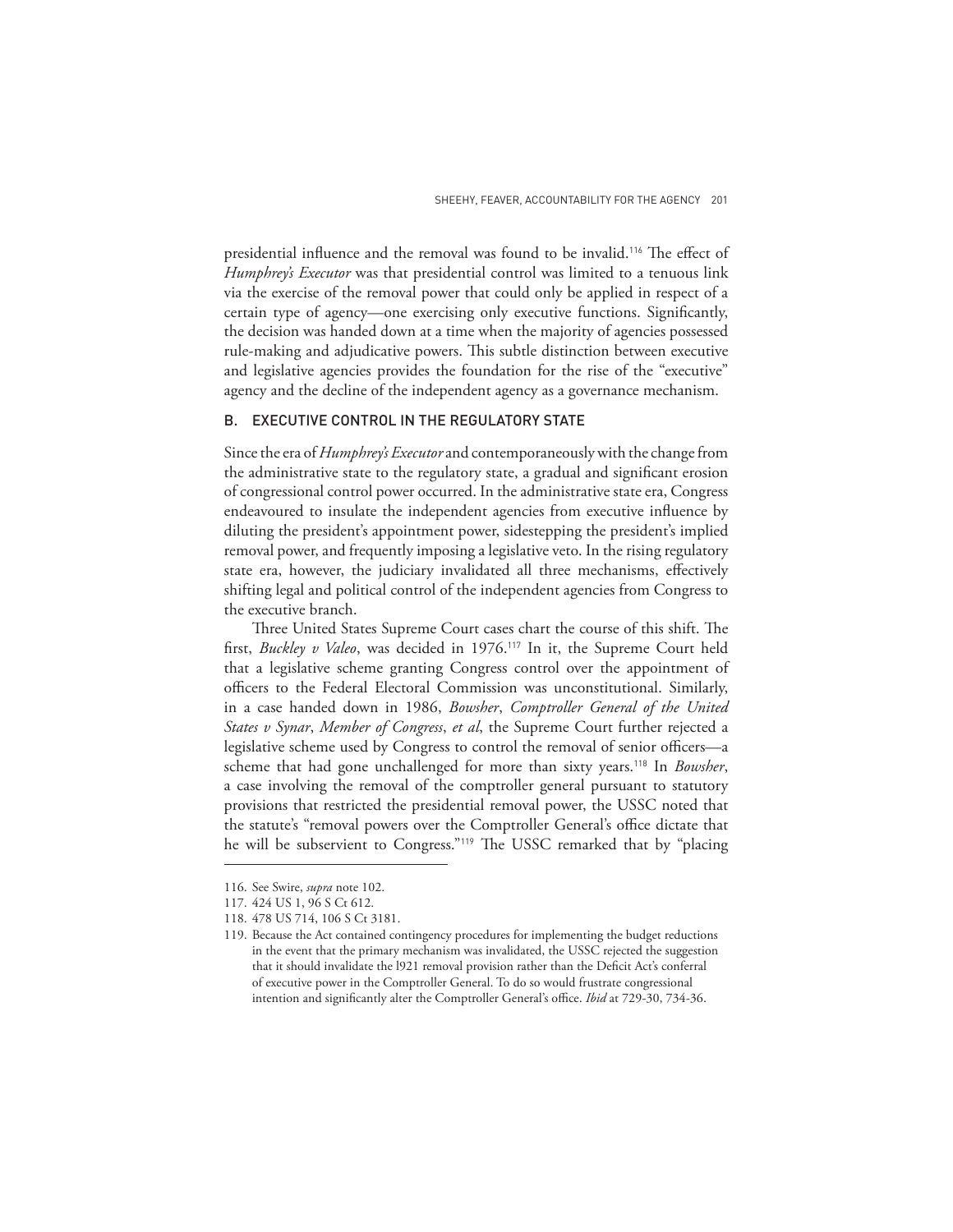the responsibility for execution of the… Act in the hands of an officer who is subject to removal only by… Congress, [Congress] in effect has retained control over the execution of the Act and has intruded into the executive function."<sup>120</sup> The USSC also noted that the comptroller general was performing functions that were primarily executive in nature (although he also had some rule-making powers). Accordingly, consistent with the nature of the office line of reasoning, the legislative scheme was struck down as void.

The USSC also struck down the third and final means by which Congress sought to maintain control over agencies—the "legislative veto." The legislative veto was developed as a means of controlling delegations of rule-making powers to agencies and first appeared in the *Legislative Appropriations Act* in 1932.<sup>121</sup> After appearing in over two hundred pieces of legislation, the single-house veto (congressional veto) mechanism was challenged in *Immigration and Naturalization Service v Chadha et al*. <sup>122</sup> Although the facts in *Chadha* did not involve an agency, the Supreme Court held that the one-house legislative veto of actions taken by public officials involved in "executing the law" is a restraint on the executive power to administer legislation.<sup>123</sup> Consequently, the legislative veto was found to be unconstitutional. The effect of this decision, as with the ones that went before, was a complete erosion of the power of Congress to control the independent agencies. The net result is an increasingly powerful executive vis-à-vis a less autonomous agency and an increasingly powerless Congress. The United States Senate Select Committee on Intelligence (SSCI) investigation into the Central Intelligence Agency (CIA)'s Detention and Interrogation Program illustrates the problem well. Congress sought to investigate the agency's use of torture. The agency lied to members of Congress, hacked into the SSCI's computers, and made every effort

<sup>120.</sup> *Ibid* at 734-36.

<sup>121.</sup> See Jonathan B Fellows, "Congressional Oversight Through Legislative Veto After INS v Chadha" (1984) 69:6 Cornell L Rev 1244 at 1244.

<sup>122.</sup> (1983), 462 US 919, 03 S Ct 2764.

<sup>123.</sup> *Ibid*.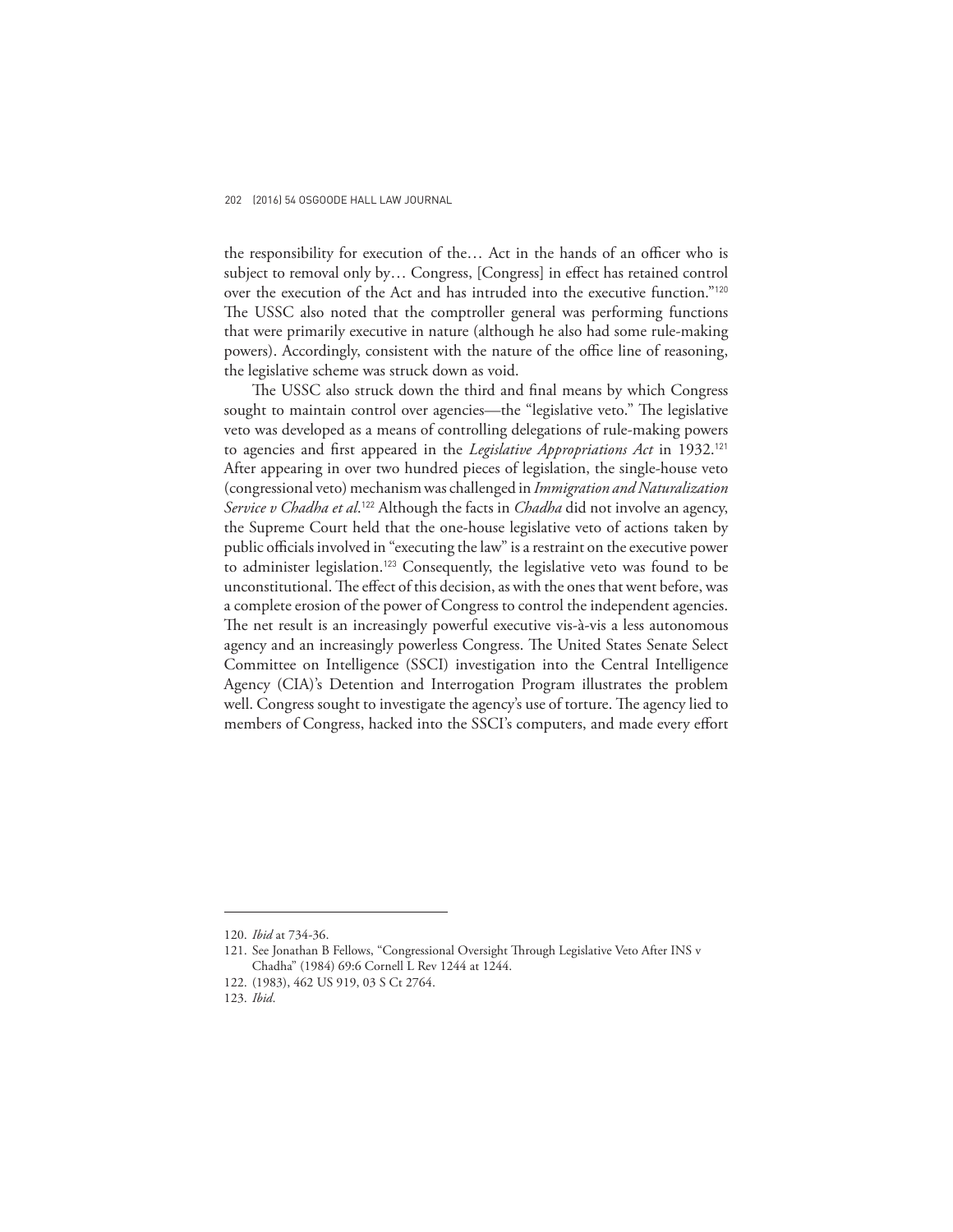to obstruct oversight.<sup>124</sup> The SSCI was ultimately able to compile and prepare for release a six thousand page report. By way of response, President Obama, while publicly condemning the actions of the CIA and praising exposure of its wrongs, sought to minimize the details of the report to the electorate by way of extensive redaction.<sup>125</sup> The agency's actions, with the acquiescence or connivance of the executive, are one of the starkest examples of the shifting accountability and control between Congress and the executive.

## C. POLITICAL CONTROL IN THE REGULATORY STATE

The judiciary's erosion of congressional control through the limitation of congressional removal powers and legislative veto coincides with the ascendency of other measures by the executive to exercise control over agencies. Beginning in 1980, Ronald Reagan used "his appointment power, perhaps more successfully than any modern President, to staff the agencies with officials remarkable for their personal loyalty and ideological commitment, who would subscribe to his (obligingly clear) policy agenda in the face of competing bureaucratic pressures."<sup>126</sup>

These appointments laid the foundation for Reagan's Executive Order 12,291, requiring executive (but not independent) agencies to submit major rule changes to the Office of Information and Regulatory Affairs (OIRA) (a specialist branch of the Office of Management and Budget (OMB)), along with both a regulatory impact analysis and a cost-benefit analysis. According to Kagan, although Executive Order 12,291 "explicitly disclaimed any right on the part of the OMB, or of the President himself, to dictate or displace agency decisions, the order effectively gave OMB a form of substantive control over

<sup>124.</sup> The details of the battle between the SSCI and the CIA are the subject of much journalistic investigation, including The Guardian's three part inside story. See Spencer Ackerman, "Inside the fight to expose the CIA's torture secrets," *The Guardian* (9 September 2016), online: <www.theguardian.com/us-news/2016/sep/09/cia-insider-daniel-jonessenate-torture-investigation>. A similar scenario played out in the 1970s with the Church Committee's congressional investigation into CIA activities and the executive's efforts to avoid scrutiny. See John Prados & Arturo Jimenez-Bacardi, eds, "White House Efforts to Blunt 1975 Church Committee Investigation into CIA Abuses Foreshadowed Executive-Congressional Battles after 9/11", *National Security Archive Electronic Briefing Book No 522* (20 July 2015), online: <nsarchive.gwu.edu/NSAEBB/ NSAEBB522-Church-Committee-Faced-White-House-Attempts-to-Curb-CIA-Probe/>.

<sup>125.</sup> See Connie Bruck, "The Inside War: To Expose Torture, Dianne Feinstein Fought the CIA—and the White House," *New Yorker* (22 June 2015), online: <www.newyorker.com/ magazine/2015/06/22/the-inside-war>.

<sup>126.</sup> Kagan, *supra* note 101 at 2277.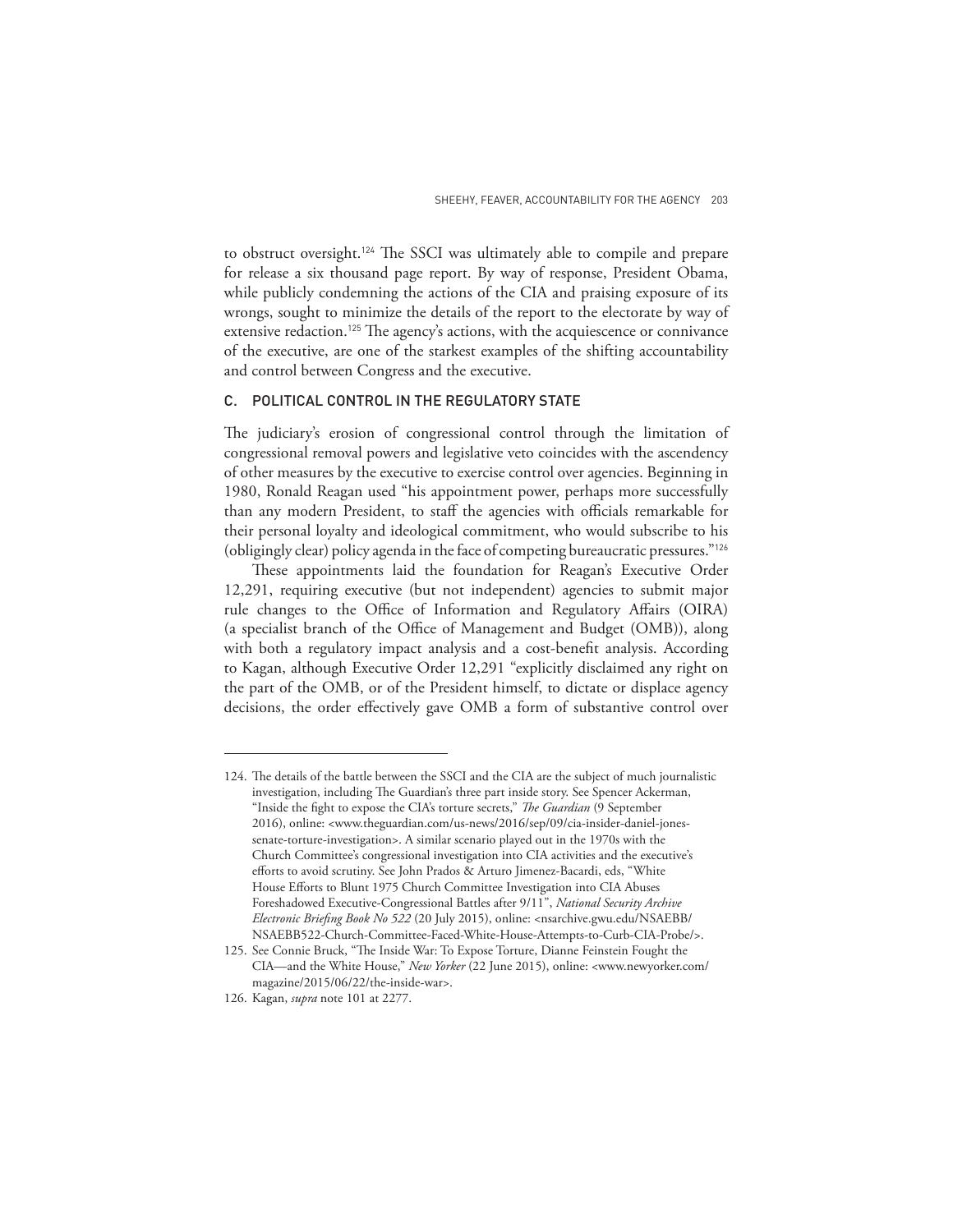rule-making…".<sup>127</sup> This Executive Order penetrated deeply into the independent agencies and put them under the scrutiny of the executive as never before.<sup>128</sup>

Executive Order 12,291 was replaced by Executive Order 12,866 of the Clinton Administration in 1993. Executive Order 12,866 was aimed at all "significant regulatory action… likely to result in a rule" that:

- (1) would have an annual effect on the economy of one-hundred million dollars or more, or adversely affect the economy or a sector of the economy, productivity, competition, jobs, the environment, public health or safety, or state, local or tribal governments or communities;
- (2) create a serious inconsistency or impede action taken by another agency;
- (3) materially alter the budgetary impact of entitlements, grants, user fees, or loan programs; or
- (4) raise novel legal or policy issues arising out of legal mandates, the President's priorities, or the principles of Executive Order 12866.<sup>129</sup>

Upon the issuance of Executive Order 12866, the Director of the OMB sent a memorandum to all "heads of executive departments and agencies, and independent regulatory agencies," stating that OIRA would have "primary responsibility" under the order for a number of "specific regulatory review and planning functions."<sup>130</sup> This executive order is remarkable in its heavy-handed, wide ranging command, exercising considerable control over a number of agencies. This use of Executive Order 12866, particularly in terms of its directions to the heads of independent agencies, is an assertion of executive control power and an illustration of the degree to which the executive branch has been able to exert its influence upon agencies traditionally viewed as outside the scope of executive control.

This combination of the president's control of agency activities by means of the appointment power, removal power, and financial oversight— often referred to in terms of "financial accountability" and regulatory review and planning—has granted the President near complete control over all aspects of the administrative machinery of government. This control effectively draws the agencies and their activities within the legal and political control of the executive branch. The

<sup>127.</sup> *Ibid*.

<sup>128.</sup> For a brief overview, see Keith Henderson, "Shrinking the Administrative State: New Public Management Before and After 9/11" (2005) 25:1 Revista de Ciencia Politica 271.

<sup>129.</sup> See Steven Croley, "White House Review of Agency Rulemaking: An Empirical Investigation" (2003) 70:3 U Chicago L Rev 821 at 827.

<sup>130.</sup> *Ibid*.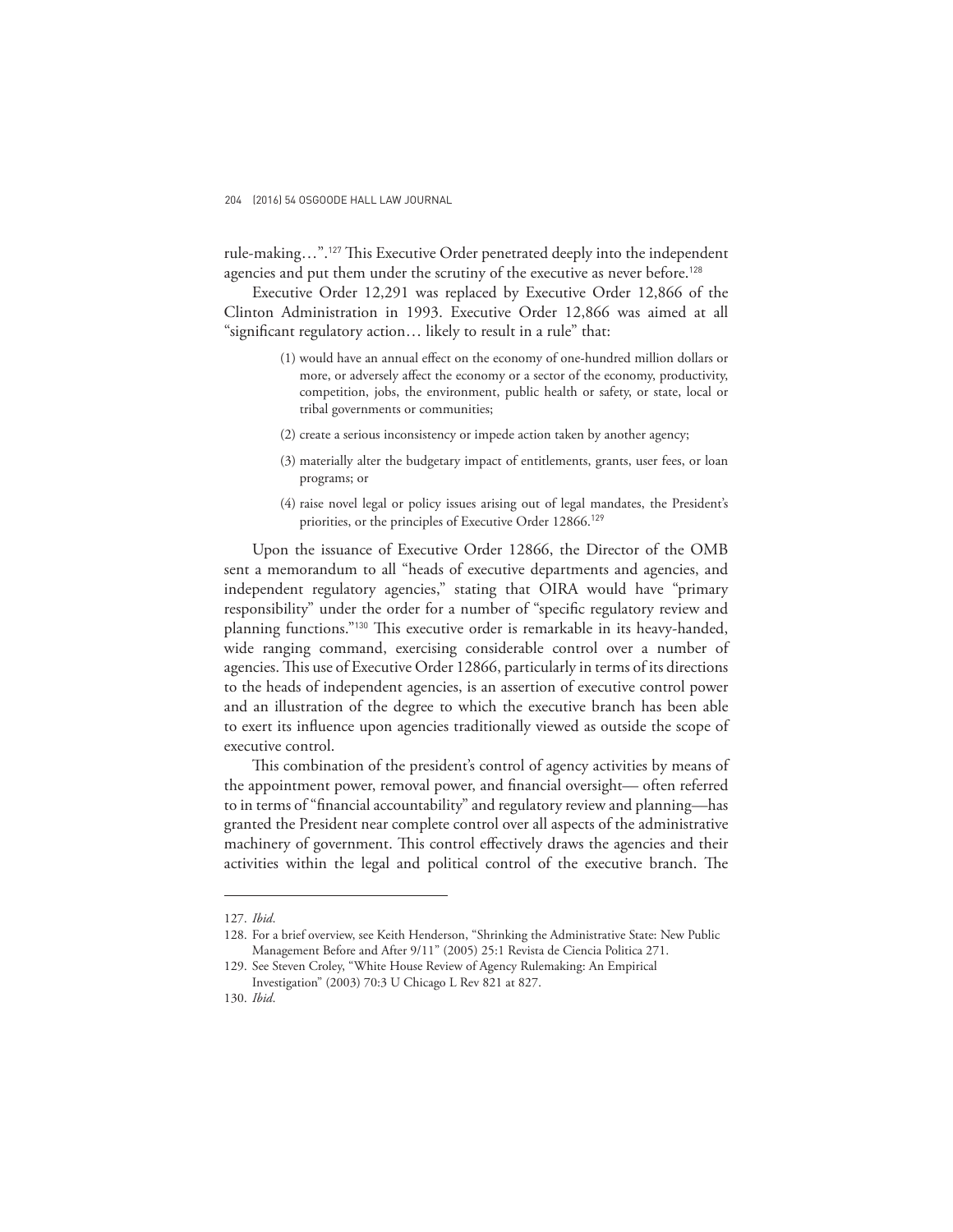question that naturally arises with this dramatic increase of executive control powers is whether the correlative accountability obligations of the executive have also increased.

### D. EXECUTIVE ACCOUNTABILITY

The gradual assumption by the executive of increasing control of agencies has not coincided with a corresponding increase in executive branch accountability. As Shane notes, presidential accountability for control over agency action is ambiguous at best in that:

> "[I]t is a striking feature of the unitary executive literature that it gives little sustained attention to what "accountability" means. … The point of accountability, by definition, must surely be the actual operational capacity of any decision-maker to be held to account. It is not at all self-evident that the President is more accountable in this sense than other public officials.<sup>131</sup>

The gradual drawing of the agency into the sphere of the executive branch's legal and political control—without imposing a corresponding accountability obligation—has resulted in a functional separation of control and accountability. This separation undermines the balance underlying the republican "checks and balances" model. Stated differently, on one hand the president has gained and is able to exercise considerable legal control, while on the other hand, the president is accountable to no one but the electorate—*i.e.*, has only political accountability. A further step unbalancing the model comes from the above noted myth of agency autonomy or independence that allows the president to avoid political accountability. As such, the president is able to assert that agencies are independent and hence, they—not he—are to blame for any failure.

The argument of a president's lack of culpability or purported powerlessness, combined with agency culpability, is legitimated on the legal grounds that, at law, the agency is indeed an independent legal entity.<sup>132</sup> By way of this legal demarcation and shift of legal accountability for the agency itself away from the executive to the agency, using the legal form of independent legal entity, the executive has gained the legal right to sidestep legal accountability. This legal demarcation shifts the focus of what would otherwise be citizen scrutiny and challenge to the executive's administration of the law.

<sup>131.</sup> Peter Shane, "Political Accountability in a System of Checks and Balances: The Case of Presidential Review of Rulemaking" (1995) 48:1 Ark L Rev 161 at 196.

<sup>132.</sup> *Ibid*. See also Nicholas Bagley & Richard L Revesz, "Centralized Oversight of the Regulatory State" (2006) 106:6 Colum L Rev 1260; Feaver & Sheehy, "The Political Division of Regulatory Labour," *supra* note 1.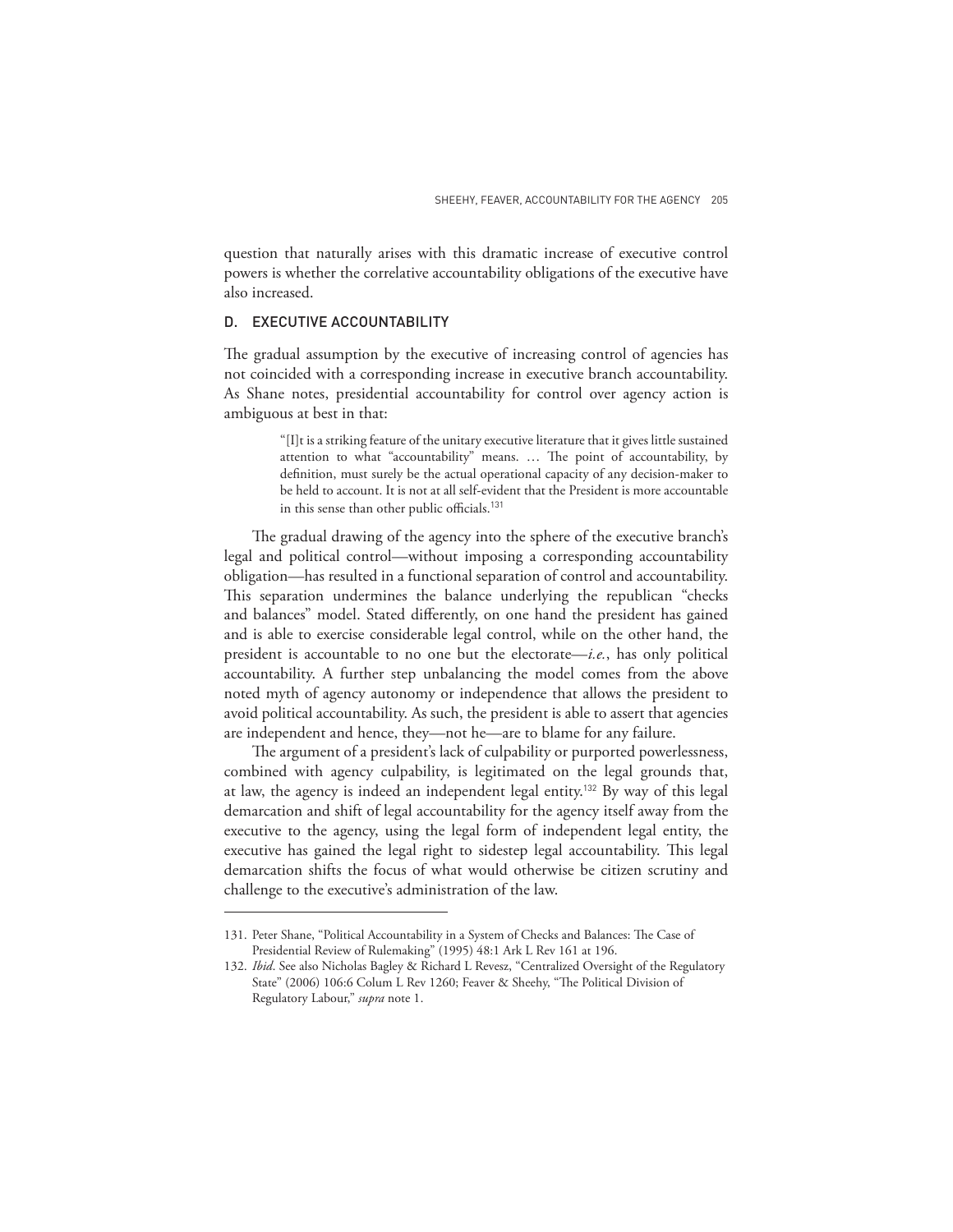The result of being able to sidestep legal accountability is that the elected executive is equally able to sidestep political accountability. The argument thus far is that, despite the elected executive's considerable legal and political control over the agency, it is able to engage in a blame-shifting exercise<sup>133</sup> by which it is able to avoid political accountability for matters delegated to agencies, and further, that it does so by relying on the myth of agency autonomy. The actual state of affairs is that the agency is subject to political control by the executive in discharging its mandate. Yet, because of the myth of agency independence, the executive is able to accuse the agency for failures of policy, execution, and enforcement when convenient and so avoid blame while simultaneously controlling the agency. This bold assertion calls for some support.

In the aftermath of the financial turmoil in 2008, the Financial Crisis Inquiry Commission (the Commission), for example, investigated the actions by regulatory agencies and the consequences of their decisions with respect to the economic crisis gripping the United States. Among other things, the Commission identified the culpable parties, but oddly failed to note, or comment on, the missing connection between presidential control and presidential accountability for agency action. This point is starkly evident in the Commission's report (the Report), which was submitted in January 2011.<sup>134</sup> The Report makes it clear that the president has the power to direct policy and administration through the appointment and removal of cabinet personnel, such as the treasury secretary, as well as the heads of the financial services agencies, such as the Federal Reserve. Despite clear malfeasance on the part of successive treasury secretaries, Federal Reserve Presidents Greenspan and Bernanke or the New York Federal Reserve President Geithner, none of it was linked to the presidents—politically or legally.<sup>135</sup> This example is but one of many similar instances in which the agency has borne the brunt of public criticism and political scrutiny without ever having such criticism and scrutiny brought to bear on the ultimate power behind the agency—the executive.

Whereas the president and his administration's superior officers bore the ultimate legal sanction of the courts in the traditional configuration of the

<sup>133.</sup> See Christopher Hood, "The Risk and the Blame Game" (2002) 37:1 Government & Opposition 15.

<sup>134.</sup> United States, Financial Crisis Inquiry Commission, The Financial Crisis Inquiry Report: Final Report of the National Commission on the Causes of the Financial and Economic Crisis in the United States, (Washington, DC: United States Government Printing Office, 2011).

<sup>135.</sup> *Ibid*. There are obvious coordination problems associated with attaching ex post responsibility to the executive for policy failure—as was the case with President Bush.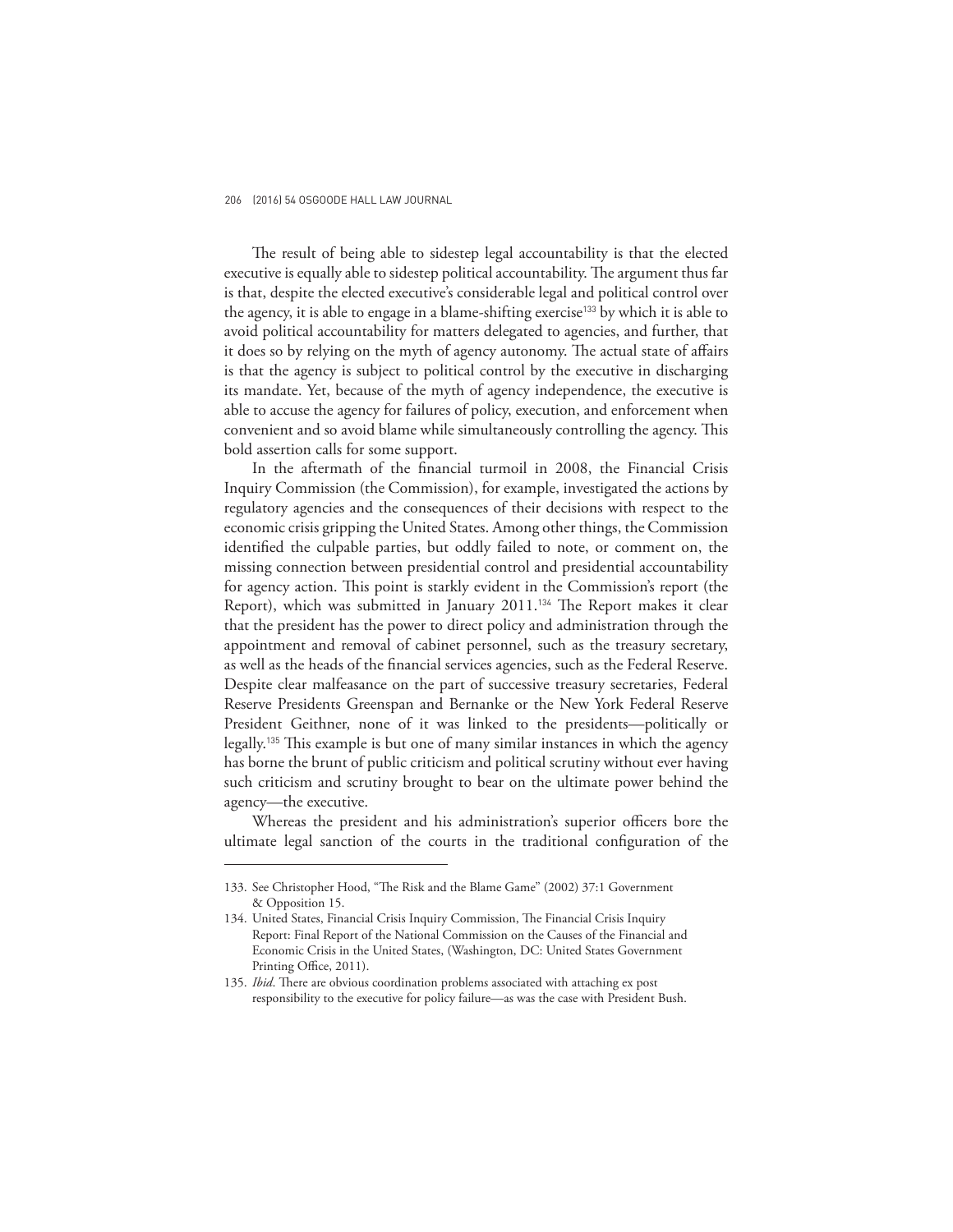republican Government model, a different pathway to legal liability arose under the agencified model of government. Under the agencified model, the citizen is granted rights to bring an action not against the President and his administration, but against the agency.<sup>136</sup> Where the citizen is successful in obtaining a judgment, the sanction and order are against the agency as if it were not part of the executive or even the traditional structure of government.<sup>137</sup> This configuration provides extensive political cover for the elected executive. Not only can the executive avoid answering to the public politically for its influence over the decisions of agencies, it can avoid answering the public at law because it is able to avoid accountability for agency actions before the courts.

As set out above, in the republican model the executive branch gradually drew the independent agencies into its sphere of legal and political control. However, this gradual acquisition of legal and political control powers was not balanced with any corresponding increase in legal and political accountability obligations. This situation was a result of the executive's skillful management of opportunities to express its power and the judiciary's willingness to ensure the legislature did not encroach on executive powers. We turn next to examine similar phenomena in the responsible government model.

# IV. AGENCY CONTROL AND ACCOUNTABILITY IN THE RESPONSIBLE GOVERNMENT MODEL

In countries with responsible government models, constitutional law operates differently in terms of executive power and accountability, including power and accountability for agencies. For example, the constitution of Canada makes no explicit reference to the civil service and as a result, the relationship between the executive and its agencies is difficult to explicate in terms of positive constitutional law. <sup>138</sup> The independence of the civil service relies on the subtleties of constitutional conventions<sup>139</sup> within the institutions of Westminster parliaments rather than

<sup>136.</sup> See *Nixon v Fitzgerald* (1982), 457 US 731, 102 S Ct 2690.

<sup>137.</sup> Actions against the executive are conducted as "citizen suits." See Adam Babich, "Citizen Suits: The Teeth in Public Participation" (1995) 25:1 Envtl L Reporter 10141.

<sup>138.</sup> This lack of explicit reference is the point of departure for Savoie who is, in turn, criticized by Lorne Sossin for ignoring constitutional conventions. See Lorne Sossin, "Speaking Truth to Power?: The Search for Bureaucratic Independence in Canada" (2005) 55:1 UTLJ 1 at 1 [Sossin, "Speaking Truth"].

<sup>139.</sup> See Andrew Heard, *Canadian Constitutional Conventions: The Marriage of Law and Politics* (Toronto: Oxford University Press Canada, 1991).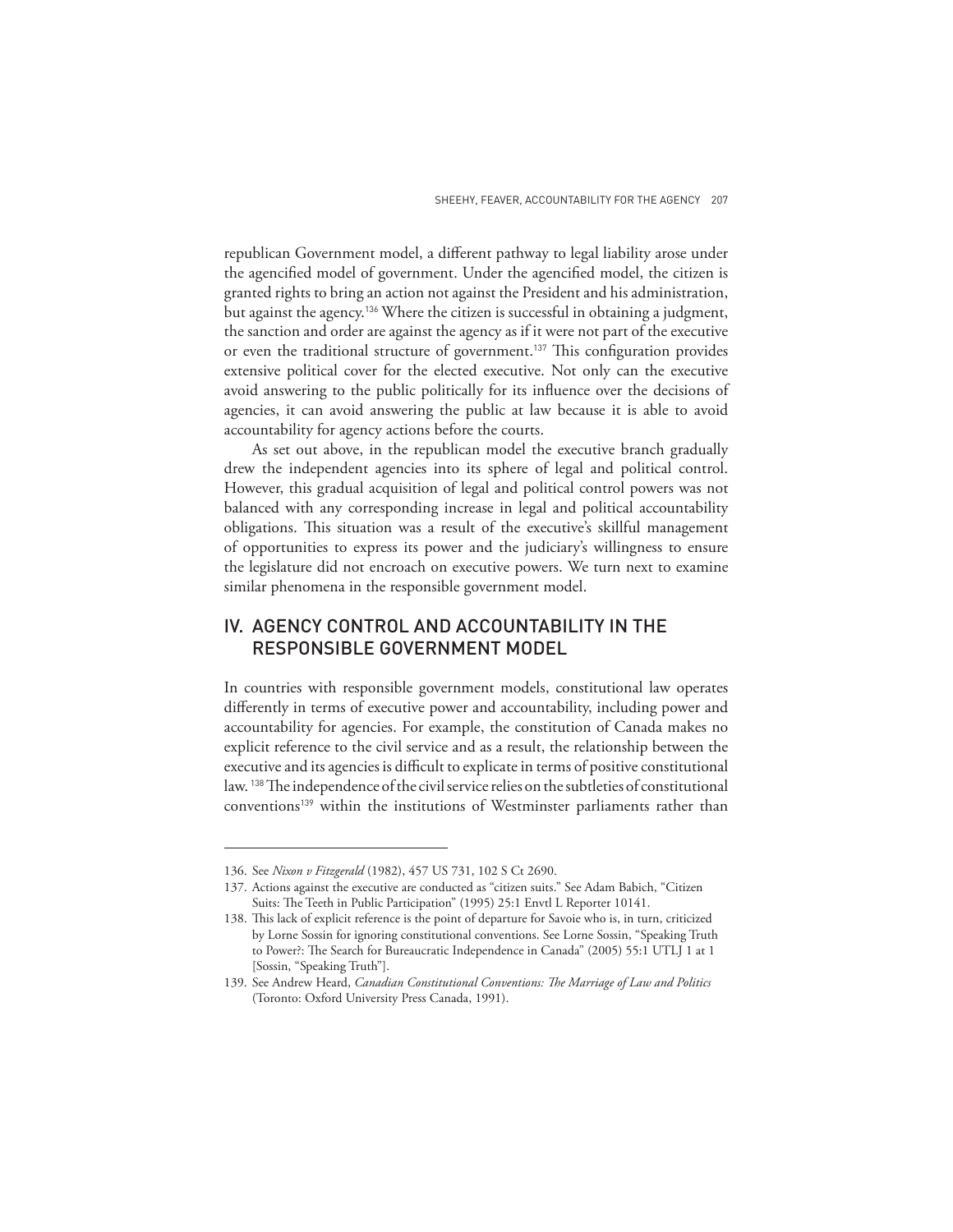the hard law of written constitutions.<sup>140</sup> Indeed, the independence of the civil service from the government of the day has been described in the Westminster system as follows:

> Bureaucratic independence represents a crucial check on the legitimate powers of the government of the day to pursue its policy preferences. Given that the executive branch of Canadian governments is the repository of immense power, sporadic supervision, and relatively scant public scrutiny, the internal dynamics by which this power may be constrained become crucial to the integrity of responsible government and the rule of law.<sup>141</sup>

Thus, the separation of executive accountability obligations from executive control powers over the agencies in the Westminster model followed a different path. Instead of the executive drawing the agency into its sphere of legal control, as found in the republican model, the executive pursued a different strategy in maximizing control while simultaneously minimizing its accountability obligations.<sup>142</sup> Its strategic focus has been on the politicization of the civil service, including, of course, the agency.<sup>143</sup> The core power of the executive is derived at least partly from the sovereign prerogative powers. The "little separation of powers" doctrine, which allowed the responsible government model to avoid some of the coordination problems posed by the stricter republican separation of powers doctrine<sup>144</sup>, allowed this different path. From the outset, the Westminster system allowed a strong executive through the institution of Cabinet, described

<sup>140.</sup> See Sossin, "Speaking Truth", *supra* note 138.

<sup>141.</sup> *Ibid* at 5-6.

<sup>142.</sup> See Feaver & Sheehy, "The Shifting Balance," *supra* note 2.

<sup>143.</sup> See B Guy Peters & Jon Pierre, eds, Politicization of the Civil Service in Comparative Perspective: The Quest for Control (New York: Routledge, 2004); Christopher Hood & Martin Lodge, The Politics of Public Service Bargains: Reward, Competency, Loyalty - and Blame (Oxford: Oxford University Press, 2006); Kathy MacDermott, Whatever Happened to Frank and Fearless? The Impact of New Public Management on the Australian Public Service (Canberra: ANU E Press, 2008); Bradley E Wright, "Public Service and Motivation: Does Mission Matter?" (2007) 67:1 Pub Admin Rev 54; John Stone, "The Degradation of the Public Service" (2011) 55:7&8 Quadrant 36.

<sup>144.</sup> Indeed, Chief Justice McLachlin stated that administrative tribunals "may be seen as spanning the constitutional divide between the executive and judicial branches of government." See *Ocean Port Hotel Ltd v British Columbia (General Manager, Liquor Control and Licensing Branch)*, 2001 SCC 52 at para 24, [2001] 2 SCR 781. See Pauline German, "Separation of Powers: Contrasting the British and Australian Experiences" (2006) 13:1 eLaw J 141 at 143. According to German, the High Court in *Victorian Stevedoring & General Contracting Co Pty Ltd* & *Meakes v Dignan* held that, notwithstanding the separation demarcated by the three different chapters of the constitution, "a strict division of powers between the executive and legislature was not practical."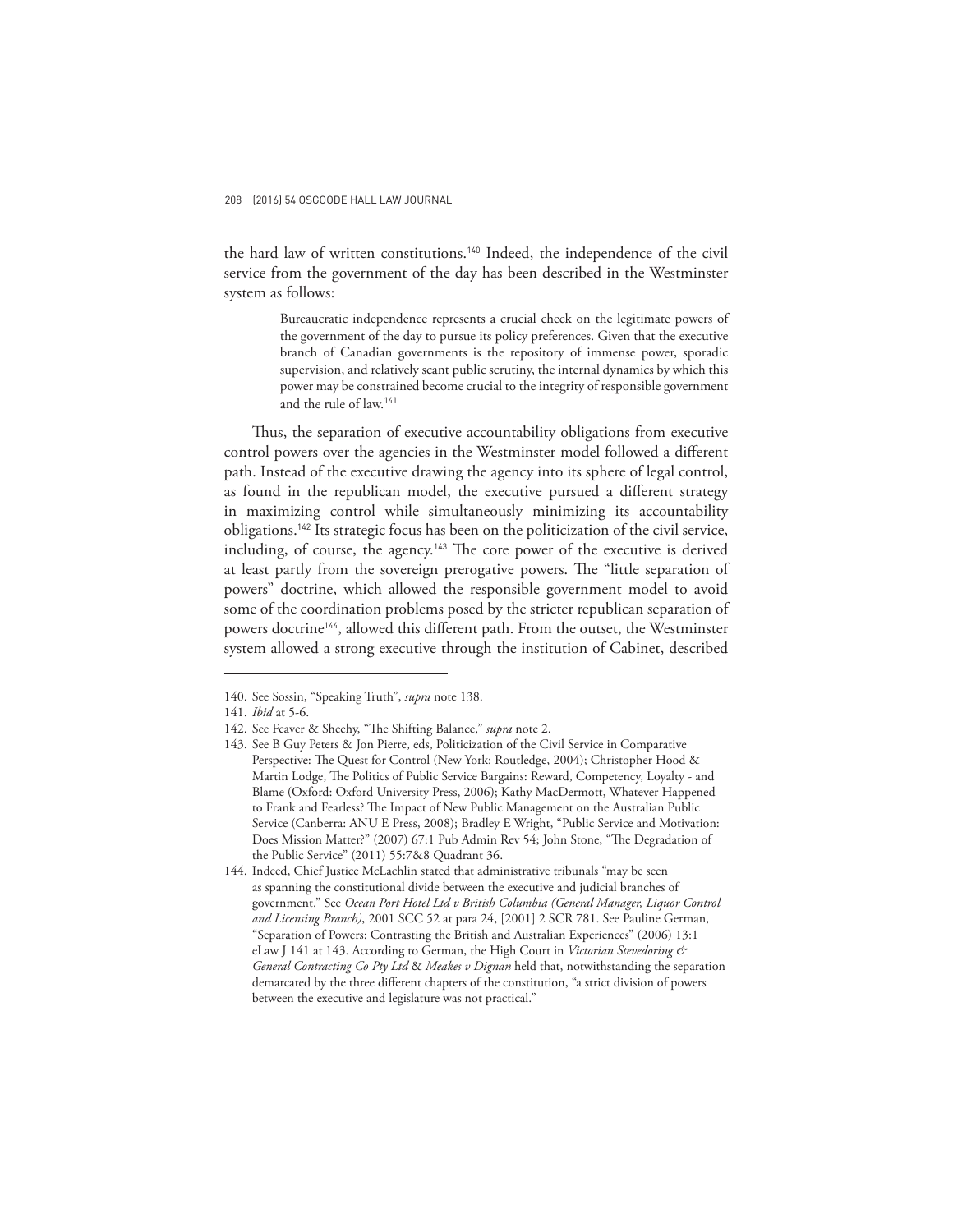by Bagehot as "a close union, nearly the complete fusion, of the executive and legislative power…[which is] while it lasts and holds together, the most powerful body in the State."<sup>145</sup>

### A. EXECUTIVE CONTROL OF AGENCIES

The prerogative powers of government in the responsible government model, which are the legacy of the battle for sovereign powers in the United Kingdom, provide the foundation for the executive right to wield legal and political control powers over agencies.<sup>146</sup> The scope of these powers is plenary and subject only to limitations imposed by Parliament.<sup>147</sup> This prerogative power is the source of a very important distinction in responsible government between the executive's authority to direct agency action and the agency's power to manage its own operational activities.<sup>148</sup> For example, in Australia, the New South Wales *Public Sector Management Act 2002* reads, "the ordinary and necessary departmental authority of a Minister with respect to the direction and control of staff is not limited by anything in this Act."<sup>149</sup> As a consequence, unlike what was seen in the republican model, there has been no need for the executive to contest the status of agencies and compete with the legislative or judicial branches of government for control over the agencies or to try to draw agencies into the scope of executive control. The agency is firmly within the grasp of the minister. The issue is better

<sup>145.</sup> *The English Constitution*, 2d ed (London: Oxford University Press, 1963) at 9-13.

<sup>146.</sup> In Canada and Australia, the prerogative power to direct and control the public service is subsumed in section 3 of the *British North America Act* and section 61 of the Australian Constitution, which provides that executive power derives some of its content by reference to the Crown prerogatives. See *British North America Act*, *1867*, (UK) 30 & 31 Vict, c 3, s 3. See also *An Act to constitute the Commonwealth of Australia*, *1900* (UK) 63 & 64 Vic c 12, s 61. One such prerogative power is the rights vested in the Crown through its Ministers to "direct and control" the civil service. For example, the New South Wales *Public Sector Management Act* reads: "the ordinary and necessary departmental authority of a Minister with respect to the direction and control of staff is not limited by anything in this Act." As a consequence, there has been no need for the executive to contest the status of agencies and compete with the legislative or judicial branches of government for control or to pursue a strategy to draw agencies into the scope of executive control. See *Public Sector Employment and Management Act 2002* (NSW), s 161 [*Public Sector Act*].

<sup>147.</sup> See *Davis v Commonwealth*, [1988] HCA 63 at para 35, 166 CLR 79.

<sup>148.</sup> See Phillippe Lagassé, "Parliamentary and Judicial Ambivalence Toward Executive Prerogative Powers in Canada" (2012) 55:2 Can Pub Admin 157. In the republican model, there is a potential to contest and require submission to another branch of government. In the responsible government model, this potential does not exist. Power resides with the executive as a manifestation of its prerogative powers.

<sup>149.</sup> Public Sector Act, *supra* note 145.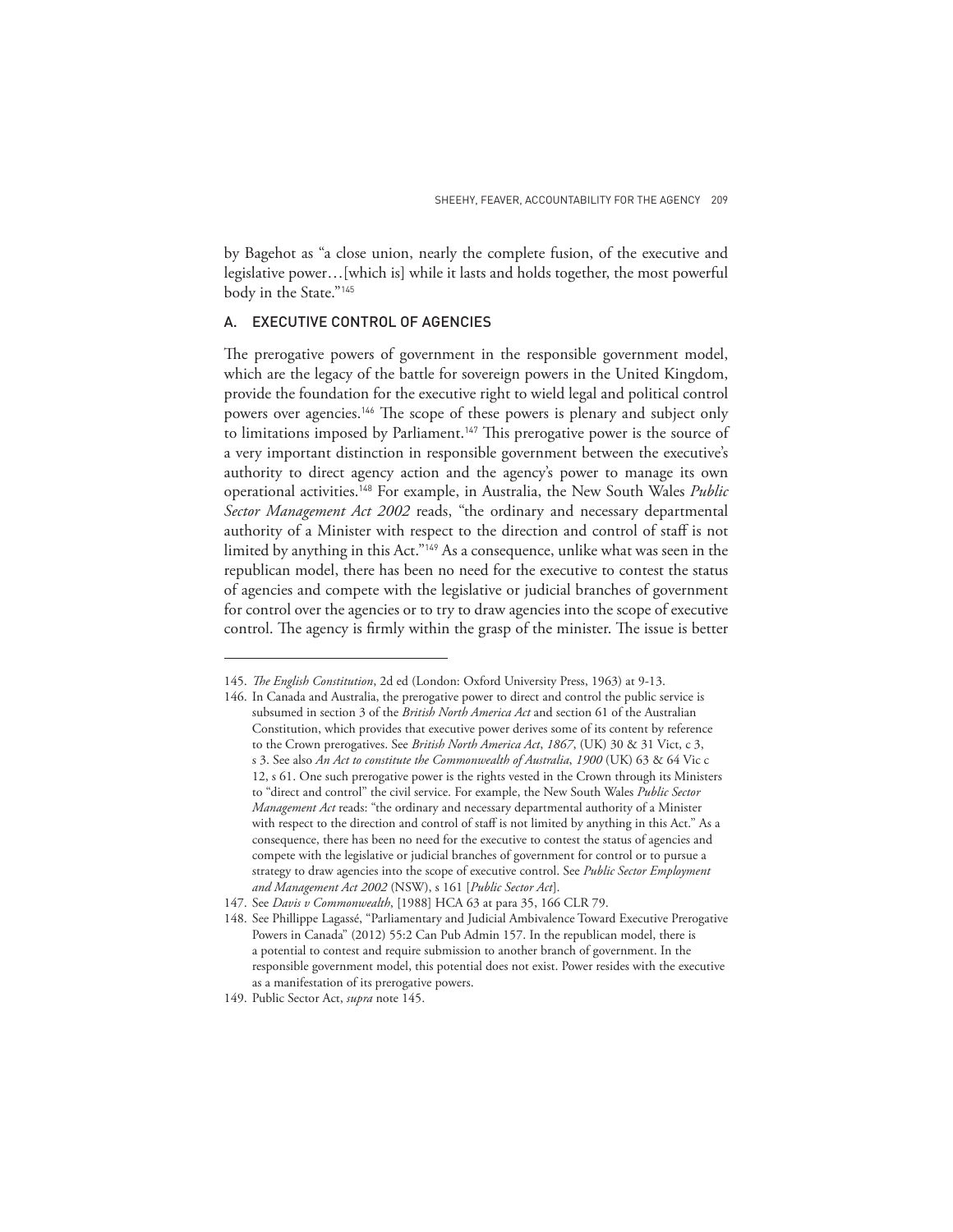framed as a matter of agency independence, which—as Lorne Sossin argues—is understood as an aspect of the rule of law.<sup>150</sup>

The distinction between executive direction and agency management provides the foundation for the political strategy that underpins the use of the agencified model in the regulatory state. Under this model, it is clear that "government has withdrawn from the control of operational detail in statutory [agencies]... entrusting such control to senior public sector management."<sup>151</sup> At the same time, the executive "still requires devices such as the ministerial direction in order to exercise control over this detail as the need arises."<sup>152</sup> In other words, the apparent distinction between direction and management—*i.e.*, political and legal control versus managerial autonomy—is a strategic device capable of use by the executive in the agency.

Beginning with the proposition that the responsible government's format for granting independence to its regulatory bodies observes "the distinction between policy and operational issues,"<sup>153</sup> the question that arises is not how much managerial autonomy agencies will be granted—they are granted almost total managerial control. Instead, the question is how much autonomy from ministerial control via directions, political and patronage appointments,<sup>154</sup> and other means will agencies be granted? The answer to this question is complicated by the important distinction between the executive's ability to exercise formal legal control, as distinguished from informal political control. As a consequence, determining agency autonomy by evaluating the amount of legal control statutorily granted to a minister is an analysis that concerns itself with only half of the control power held by the executive.

The other half is evident when one evaluates agency autonomy in terms of political control—a manifestly more difficult task.<sup>155</sup> The executive is able to

<sup>150.</sup> "Speaking Truth", *supra* note 116 at 44-46.

<sup>151.</sup> Austl, Commonwealth, Information and Research Services, *Ministerial Directions to Statutory Corporations* (Research Paper No 7) by Christos Mantziaris (Department of the Parliamentary Library, 1998) at 7.

<sup>152.</sup> *Ibid*, citing Mark Aronson, "Ministerial Directions: The Battle of the Prerogatives" (1995) 6:1 Pub L Rev 77 at 88.

<sup>153.</sup> Mark Aronson, "Government Liability in Negligence" (2008) 32:44 Melbourne University Law Rev 44 at 54.

<sup>154.</sup> See Sossin, "Speaking Truth," *supra* note 138 at 10.

<sup>155.</sup> See Matthew D McCubbins, Roger G Noll & Barry R Weingast, "Administrative Procedures as Instruments of Political Control" (1987) 3:2 JL Econ & Org 243; Matthew D McCubbins, Roger G Noll & Barry R Weingast, "Structure and Process, Politics and Policy: Administrative Arrangements and the Political Control of Agencies" (1989) 75:2 Va L Rev 431.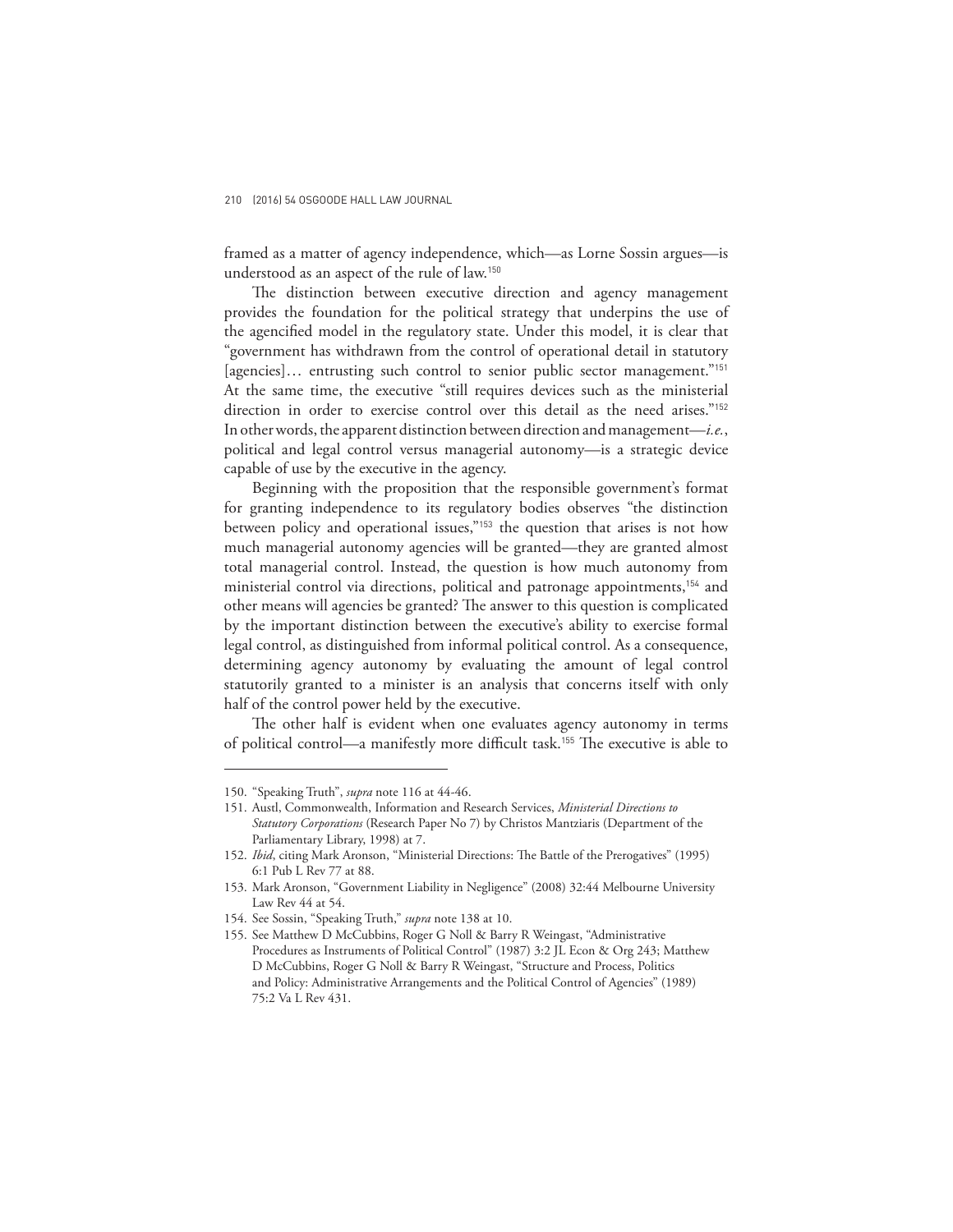apply a range of less transparent, informal means to exercise this political control. Further, the efficacy of these informal methods of political control is markedly more difficult to identify, let alone measure—a "muddle" that has long been recognized in Canada.<sup>156</sup> One important means of distinguishing formal legal and informal political executive control of agency activities is examination of the agency's organizational form. The executive is able to select an agency form that delivers the type and amount of control it wishes to exercise and the type (legal or political) of accountability it is willing to accept. Its choice of the agency's legal form is limited to the four following options: non-statutory (executive) agency, statutory agency, statutory corporation, or government business enterprise (Crown corporation).<sup>157</sup> Each type has different levels of legal autonomy and is subject to different types of political and legal control.<sup>158</sup> Briefly, the greater the agency's legal autonomy, the more the executive exercises its control via political means, and the less the legal autonomy, the less the executive exercises control via political means.

## 1. EXECUTIVE LEGAL CONTROL

The legal control of agencies through the use of formal legal mechanisms is limited to those mechanisms explicitly identified in the legislation that creates an agency.<sup>159</sup> The most prevalent form of legal control is the ministerial direction.

<sup>156.</sup> See H N Janisch, "The Role of the Independent Regulatory Agency in Canada" (1978) 27 UNBLJ 83. In comparing the concept of the "independent" agency in the Commonwealth countries, Janisch sums up the general position in referring to the status of independent agencies in Canada:

Canada never completely adopted the American model of an independent regulatory agency, although it has, on occasion, gone far in that direction. This hesitation is of central importance for an understanding of current regulatory issues in this country. Indeed, the history of regulation in Canada has been largely a constant process of working out the tensions inherent to our commitment to parliamentary responsibility and the need for regulatory tribunals which fall to some degree outside the sphere of immediate political control (*ibid* at 87).

<sup>157.</sup> See Feaver & Sheehy, "The Shifting Balance," *supra* note 2 at 223.

<sup>158.</sup> See Austl, Commonwealth, Information and Research Services, *Government Business Enterprises and Public Accountability through Parliament* (Research Paper No 18) by Stephen Bottomley (Department of the Parliamentary Library, 2001).

<sup>159.</sup> See Lorne Sossin, "The Ambivalence of Executive Power in Canada" in Paul Craig & Adam Tompkins, eds, *The Executive and Public Law: Power and Accountability in Comparative Perspective* (Oxford: Oxford University Press, 2006); Lorne Sossin, "The Puzzle of Independence for Administrative Bodies" (2008) 26:1 NJCL 1. See also Philip Bryden, "How to Achieve Tribunal Independence: A Canadian Perspective" (Paper delivered at the 9th AIJA Annual Conference, Perth, 7 April 2006), online: <www.aija.org.au/Tribs06/ papers/Bryden.pdf>; Arthurs, *supra* note 7.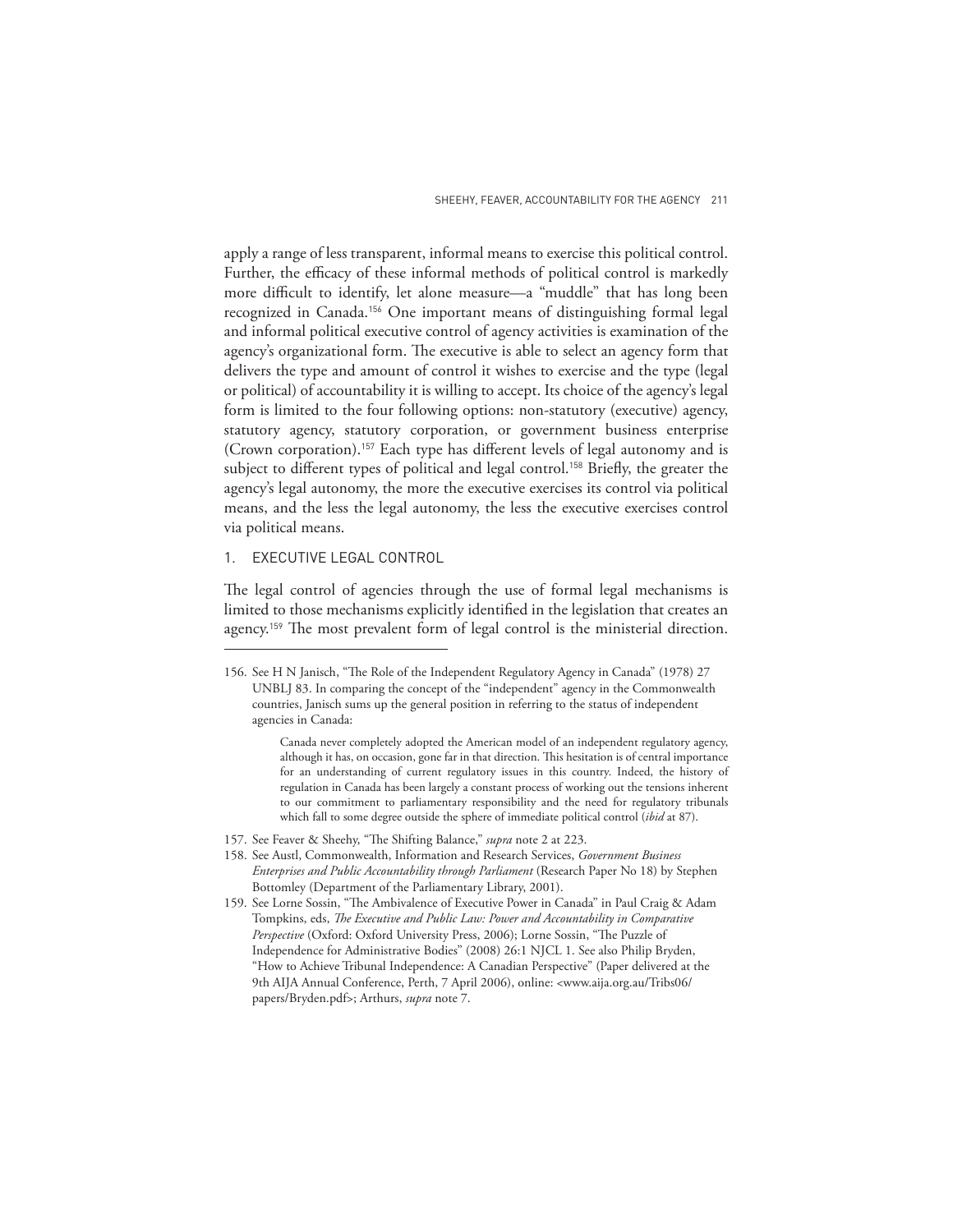The ministerial direction is a legal power bestowed on ministers to direct an agency to take a particular decision or to adopt a particular interpretation of a policy or of a strategy. The powers granted to a minister to direct may be general or specific. For example, the Australian *Broadcasting Services Act 1992* grants the minister both a general power of notification and a specific power of direction.<sup>160</sup>

Where the legislature gives the executive a legal power to control, summed up by Mantziaris as a "power [that] might extend to all of the activities of the [agency], a specified range of activities, or specific transactions,"<sup>161</sup> the power is wide in scope, deep, and practically without limitation. As noted in the Uhrig Review, the lack of specificity and clarity of powers is clearly problematic. John Uhrig found

> a lack of effective governance for several of the authorities considered by the review due to several factors including unclear boundaries in their delegation, a lack of clarity in their relationships with Ministers and portfolio departments, and a lack of accountability for the exercise of their power.<sup>162</sup>

This lack of clarity is exacerbated by the unclear boundary between legal control powers and political control powers, an issue to which we turn next.

2. EXECUTIVE POLITICAL CONTROL

Informal political control of agencies by the executive takes several forms.<sup>163</sup> Beyond the fundamental political control that comes from the fact that the head of the civil service, who has the power to appoint agency heads, holds his or her position "at the pleasure" of the government of the day,<sup>164</sup> the most prevalent form of political control is informal communication between Ministers and agency heads. Such informal communications may establish de facto political control that occurs in a "zone of moral and legal uncertainty."<sup>165</sup> This zone of uncertainty is a zone in which the agency mandate may contradict the minister's strategic political objectives, leaving the agency in a quandary. Is it to pursue its public mandate as set out in its enabling legislation? Or is it to respond to the minister's political directives? Although various answers to this question have

<sup>160.</sup> (Cth) at s 160.

<sup>161.</sup> Mantziaris, *supra* note 151 at i.

<sup>162.</sup> Review of the Corporate Governance of Statutory Authorities and Office Holders (Canberra: Commonwealth of Australia, 2003) at 5.

<sup>163.</sup> See *Hughes Aircraft Systems International v Airservices Australia*, [1997] FCA 558, 146 ALR 1 *[Hughes]*.

<sup>164.</sup> Sossin, "Speaking Truth," *supra* note 138 at 56.

<sup>165.</sup> Mantziaris, *supra* note 151 at i.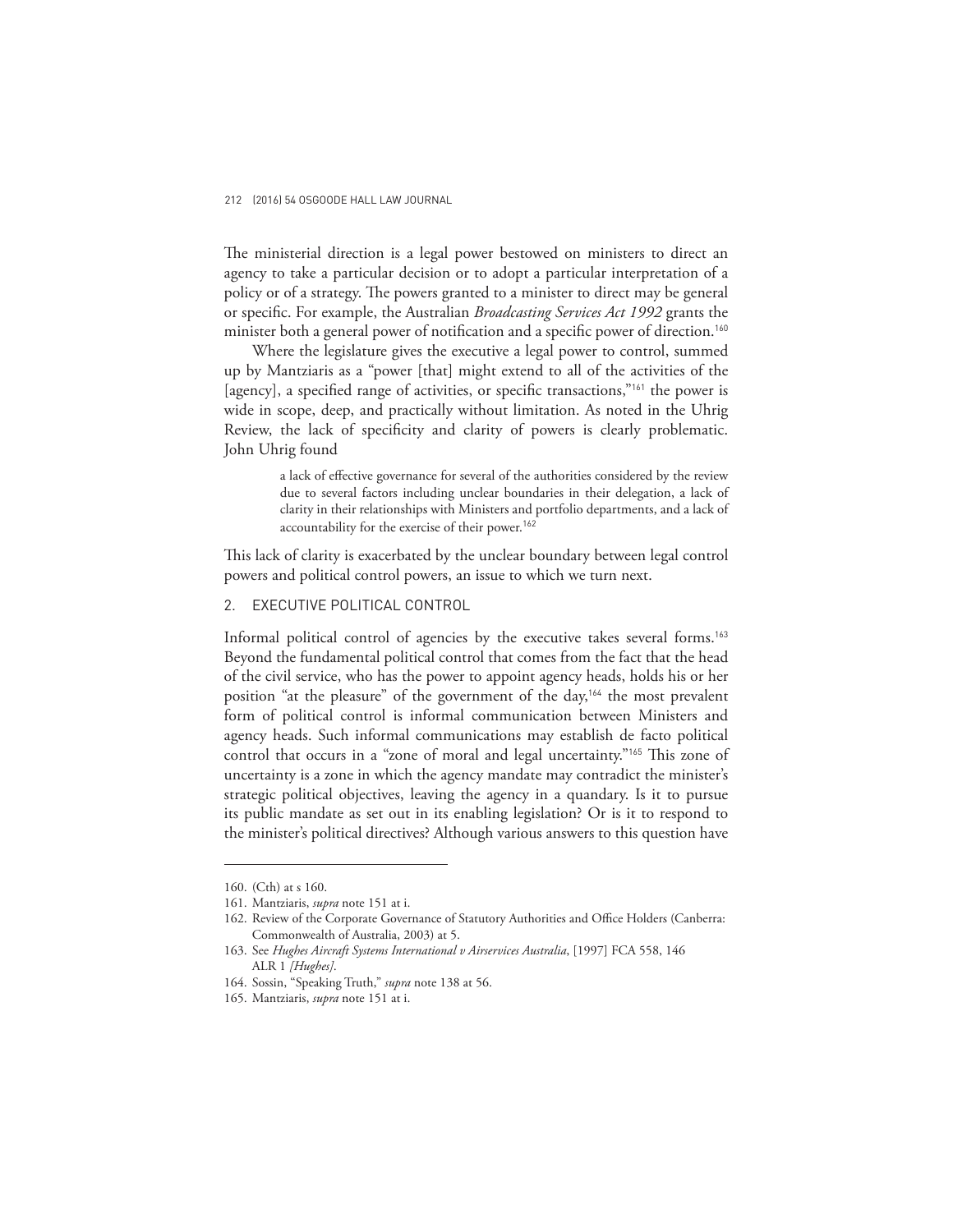been proposed, the core issue of ensuring executive accountability for agency action is ultimately a matter of political will and indeed, good will and good faith in dealings with the machinery of responsible government.<sup>166</sup>

Making agencies more responsive to ministers is a key objective of the New Public Management (NPM) reform program.<sup>167</sup> Responsiveness to ministers is ensconced in the broader discussion about government reform, which is focused on making agencies more responsive to citizens or, in the language of NPM, "customers."<sup>168</sup> While the theory is clear—*i.e.*, accountability is to the minister<sup>169</sup> and can contribute in turn to ministerial accountability in its own right<sup>170</sup>—the reality of a politicized public service, personal loyalties to a minister who may have had involvement in the appointment process or ongoing supervision, and self-interest of a careerist agency CEO, may lead to different outcomes.

A more potent but subtle means by which the executive has been successful in gaining political control of agencies has been by its use of statutory corporations and government business enterprises.<sup>171</sup> These two legal forms create an arm's length legal relationship between government and the agency, but they do not necessarily loosen a tight political rein. Political reins may continue through appointment powers, power to set key performance indicators, and budget allocations. For example, a minister may have the right to appoint the CEO of a statutory corporation, have the power to appoint some or all of the members of the board of directors, or be a shareholder of the corporation.<sup>172</sup> In such instances, while the minister may not have direct legal control powers, such as through a power to issue ministerial directions, powers of appointment allow the creation

<sup>166.</sup> See Sossin, "Speaking Truth," *supra* note 138 at 56.

<sup>167.</sup> See MacDermott, *supra* note 143 at 2.

<sup>168.</sup> See Christopher Hood & Guy Peters, "The Middle Aging of New Public Management: Into the Age of Paradox?" (2004) 14:3 J Pub Admin Research & Theory 267; George A Larbi, *The New Public Management Approach and Crisis States* (Geneva: United Nations Research Institute for Social Development, 1999); Brian Dollery & Chang W Lee, "New Public Management and Convergence in Public Administrative Systems: A Comparison between Australia and the Republic of Korea" (2004) 9:1 J Econ & Soc Pol'y 1.

<sup>169.</sup> Australia's Joint Committee of Public Accounts statement summarized by Bottomley as "staff in a GBE are accountable to management who are in turn accountable to the board of directors. The directors, individually and collectively, are accountable to the relevant portfolio minister who, in turn, is accountable to Parliament for the performance of GBEs in that portfolio." *Supra* note 135 at iii.

<sup>170.</sup> See Sossin, "Speaking Truth," *supra* note 138 at 5.

<sup>171.</sup> See Feaver & Sheehy, "The Political Division of Regulatory Labour," *supra* note 1 at 177.

<sup>172.</sup> See Bottomley, *supra* note 158 at 5.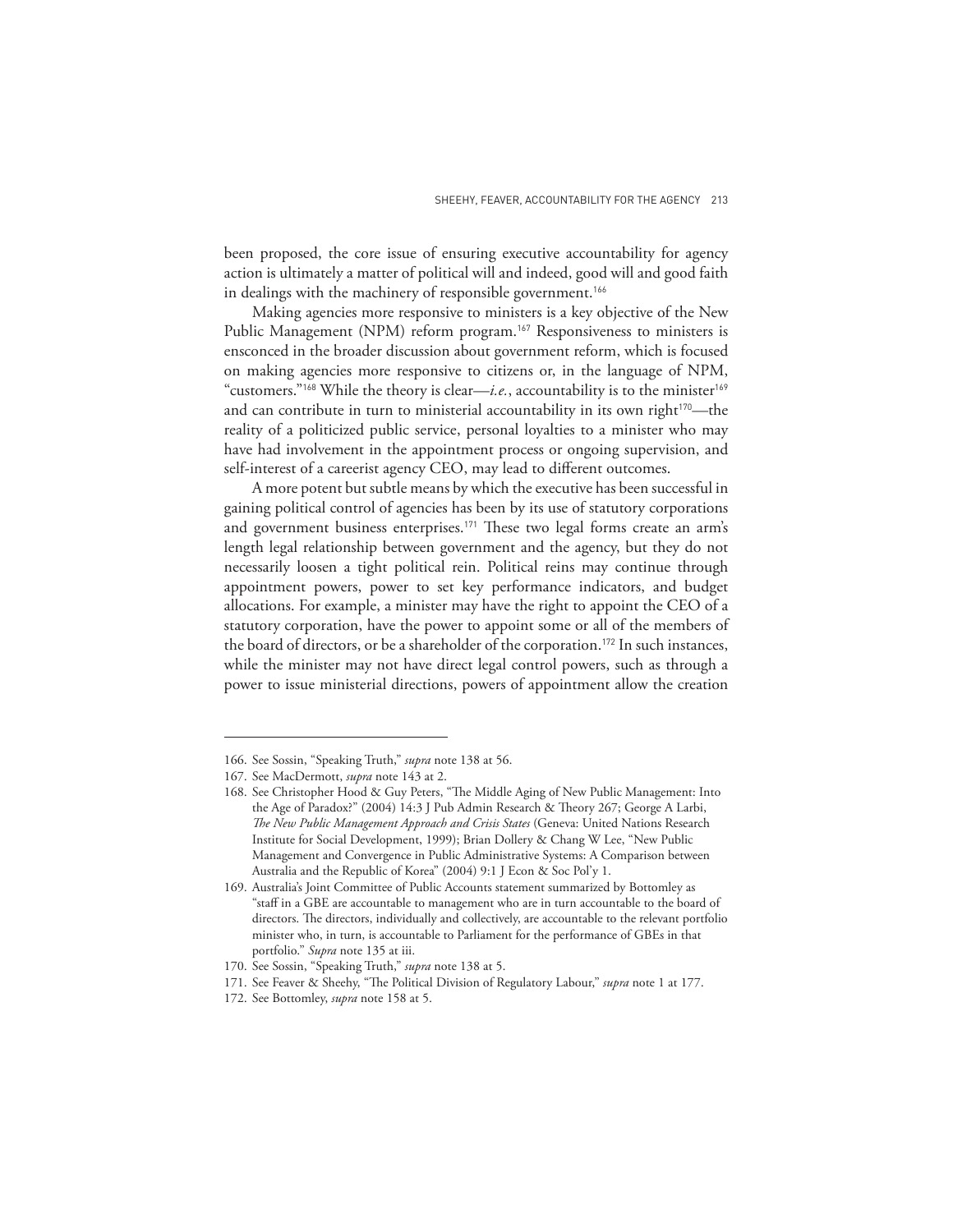of significant personal loyalty to the minister and hence provide a clear avenue for political control.

While the separate legal entity doctrine of corporate law might appear to sever the political levers of power, company law norms regulating informal control are difficult to apply in the case of statutory agencies for three reasons. First, and most importantly, company law is part of private law, whereas statutory bodies and some government business enterprises are generally governed by public law.<sup>173</sup> These bodies of law are markedly different and largely incommensurate.<sup>174</sup> Accordingly, application of the private law of directors' duties to statutory corporations and government enterprises is inappropriate.

Second, the variable structure of the statutory corporation and the range of ministerial discretions are incompatible with the singular organization of directors and members and their limited rights and duties in limited liability companies. Whereas corporations limited by shares have a clear and well-established structure, statutory corporations, as creatures of statute, can be organized as the legislature sees fit. Third, the norms and duties placed on limited liability companies are at odds in many instances with the public duties that may be required of statutory bodies. Thus, looking to company law for restraints on ministerial control in statutory authorities is simply misguided.

Taking the analysis one step further, however, there may be some limitations on the executive's ability to set up and operate a government business enterprise using a company limited by shares. As we have argued elsewhere:

> Where ministers are de facto controllers of such companies, they will be liable to statutory and common law directors' duties as shadow directors. The remedies provided might be useful in dealing with ministers so acting; however, the court's conservative application of the rules in company law cases generally suggests that such rules may be expected to have little impact on the actions of government appointees.<sup>175</sup>

<sup>173.</sup> See Gerald Frug, "The Ideology of Bureaucracy in American Law" (1984) 97:6 Harv L Rev 1276. The exception is the companies limited by shares, where the government controls a limited liability company—but not its subsidiary. In these cases, standard corporate legal duties apply. See *Commonwealth Authorities and Companies Act 1997* (Cth), s 34 [*Commonwealth Authorities*].

<sup>174.</sup> See Arthurs, *supra* note 7 at 29.

<sup>175.</sup> Feaver & Sheehy, "The Political Division of Regulatory Labour", *supra* note 1 at 172.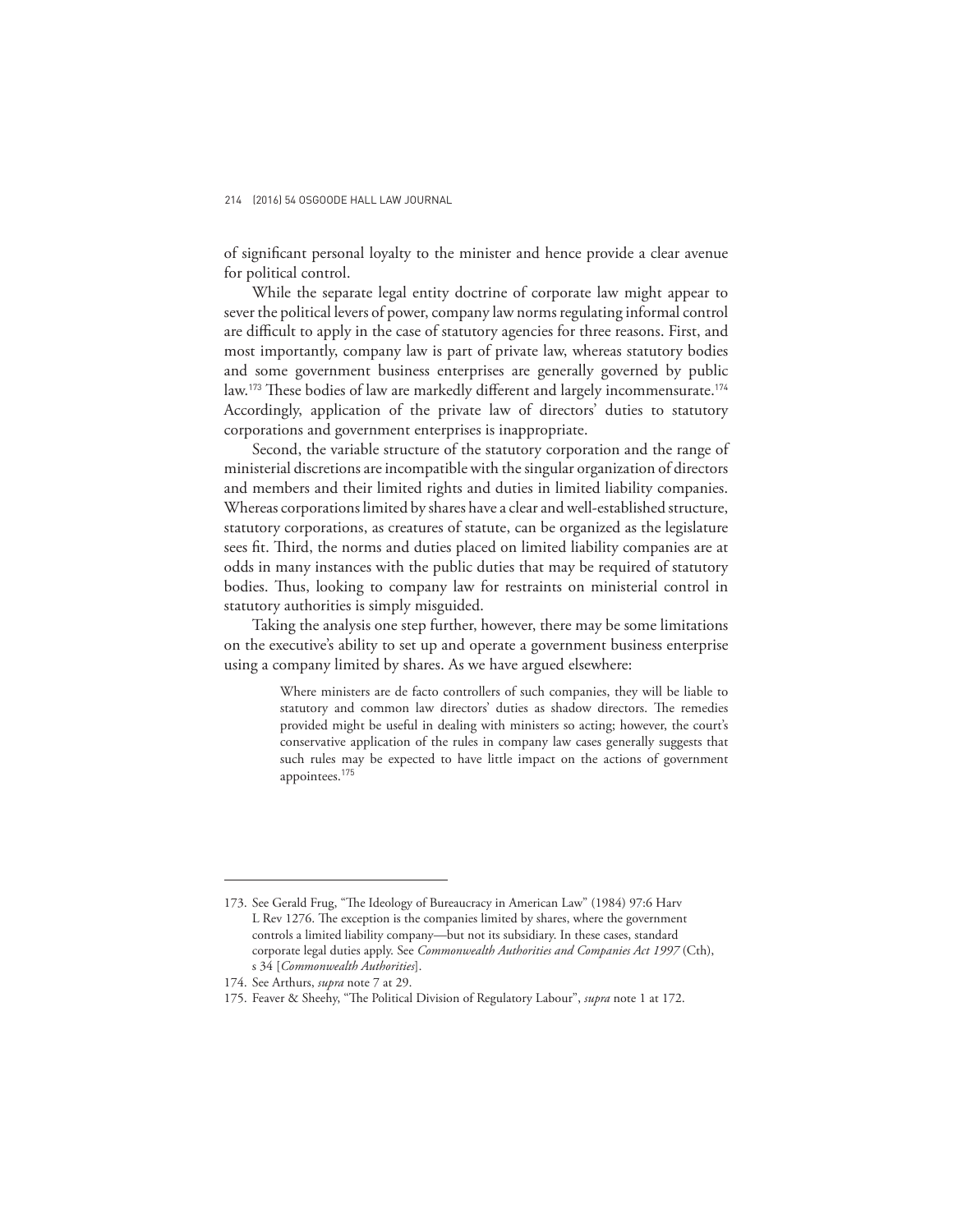Further, such judicially applied legal controls may be of limited value where the company claims commercial confidentiality,<sup>176</sup> providing the executive with cover, or where the activities in question are conducted by a subsidiary free of government accountability protocols established under legislation.<sup>177</sup> In these cases, political control triumphs over legal accountability. Once again, executive control powers are not balanced by executive accountability obligations in the agencified responsible government model, an issue we next examine in greater detail.<sup>178</sup>

### B. EXECUTIVE ACCOUNTABILITY

Whereas the degree of the executive's legal control powers is explicitly set by statute, the degree of legal accountability of the executive for agency activity may be explicit or implicit, depending again on the legal organizational form, among other things. In responsible government countries, agencies as public bodies fall under the remit of a particular minister. Hence, the core accountability question is whether the accountability obligation embodied in the doctrine of ministerial responsibility balances the control power.<sup>179</sup> Mantziaris observes, "[to] the extent that [an agency] is independent, there is no ministerial responsibility for the authority. It is for Parliament to determine the manner and extent of its accountability."<sup>180</sup> Although in some instances there may be a clear line of authority, $181$  the evidence is that over time, the executive has increasingly withheld from Parliament information about the activities of agencies it controls.<sup>182</sup> And senior bureaucrats, dependent on the goodwill of their ministers, have aided

<sup>176.</sup> Valarie Sands, "The Right to Know and Obligation to Provide: Public Private Partnerships, Public Knowledge, Public Accountability, Public Disenfranchisement and Prison Cases" (2006) 29:3 UNSW LJ 334.

<sup>177.</sup> See Bottomley, *supra* note 158 at 10-11.

<sup>178.</sup> See *Commonwealth Authorities*, *supra* note 150 at s 34. This section exempts subsidiaries from accountability obligations under Part 4 of the same Act.

<sup>179.</sup> This is a matter that has troubled a number of public administration scholars. See Paul Finn, "The Abuse of Public Power in Australia: Making our Governors our Servants" (1994) 43:1 Pub L Rev 43; Michael Cole, "Quangos: UK Ministerial Responsibility in Theory and Practice" (2000) 15:3 Pub Pol'y & Admin 32; Linda English & James Guthrie "Mandate, Independence and Funding: Resolution of a Protracted Struggle Between Parliament and the Executive Over the Powers of the Australian Auditor-General" 59:1 Australian J Pub Admin 98.

<sup>180.</sup> Mantziaris, *supra* note 151at 12.

<sup>181.</sup> See *e.g.* Bottomley, *supra* note 158 at iii.

<sup>182.</sup> R Paul Wilson, "Minister's Caucus Advisory Committees Under the Harper Government" (2015) 58:2 Can Pub Admin 227.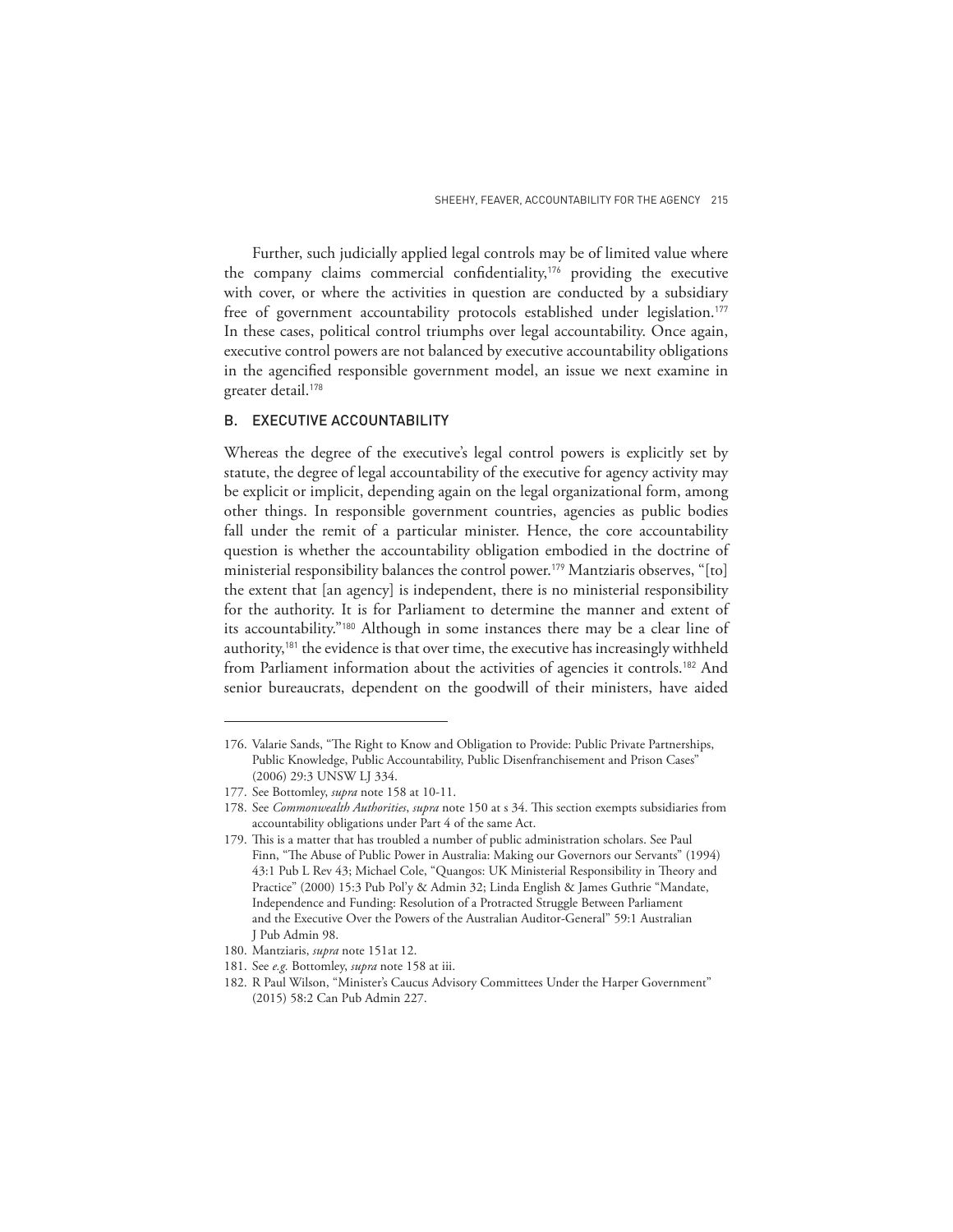ministers in obscuring agency activities. Perhaps there is no better example than the statement of former Canadian Prime Minister Jean Chretien in response to a judicial inquiry into corruption in his government: "I am responsible but I am not to blame."<sup>183</sup>

The legislature's power to separate control power and accountability obligations and treat them as distinct and severable is noted in academic opinion. Finn and Lindell suggest in the Australian context that it is "within the province of Parliament in allocating functions to non-departmental agencies, to override that principle in a particular legislative scheme if that scheme falls within a head of [federal] legislative power."<sup>184</sup> The principle referred to is that of vesting responsibility for the statutory authority in the government—*i.e.*, there was no need to have ministerial responsibility for any particular agency.

The principle of ministerial responsibility has no necessary part to play in the creation of independent statutory authorities. Rather, it is for parliament to "ordain the nature and limits of the authority's independence from and accountability to Parliament."<sup>185</sup> In other words, if Parliament decides to create agencies without ministerial accountability, it is free to do so, and the primary way of doing so in the regulatory state is through the choice of legal form.<sup>186</sup> Indeed, some public administration scholars have advocated this separation, arguing that "traditional vertical methods of accountability would destroy the 'autonomy, flexibility, user-responsiveness and subsidiarity'" that make the agency an important innovation facilitating the efficacy of government.<sup>187</sup>

The view that Parliament is free to determine accountability as it sees fit is consistent with Lord Wilberforce's statement in *British Steel v Granada Television* that:

> [A]s regards the British Steel Corporation, the conduct of its affairs and the disclosures and reports which have to be made, are, as one would expect of a public body, regulated by statute, now by the Iron and Steel Act 1975. The legitimate interest of the public in knowing about its affairs is given effect to through information which

<sup>183.</sup> See Savoie, *supra* note 31 at 257-89.

<sup>184.</sup> Paul Finn & Geoffrey Lindell, "The Accountability of Statutory Authorities", in Senate Standing Committee on Finance and Government Operations, Statutory Authorities of the Commonwealth: Fifth Report (1982), Appendix 4.

<sup>185.</sup> *Ibid*.

<sup>186.</sup> See Feaver & Sheehy, "The Political Division of Regulatory Labour", *supra* note 1 at 165; Bottomley, *supra* note 158 at 13.

<sup>187.</sup> CC Hood & GF Schuppert, "Evaluation and Review" in CC Hood & GF Schuppert, eds, *Delivering Public Services in Western Europe* (London: Sage, 1988) 246 at 254, cited in Cole, *supra* note 155 at 33.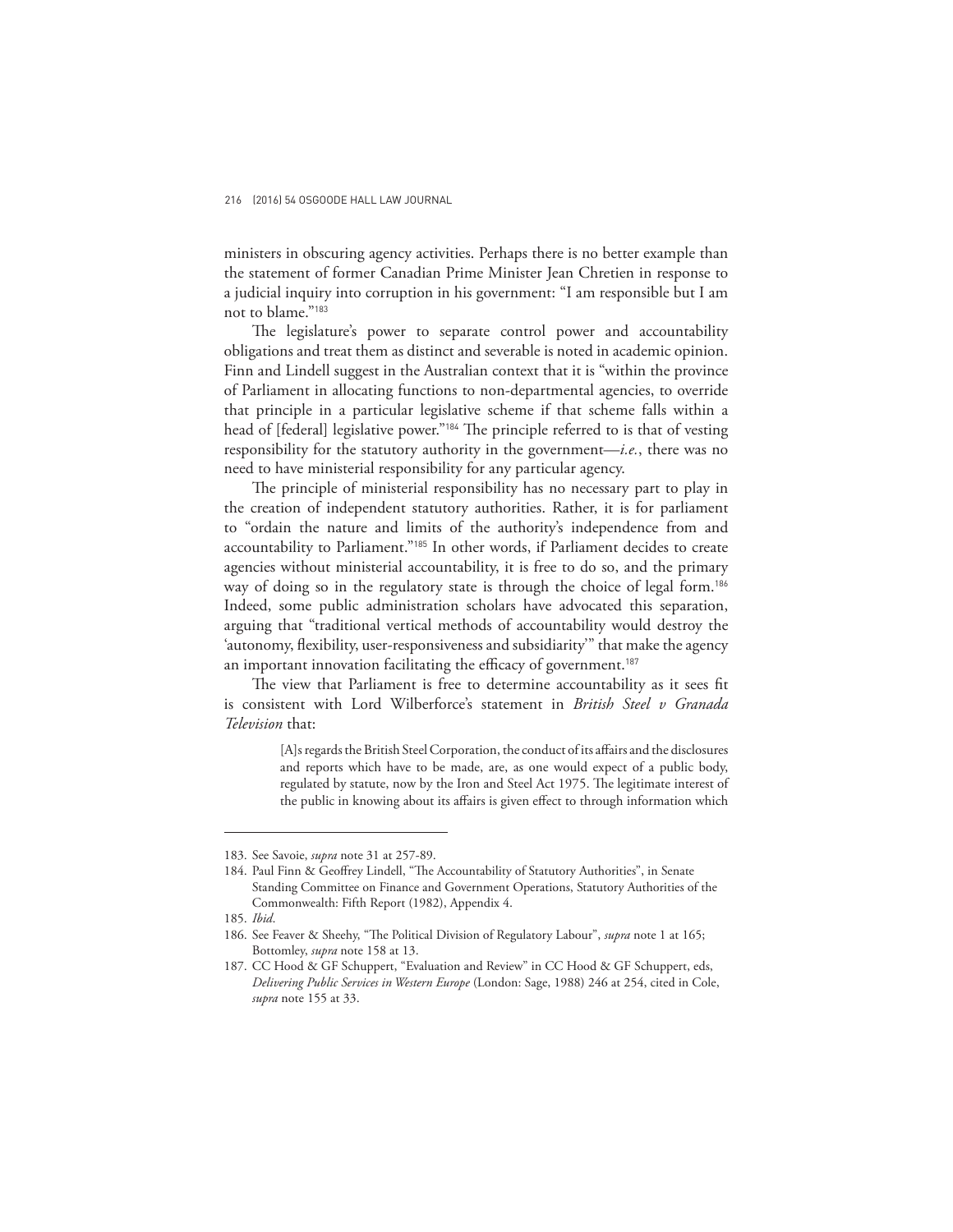is a statutory duty to publish and through reports to the Secretary of State who is responsible to Parliament.<sup>188</sup>

The Australian High Court followed the *British Steel* decision in the *Lange* case, in which it extended the Federal Court's decision in *Hughes Aircraft Systems International v Airservices Australia*, signaling that in interpreting the accountability of statutory corporations, courts should be guided by constitutional considerations.<sup>189</sup> Although this might appear to be an extension of the classical constitutional accountability framework to agencies situated outside the constitutional core of government, the extension comes with a critical qualification. In *Lange v Australian Broadcasting Corporation*, the court looked to constitutional considerations rather than limiting itself to the enabling legislation to interpret the provision.<sup>190</sup> The purposive approach to interpretation was given a larger foundation than the specific piece of legislation. In *Hughes*, the court declared that where a minister is granted no legal control or supervisory authority over a body, it logically follows that no accountability is expected. There are two problems with the approach taken by the courts. First, the courts recognize only legal control and ignore political control, though they are certainly not ignorant of it. Second, the courts identify two distinct lines of accountability. The first line is the traditional line of ministerial accountability. The second line is a direct line of accountability to Parliament by-passing the minister altogether. In *Lange*, the High Court of Australia stated, "the conduct of the executive branch is not confined to Ministers and the public service. It includes the affairs of statutory authorities and public utilities which are obliged to report to the legislature or to a Minister who is responsible to the legislature."<sup>191</sup> That is, an agency may be accountable directly to Parliament, bypassing a minister entirely.<sup>192</sup> As a consequence, a minister may have no legal accountability for an agency, yet still be able to exercise political control over agency policymaking—a complete separation of accountability and control.

This structuring of accountability and control powers upsets the traditional configuration of the responsible government model. In the traditional model, the ministers bore the ultimate legal sanction of the courts. Under the agencified

<sup>188.</sup> [1981] AC 1096 at 1169, [1980] 3 WLR 774.

<sup>189.</sup> *Hughes*, *supra* note 163.

<sup>190.</sup> [1997] HCA 25 at 208, 4 LRC 192.

<sup>191.</sup> *Ibid* at para 48.

<sup>192.</sup> A third mode not identified by the court arises where an agency may be accountable to both a Minister and the legislature.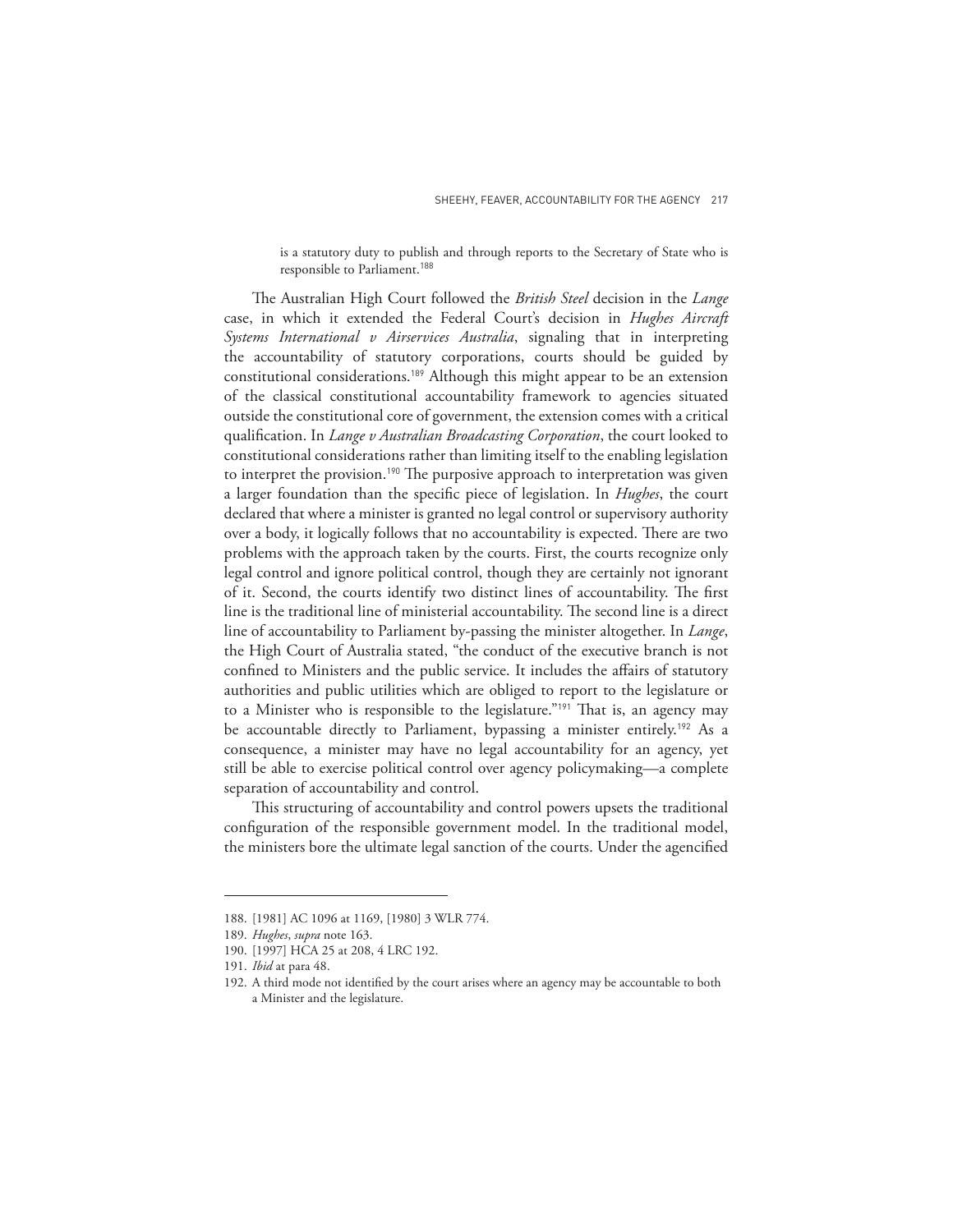model, as we have seen, this accountability rule no longer holds.<sup>193</sup> As with the republican model transformed by the interposition of the agency, citizens are no longer empowered to bring an action against the minister; rather, they must exercise their rights against an agency. Again, the result is that where the citizen is successful in obtaining a judgment, the sanction and order are against the agency—as if it were not part of the executive.

This configuration provides extensive political cover for the elected executive and it allows the executive to avoid both public political accountability for its control of the agencies, as well as legal accountability before the courts. Such political tactics undermine the citizen-state relationship and should be a concern to scholars and citizens alike, as elections are rarely single issue events.<sup>194</sup> We consider these implications next.

# V. IMPLICATIONS OF THE SEVERANCE OF CONTROL AND ACCOUNTABILITY

The separation of control and accountability under the agencified model of government has enormous implications for government and democracy. It is clear that the failure to attend to the balance between executive control and executive accountability in the regulatory state's agencified model has facilitated a re-distribution of power and enabled the executive branch to both dominate government and simultaneously avoid accountability in unprecedented ways. In a speech on the rule of law in 1997, Justice Mason, then the President of the New South Wales Court of Appeal, observed that during his tenure as the New South Wales Attorney General between 1987 and 1997, the core of government "shrank as many governmental functions were outsourced or placed under the oversight of statutory corporations operating under charters obliging them to act commercially with little or no ongoing formal executive oversight."<sup>195</sup> He went on to note that use of statutory corporations had diminished legal control of the administration to such a degree that many of the basic premises of the rule

<sup>193.</sup> See Michael Cole, "Quangos: UK Ministerial Responsibility in Theory and Practice" (2000) 15:3 Pub Pol'y Admin 32. See references in Woodhouse, *supra* note 44. See also references in Thompson & Tillotsen, *supra* note 44.

<sup>194.</sup> See Georgy Egorov, "Single-Issue Campaigns and Multidimensional Politics" (2015) National Bureau of Economic Research Working Paper No 21265.

<sup>195.</sup> Justice Keith Mason, "The Rule of Law, Judicial Review and the Public-Private Divide" (Forum Address delivered at Testing the Boundaries of New Zealand's Public Law Domain, Wellington Town Hall, 20 March 2006), online: <www.supremecourt.justice.nsw.gov.au/ Documents/mason\_speeches.pdf >.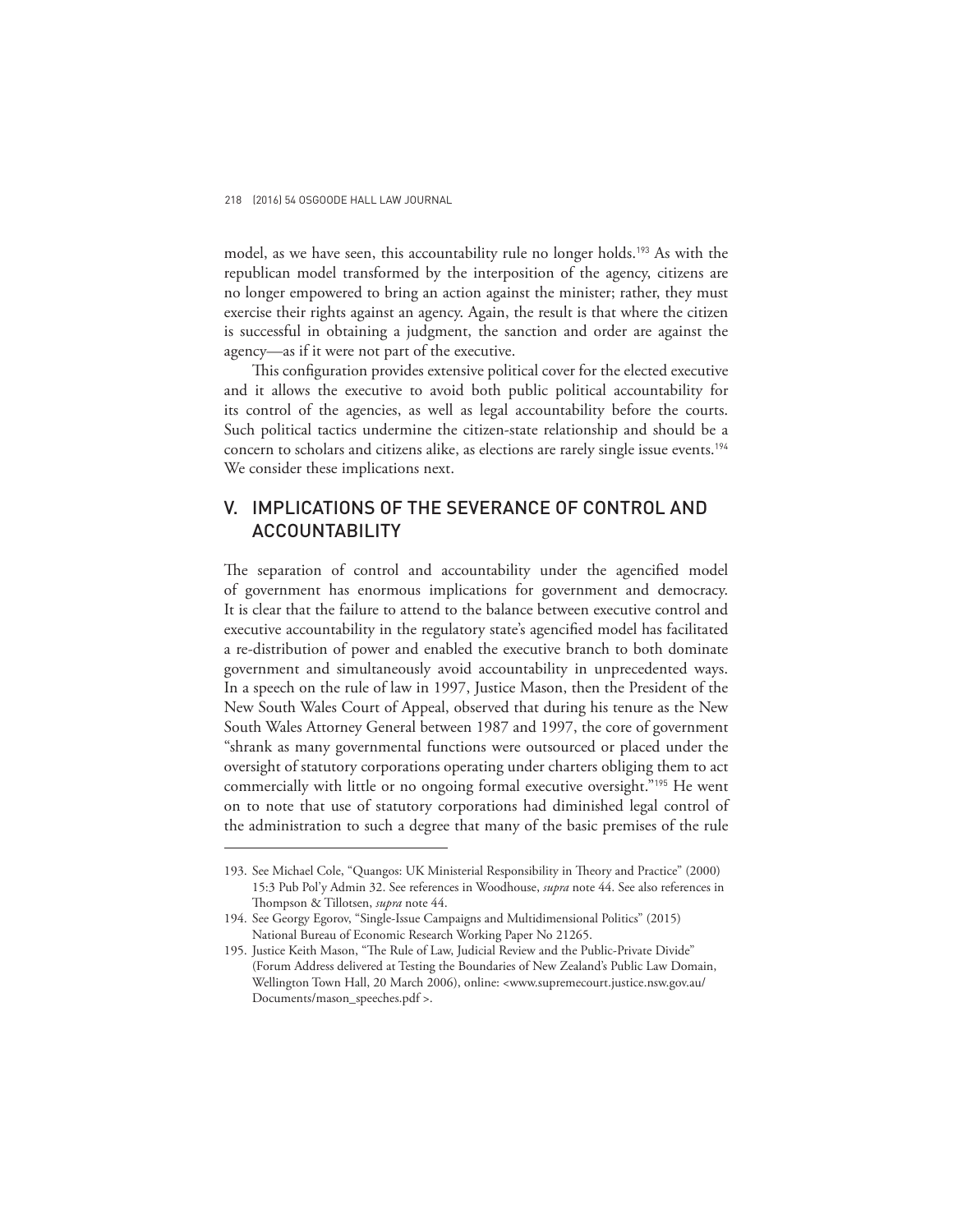of law were under threat. This view is echoed by Bottomley who, citing Justice Finn, notes that "[e]xecutive-driven monitoring of the corporate planning and performance appraisal processes and the weakening of Parliamentary control and accountability" illustrate this shifting balance.<sup>196</sup> While there is a clear, pragmatic reason for having agency executives appear before parliament and answer to the press, these practices undermine executive accountability. The agency executives are acting under orders and guidance from the executive, whether minister or president; they are neither answerable to parliament nor to the press. Rather, they are directly and appropriately answerable to those instructing them.

As a constitutional law doctrine and as a part of democratic theory, the rule of law requires the executive to be accountable at law for its administration of government. The issue Mason identified is that the executive's ability to exercise political control without legal accountability undermines the rule of law. In a rule of law state, the executive cannot escape the review of the courts, leaving the citizens without remedy. How can a citizen ruled by an unfair, overreaching, biased, or corrupt executive and lacking recourse to the courts be said to be living in a country that adheres to the rule of law principle?

As we have argued, in the regulatory state, executive control of agencies—and in particular executive political control—is not necessarily tied to corresponding accountability obligations. To the extent that legal and political rights and obligations parallel each other, they do so only because the legislature has so decided. Political accountability is subverted by law. As noted by Ian Thynne, "The problem lies partly in the unwillingness of governments to keep parliaments informed of company activities, though it also lies in the inability of parliaments to sustain the questioning of responsible ministers."<sup>197</sup> More insidious, therefore, than the legislature's tacit complicity in allowing the executive to choose the organizational forms that facilitate the refusal to answer, is its refusal to press the executive when no answer is forthcoming from the government to questions put to it by the Opposition in Question Period. In other words, all political parties that have a realistic prospect of forming the government are complicit and prepared to compromise the integrity of the parliamentary system in order to reap the gains of the separation of accountability and control in the agencified model.

In the United States, Professor Froomkin describes the problem in the following manner:

<sup>196.</sup> Bottomley, *supra* note 158, citing Paul Finn, "The Abuse of Public Power in Australia: Making our Governors our Servants" (1994) 5:1 Pub L Rev 43.

<sup>197.</sup> "The Incorporated Company as an Instrument of Government: A Quest for a Comparative Understanding" (1994) 7:1 Governance 59 at 77.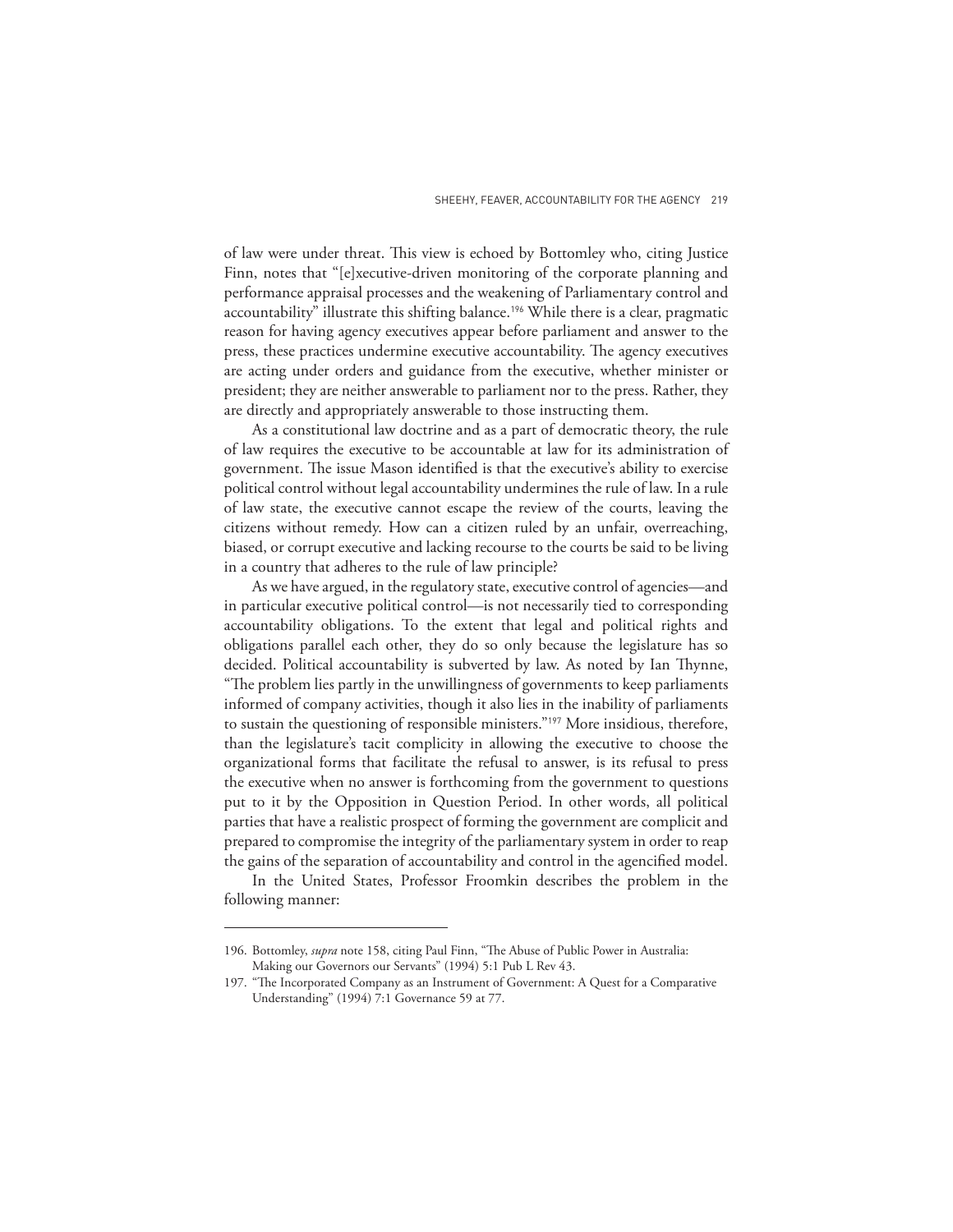The obscurity in which federal government corporations operate allows them to have the best of both worlds and to avoid both the accountability mechanisms designed to rein in government and the laws and rules that regulate private firms. Congress has failed to come to grips with these issues."<sup>198</sup>

In other words, the same set of circumstances that prevail in the Westminster responsible government model prevails also in the American republican context.

In short, the executive has been able, through agency selection, among other means, to effectively adjust the degree of legal control it wishes to exercise over a given agency and the amount and type of accountability it is willing to absorb. Though it is often assumed that the degree of legal control determines the corresponding degree of accountability obligations, this is not necessarily so. Where the executive considers either political or legal accountability undesirable as in the case where the executive is exposed to hostility for unpopular policy—or where legal control is potentially harmful, the executive can create an agency for which it is not legally accountable while still wielding political control.<sup>199</sup> In sum, the creation of the agency allows for the establishment and maintenance of an accountability deficit.

A further consequence of agencification of the regulatory state is the shifting of oversight responsibilities for delivery of public goods and services away from the executive to courts and Parliament, as in the case of statutory corporations. The agencified model allows politically unpopular service decisions or failures in provision to be blamed squarely on the agency and privatized providers. This allocation of blame enables the government of the day to avoid political blame for those services and failures at the ballot box.<sup>200</sup>

From the perspectives of constitutional law and democratic theory, the agencified model of government is distinguished from the responsible and republican models of government by the collapse of three critical democratic institutions that imbue those constitutions: the separation of powers, executive and ministerial responsibility, and political accountability. In the place of these institutions and related constitutional doctrines of organization and accountability, the agencified model substitutes a very narrow avenue of legal accountability by way of judicial review of administrative action in agencies. In other words, accountability has been reduced from a range of public

<sup>198.</sup> A Michael Froomkin, "Reinventing the Government Corporation" (1995) 1995:3 U Ill L Rev 543 at 632.

<sup>199.</sup> See Christopher Hood, *The Blame Game: Spin, Bureaucracy and Self-Preservation in Government* (Princeton: Princeton University Press, 2010) at 24-43.

<sup>200.</sup> *Ibid*.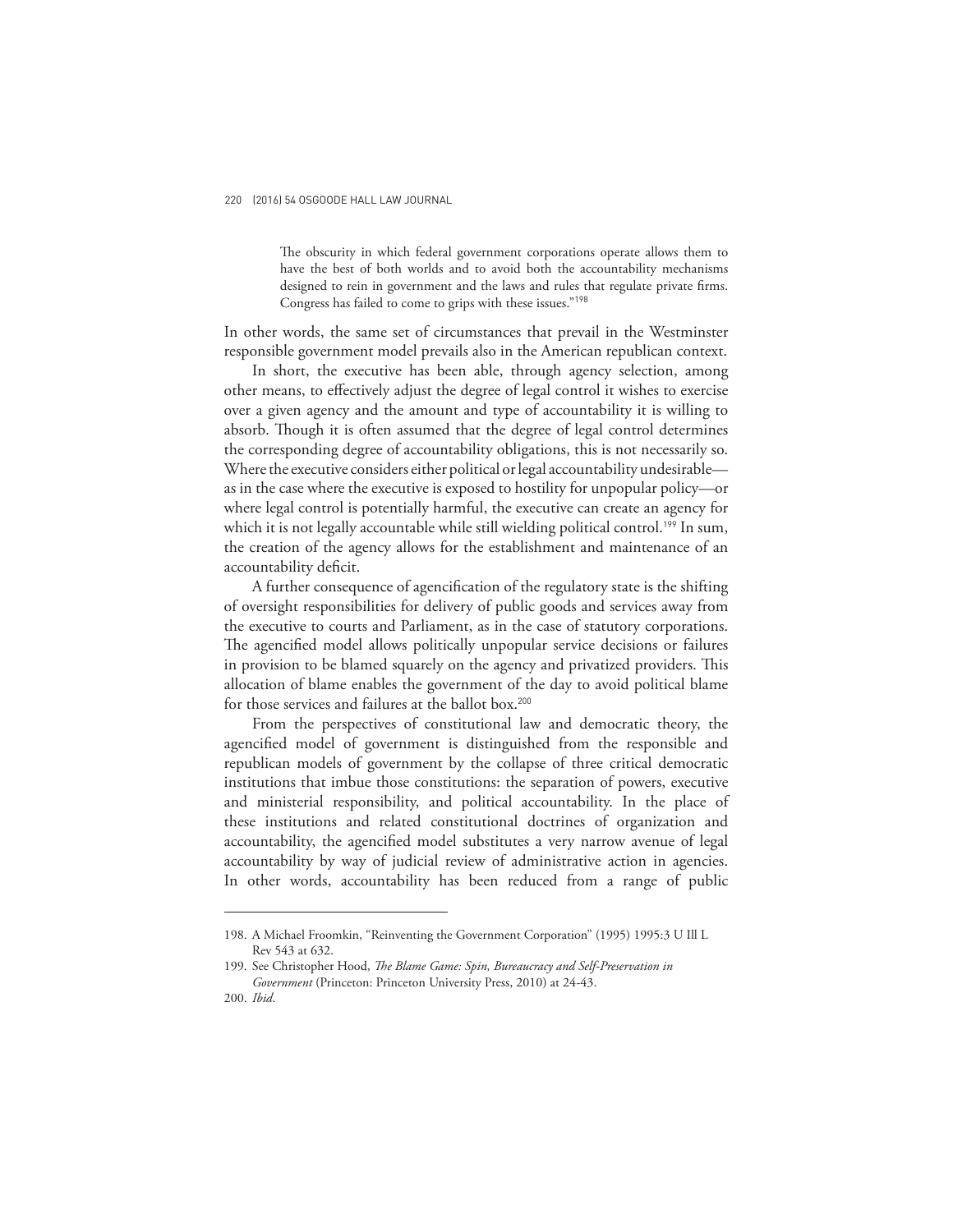mechanisms via Parliament to the single, narrow, expensive judicial remedy of administrative litigation. This shift from political accountability to exclusive legal accountability, by way of judicial review, poses a unique challenge to democratic theory, which relies ultimately on political accountability. Further, this narrowing similarly denies citizens access to the courts on an increasing range of matters obscured by agency structure under the political control of the executive. The agencified model also changes the structure of control powers. Rather than granting legal control to the executive and having political control hammered out in the political institutions designed for such—*i.e.*, parliaments, congresses, and ultimately elections—the agencified model circumvents political discourse and allocates political debate and accountability to technocratic and market discourse. The courts are ill equipped to deal with these discourses, even if they were not institutionally constrained from most of such discourse in the first instance.<sup>201</sup> In other words, courts are not the correct forum for discussion of government policy and furthermore, have no expertise in developing or challenging policy.

Finally, the agencified model allows the executive to escape significant legal and political accountability while leaving substantial legal and political controls in its hands.

# VI. CONCLUSION

Despite the simultaneous worldwide shift to a less accountable executive operating an agencified state, the path is not a single trajectory. As we have demonstrated, the path differs in republican and responsible government models.<sup>202</sup> In the republican model, the agency was a solution to problems resulting from a strict separation of powers doctrine. In the Westminster countries, the agency arose as the government sought to achieve efficiencies and efficacy first in the coordinated

<sup>201.</sup> See Michael M Harmon, "The Simon/Waldo Debate: A Review and Update" (1989) 12:4 Pub Admin Q 437. See also Richard J Stillman II, "Review Article: Dwight Waldo's The Administrative State: A Neglected American Administrative State Theory for our Times" (2008) 86:2 Pub Admin 581.

<sup>202.</sup> See Tom Christensen & Per Lægreid, "Regulatory Reforms and Agencification" (Paper delivered at the ECPR Conference, Budapest, 8-10 September 2005), online: <regulation. upf.edu/ecpr-05-papers/tchristensen.pdf>.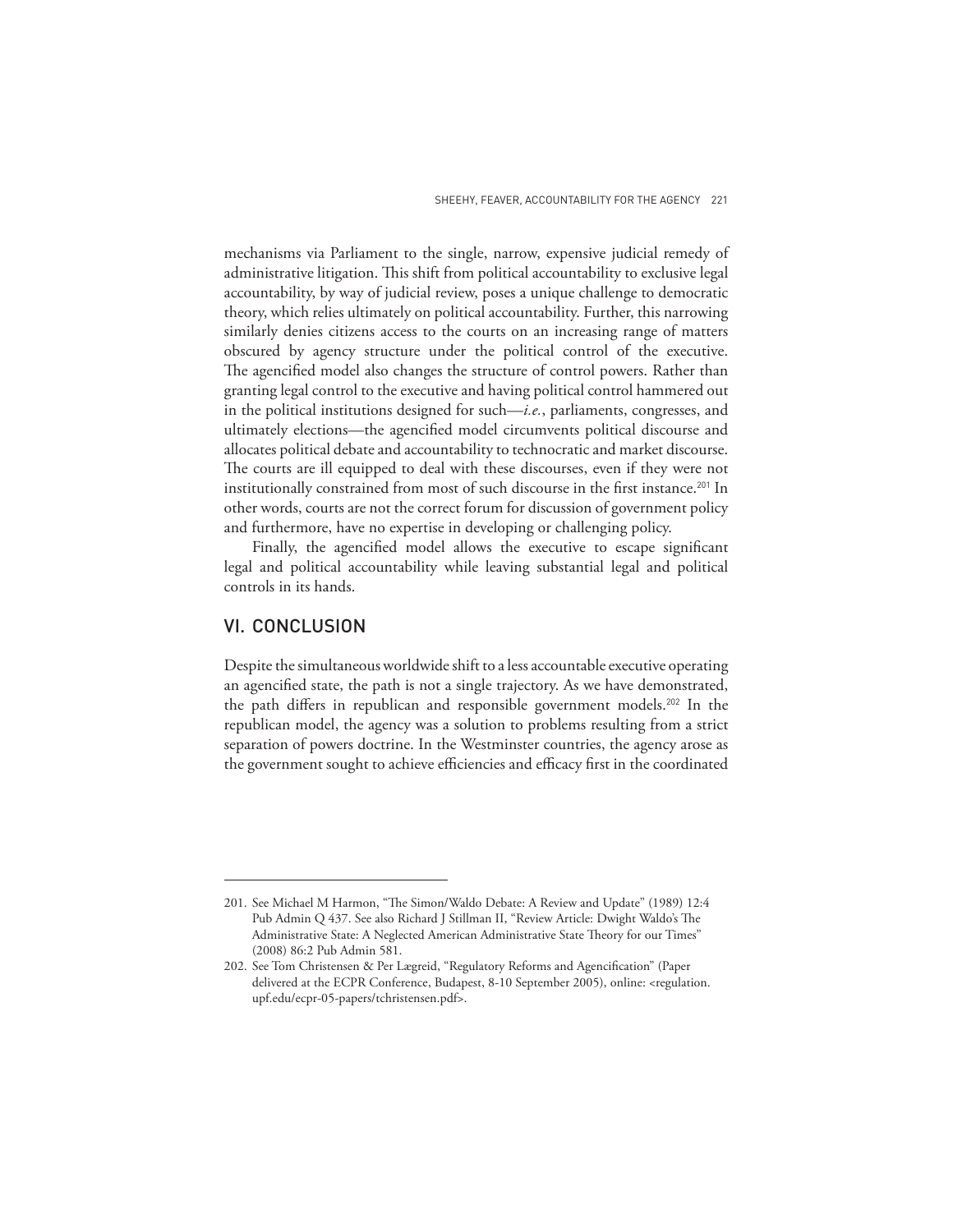delivery of collective solutions, next in the development of the welfare state, and later on in its dismantling.<sup>203</sup>

These different paths, have, however, had remarkable and markedly similar effects on society and government. It is clear to many scholars and observers that the executive has become "hyper-powered." This powerful executive, we have argued, is insufficiently accountable and is so by design. The corollaries of a hyper-powered executive are a disempowered legislature, a politicized civil service, <sup>204</sup> and arguably an increasingly disenfranchised and disengaged electorate.<sup>205</sup>

Yet, these are not the only outcomes. The executive has not only benefited from the agencified model but has also suffered certain costs. Over time, the agencies, by their simple prevalence, become self-justifying. An institutional path dependency develops—a justification for their existence. And important issues, such as the novel approach to control and accountability identified and analyzed in this article, become harder to identify as they are submerged by the institutionalization, or broad unquestioning acceptance of the agency form. As Christensen observes, "Autonomous regulatory agencies emerge because it is taken for granted that they are the most appropriate organizational form."206 Using them, he argues, may "enhance the legitimacy of a decision to privatize, by distracting attention from more substantive concerns. … The agency form is established simply because it has become the norm."<sup>207</sup>

In other words, the original justifications of efficiency and effectiveness have now gone, and executive accountability for agency action has withered simply because it is the "way we do things around here" (*i.e.*, it has become institutionalized).

These issues are not merely some hobbyhorse of academics. The agencified model of government has hobbled normative debate about a government's policy agenda, public policy generally, the public service and public goods and

<sup>203.</sup> See Wolfgang Steek & Kathleen Thelen, "Introduction: Institutional Change in Advanced Political Economics" in Wolfgang Steek & Kathleen Thelen, eds, *Beyond Continuity: Institutional Change in Advanced Political Economies* (Oxford: Oxford University Press, 2005) 1.

<sup>204.</sup> See Christopher Hood & Martin Lodge*, The Politics of Public Service Bargains: Reward, Competency, Loyalty – and Blame* (Oxford: Oxford University Press, 2006); MacDermott, *supra* note 143; Bradley E Wright, "Public Service and Motivation: Does Mission Matter?" (2007) 67:1 Pub Admin Rev 54; John Stone, "The Degradation of the Public Service" Quadrant (1 July 2011) 36, online: <quadrant.org.au/magazine/2011/07-08/ the-degradation-of-the-public-service/>.

<sup>205.</sup> While there are certainly a wide variety of reasons, this may be an additional reason.

<sup>206.</sup> *Supra* note 202 at 25.

<sup>207.</sup> *Ibid.*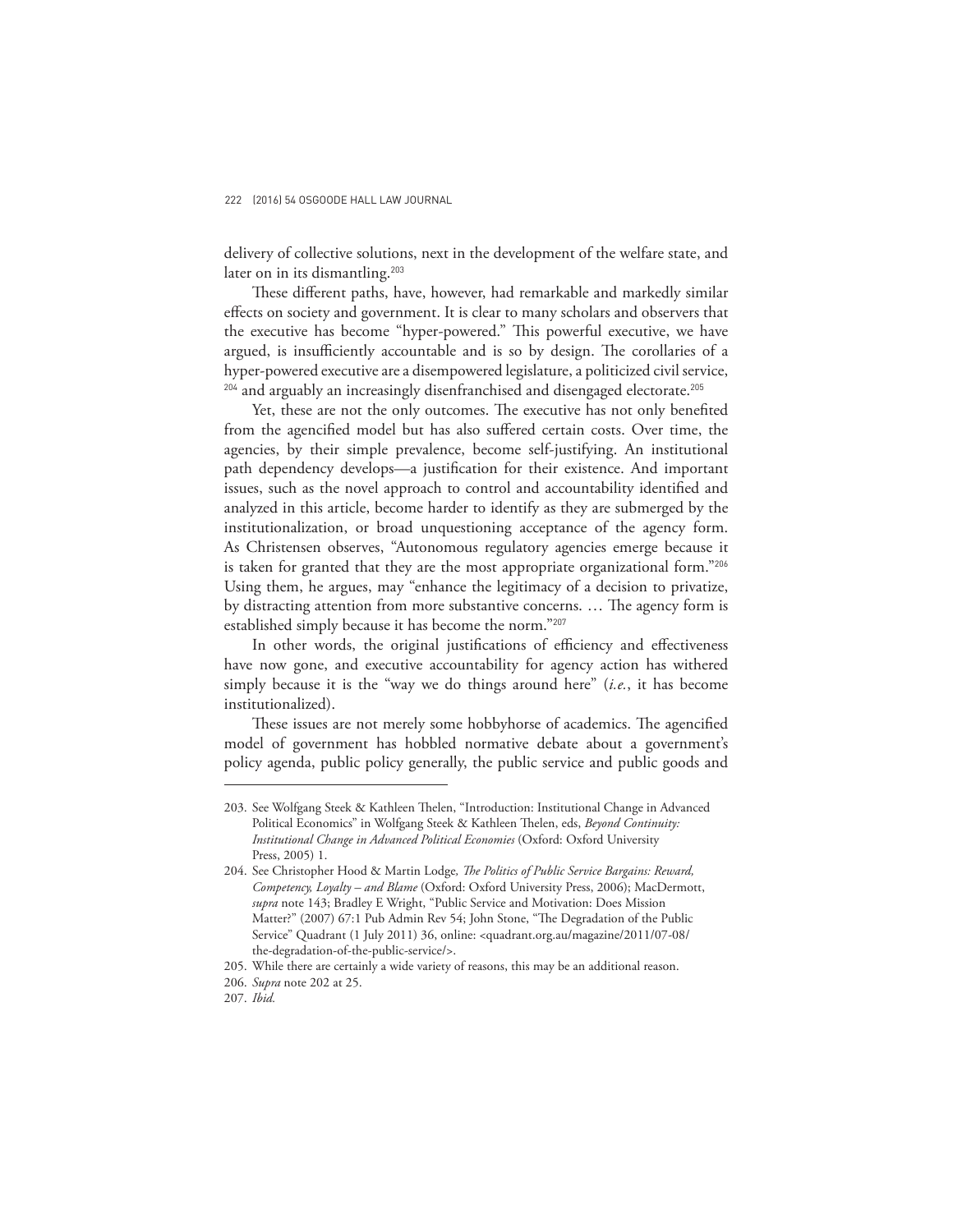services. This muting of political debate unfolds as the agencies' techno-political determinations extend more and more. It insulates from debate such questions as social goals to be pursued, democratic processes by which such goals will be pursued, and ultimately even the ideals a society holds for itself and the role of its government in realizing these ideals. Again, Christensen identifies the issue: The agencified model "with autonomous agencies as its main organizational form, will represent a less positive state, encourage the hollowing out of the state, and weaken social goals."<sup>208</sup>

The severing of control and accountability does nothing to halt that trajectory. To the contrary, it facilities both a hyper-powered executive and the stifling of political debate. As the main mechanism of the regulatory state, the agency contributes to what leading public policy scholar Bruce Doern describes as that "dense regulatory complexity [that]… produces a lack of accountability, cynicism in political life, and a lack of respect for democratic political institutions."<sup>209</sup> David Hamer, a former member of both the upper and lower houses in Australia observed, "[The electorate] generally are not very impressed with politics, but they tend to blame their politicians rather than their political systems."<sup>210</sup> It may well be time to reconsider these systems, and look for new ways to take back control of the executive by reimposing accountability for the agency and reigniting relevant and engaged democratic debate.

In summary, agencies are critical in advancing the various political agendas of the government of the day and despite their supposed independence, they are quite subject to ministerial control. The agencification of government has occurred with good reason. The logics of specialization and efficiency in the highly technical environment of contemporary society make administration by non-specialists unviable. Governments of all the jurisdictions considered here have adopted the agencification model to such an extent that the agencies are too numerous and large for the executive to hold primary and singular accountability. Yet, the executive is still able to exercise significant control over its agencies. As a result, there is both a pragmatic logic to the separation of accountability and control and a pernicious aspect in the strategic opportunity it presents. Undoubtedly the strategists for the elected government will seek out and exploit the separation. That is what this article seeks to identity. Problematically, from a practical point of view, this makes effective, democratic accountability—whether via elections or the institution of ministerial responsibility—a dubious prospect. Perhaps more

<sup>208.</sup> *Ibid.*

<sup>209.</sup> Doern, "Approaches to Managing", *supra* note 27 at 266.

<sup>210.</sup> *Supra* note 33 at back cover.